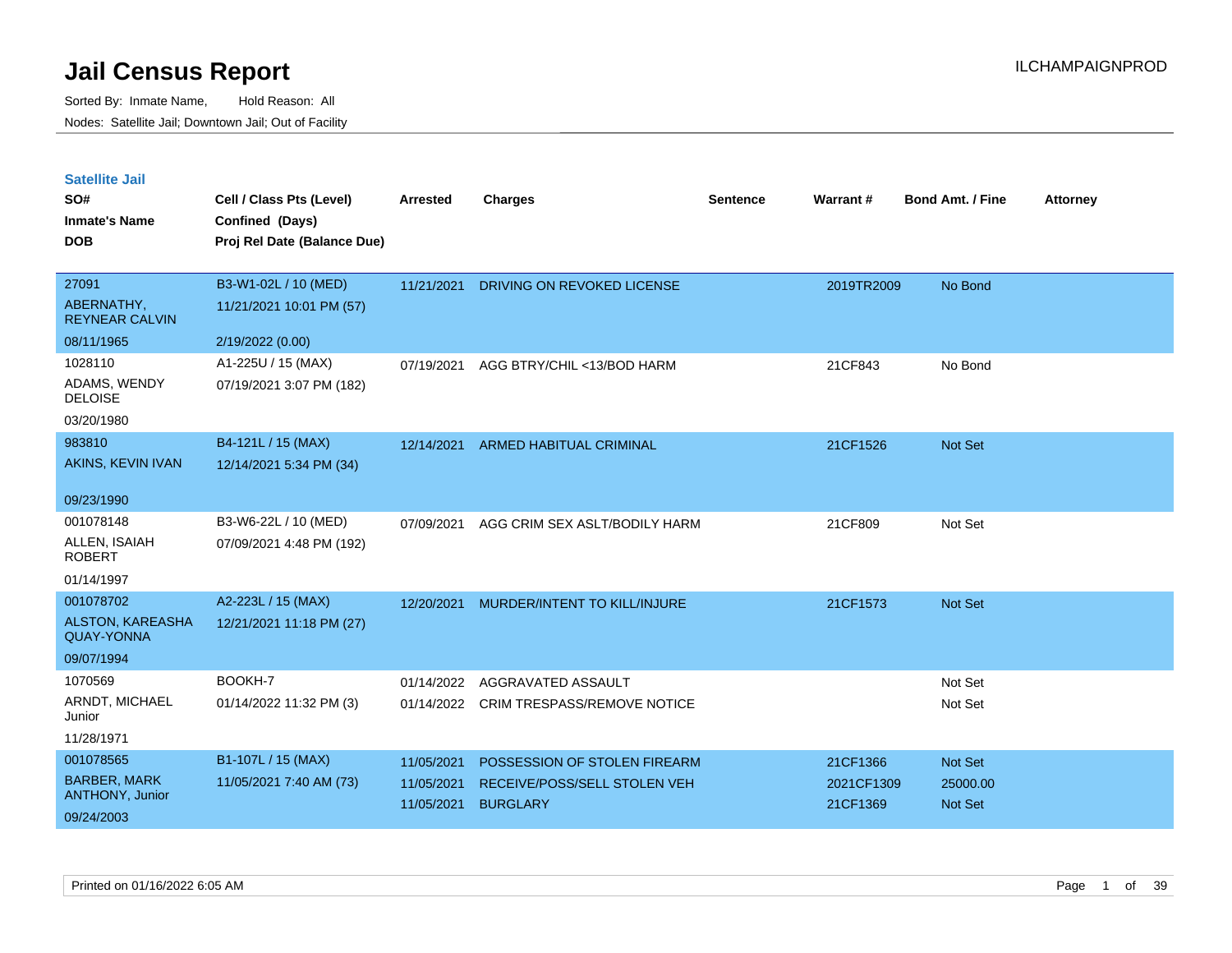$\overline{\phantom{a}}$ 

| Sorted By: Inmate Name,                               | Hold Reason: All            |                 |                                          |                 |             |                  |                 |
|-------------------------------------------------------|-----------------------------|-----------------|------------------------------------------|-----------------|-------------|------------------|-----------------|
| Nodes: Satellite Jail; Downtown Jail; Out of Facility |                             |                 |                                          |                 |             |                  |                 |
| SO#                                                   | Cell / Class Pts (Level)    | <b>Arrested</b> | <b>Charges</b>                           | <b>Sentence</b> | Warrant#    | Bond Amt. / Fine | <b>Attorney</b> |
| <b>Inmate's Name</b>                                  | Confined (Days)             |                 |                                          |                 |             |                  |                 |
| <b>DOB</b>                                            | Proj Rel Date (Balance Due) |                 |                                          |                 |             |                  |                 |
| 518851                                                | A3-216L / 10 (ADS)          | 01/11/2022      | <b>FELON POSS/USE WEAPON/FIREARM</b>     |                 | 20CF361     | 15000.00         |                 |
| BARKER, ALEXANDER  01/11/2022 2:37 PM (6)             |                             | 01/11/2022      | POSS AMT CON SUB EXCEPT(A)/(D)           |                 | 2020CF863   | 15000.00         |                 |
| <b>MASSIE</b>                                         |                             | 01/11/2022      | <b>BAD CHK/OBTAIN CON PROP/&gt;150</b>   |                 | 20CF192     | 15000.00         |                 |
|                                                       |                             | 01/11/2022      | <b>BAD CHK/OBTAIN CON PROP/&gt;150</b>   |                 | 19CF1686    | 15000.00         |                 |
|                                                       |                             | 01/11/2022      | METH DELIVERY/15<100 GRAMS               | 20y (DOC)       | 20CF1383    | No Bond          |                 |
|                                                       |                             | 01/11/2022      | DRIVING ON REVOKED LICENSE               |                 | 2020TR16539 | 1500.00          |                 |
|                                                       |                             |                 | 01/11/2022 OBSTRUCTING IDENTIFICATION    |                 | 2020CM222   | 1500.00          |                 |
| 09/24/1986                                            |                             |                 |                                          |                 |             |                  |                 |
| 1073281                                               | A2-222L / 5 (ADS)           | 11/15/2021      | DOM BTRY/CONTACT/1-2 PRECONV             |                 | 2021CF206   | 5000.00          |                 |
| <b>BASLER, MONET</b><br><b>MARISA</b>                 | 11/15/2021 11:08 PM (63)    |                 |                                          |                 |             |                  |                 |
| 08/17/1994                                            |                             |                 |                                          |                 |             |                  |                 |
| 1072477                                               | BOOKH-3                     | 01/13/2022      | MFG/DEL CAN 30<500 GRAMS/SCH             |                 | 2022CFAWOW  | <b>Not Set</b>   |                 |
| BEASLEY, KEVIN CORY 01/13/2022 8:47 PM (4)            |                             |                 | 01/13/2022 FELON POSS/USE WEAPON/FIREARM |                 | 2022CFAWOW  | <b>Not Set</b>   |                 |
| 06/16/2000                                            |                             |                 |                                          |                 |             |                  |                 |
| 001078535                                             | B2-T2-07U / 15 (SPH)        | 10/26/2021      | <b>CRIM SEX ASSAULT/FORCE</b>            |                 | 21CF1305    | Not Set          |                 |
| BERRY, DAVID ISAAC                                    | 10/26/2021 10:52 AM (83)    |                 |                                          |                 |             |                  |                 |
|                                                       |                             |                 |                                          |                 |             |                  |                 |
| 09/23/2000                                            |                             |                 |                                          |                 |             |                  |                 |
| 1057334                                               | B4-221U / 15 (MAX)          | 10/27/2021      | MURDER/INTENT TO KILL/INJURE             |                 |             | No Bond          |                 |
| BEVERLY, DAVID<br><b>BENJAMIN</b>                     | 10/27/2021 1:42 PM (82)     |                 |                                          |                 |             |                  |                 |
| 03/31/1987                                            |                             |                 |                                          |                 |             |                  |                 |
| 29626                                                 | B1-105U / 10 (MED)          | 11/09/2021      | MFG/DEL 15<100 GR COCA/ANALOG            |                 | 21CF1387    | Not Set          |                 |
| <b>BISHOP, DARRELL</b><br><b>EDWARD</b>               | 11/09/2021 4:46 PM (69)     |                 |                                          |                 |             |                  |                 |
| 07/18/1968                                            |                             |                 |                                          |                 |             |                  |                 |
| 1042245                                               | A2-220U / 5 (ADS)           | 01/05/2022      | DRVG UNDER INFLU OF ALCOHOL              |                 | 17DT479     | 25000.00         |                 |
| <b>BLUE-CARTER,</b><br><b>JAZZLYN KAYONNA</b>         | 01/05/2022 10:05 PM (12)    |                 | 01/05/2022 AGG DUI/LIC SUSP OR REVOKED   |                 | 22CF19      | Not Set          |                 |
| 07/07/1996                                            |                             |                 |                                          |                 |             |                  |                 |

Printed on 01/16/2022 6:05 AM Page 2 of 39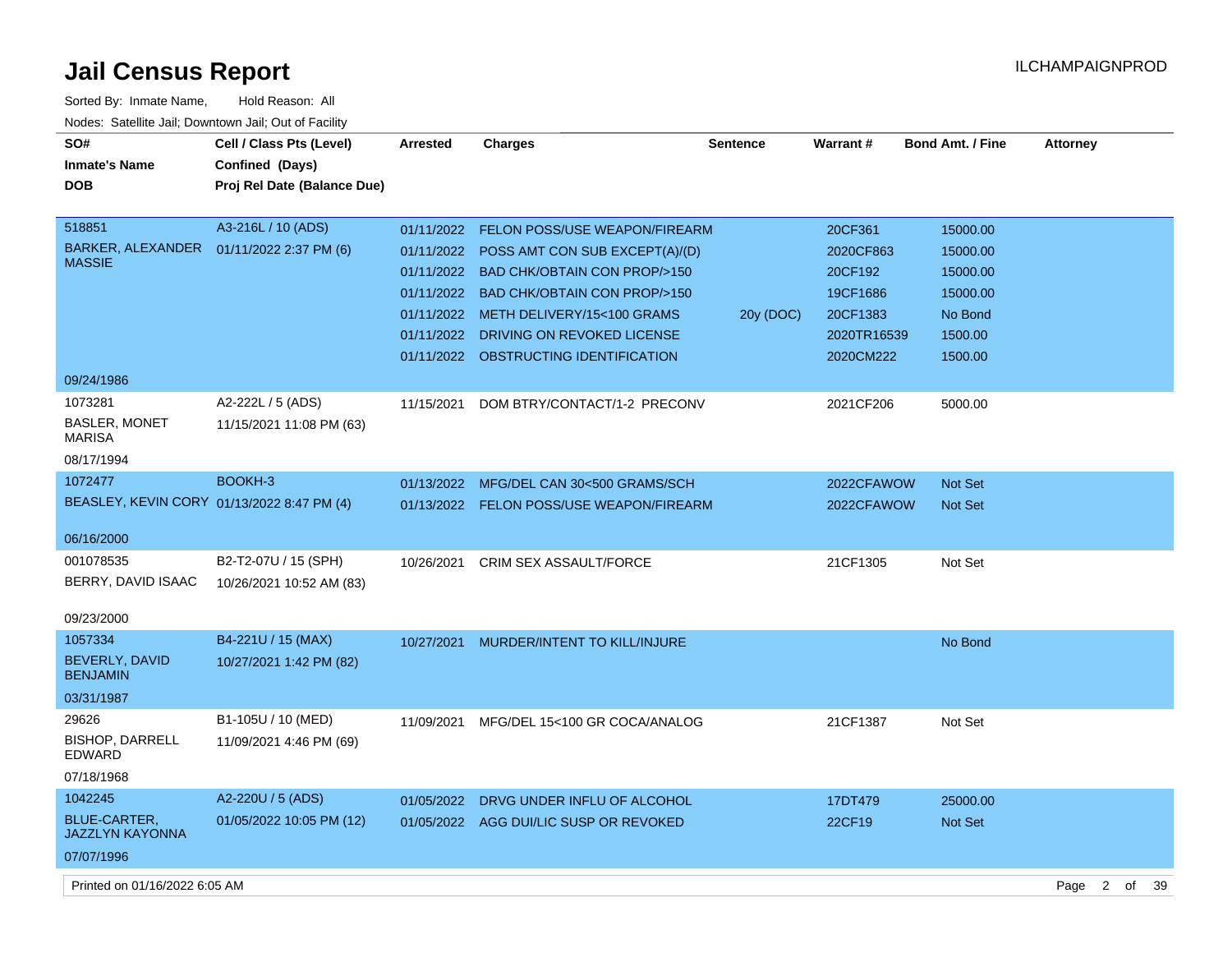Sorted By: Inmate Name, Hold Reason: All Nodes: Satellite Jail; Downtown Jail; Out of Facility

| SO#                                         | Cell / Class Pts (Level)                    | Arrested   | <b>Charges</b>                        | <b>Sentence</b> | <b>Warrant#</b> | <b>Bond Amt. / Fine</b> | <b>Attorney</b> |
|---------------------------------------------|---------------------------------------------|------------|---------------------------------------|-----------------|-----------------|-------------------------|-----------------|
| <b>Inmate's Name</b>                        | Confined (Days)                             |            |                                       |                 |                 |                         |                 |
| <b>DOB</b>                                  | Proj Rel Date (Balance Due)                 |            |                                       |                 |                 |                         |                 |
|                                             |                                             |            |                                       |                 |                 |                         |                 |
| 51247                                       | B1-202U / 10 (MED)                          | 04/15/2021 | FELON POSS/USE WEAPON/FIREARM         |                 | 21CF411         | Not Set                 |                 |
| <b>BROWN, DANTE</b><br><b>MAURICE</b>       | 04/15/2021 6:24 PM (277)                    |            |                                       |                 |                 |                         |                 |
| 04/19/1979                                  |                                             |            |                                       |                 |                 |                         |                 |
| 001078773                                   | BOOKH-3                                     | 01/16/2022 | DRVG UNDER INFLU OF ALCOHOL           |                 | 2022DTAWOW      | 1000.00                 |                 |
| <b>BROWN, MARTEZ</b>                        | 01/16/2022 1:04 AM (1)                      | 01/16/2022 | <b>IMPROPER TRAFFIC LANE USAGE</b>    |                 | 2022TRAWOW      | Not Set                 |                 |
| <b>DENANGELO</b>                            |                                             |            | 01/16/2022 EXPIRATION OF REGISTRATION |                 | 2022TRAWOW      | Not Set                 |                 |
| 01/12/2002                                  |                                             |            |                                       |                 |                 |                         |                 |
| 29957                                       | B4-222L / 15 (MAX)                          | 11/13/2021 | FELON POSS/USE WEAPON/FIREARM         |                 | 21CF1390        | <b>Not Set</b>          |                 |
| BROWN, RODNEY<br>LOUIS                      | 11/13/2021 8:57 PM (65)                     | 11/13/2021 | AGG CRIM SX AB/>5 YR OLDER VIC        |                 | 2019CF0718      | 250000.00               |                 |
| 01/07/1968                                  |                                             |            |                                       |                 |                 |                         |                 |
| 001077945                                   | A1-227U / 10 (MED)                          | 11/13/2021 | AGG ASLT PEACE OFF/FIRE/ER WRK        |                 | 2021CF637       | 1000.00                 |                 |
| <b>BROWN, SIDREA</b>                        | 11/13/2021 10:49 AM (65)                    | 11/13/2021 | <b>BURGLARY</b>                       |                 | 2021CF543       | 50000.00                |                 |
| RENEIA                                      |                                             | 11/17/2021 | <b>BURGLARY</b>                       |                 | 21CF1264        | 1000.00                 |                 |
| 07/23/1992                                  |                                             |            |                                       |                 |                 |                         |                 |
| 001078739                                   | <b>BOOKF-2 / 5 (ADS)</b>                    | 01/05/2022 | <b>CRIMINAL TRESPASS BUILDING</b>     |                 | 2020CM392       | 1000.00                 |                 |
| BRYANT, JUDITH ANN                          | 01/05/2022 6:36 PM (12)                     |            |                                       |                 |                 |                         |                 |
|                                             |                                             |            |                                       |                 |                 |                         |                 |
| 10/22/1957                                  |                                             |            |                                       |                 |                 |                         |                 |
| 995894                                      | A4-106L / 10 (ADS)                          | 12/28/2021 | FELON POSSESS WEAPON/2ND+             | 5y (DOC)        | 2020CF709       | No Bond                 |                 |
|                                             | BUTLER, JAMES LYNN 12/28/2021 11:05 AM (20) |            |                                       |                 |                 |                         |                 |
| 12/04/1991                                  |                                             |            |                                       |                 |                 |                         |                 |
| 56936                                       | A3-215L / 15 (SPH)                          | 11/01/2021 | PUBLIC INDECENCY/EXPOSURE/3+          | 3y/0m/0d (DO    |                 | <b>Not Set</b>          |                 |
| <b>CALDWELL, STEVEN</b><br><b>ANDRE</b>     | 11/01/2021 1:09 PM (77)                     |            |                                       |                 |                 |                         |                 |
| 04/19/1982                                  |                                             |            |                                       |                 |                 |                         |                 |
| 001077954                                   | B3-W1-04L / 10 (MED)                        | 12/21/2021 | RESIDENTIAL BURGLARY                  |                 | 21CF1570        | Not Set                 |                 |
| CALKINS, STEVEN RAY 12/21/2021 6:35 AM (27) |                                             |            |                                       |                 |                 |                         |                 |
|                                             |                                             |            |                                       |                 |                 |                         |                 |
| 01/01/1992                                  |                                             |            |                                       |                 |                 |                         |                 |

Printed on 01/16/2022 6:05 AM **Page 3 of 39**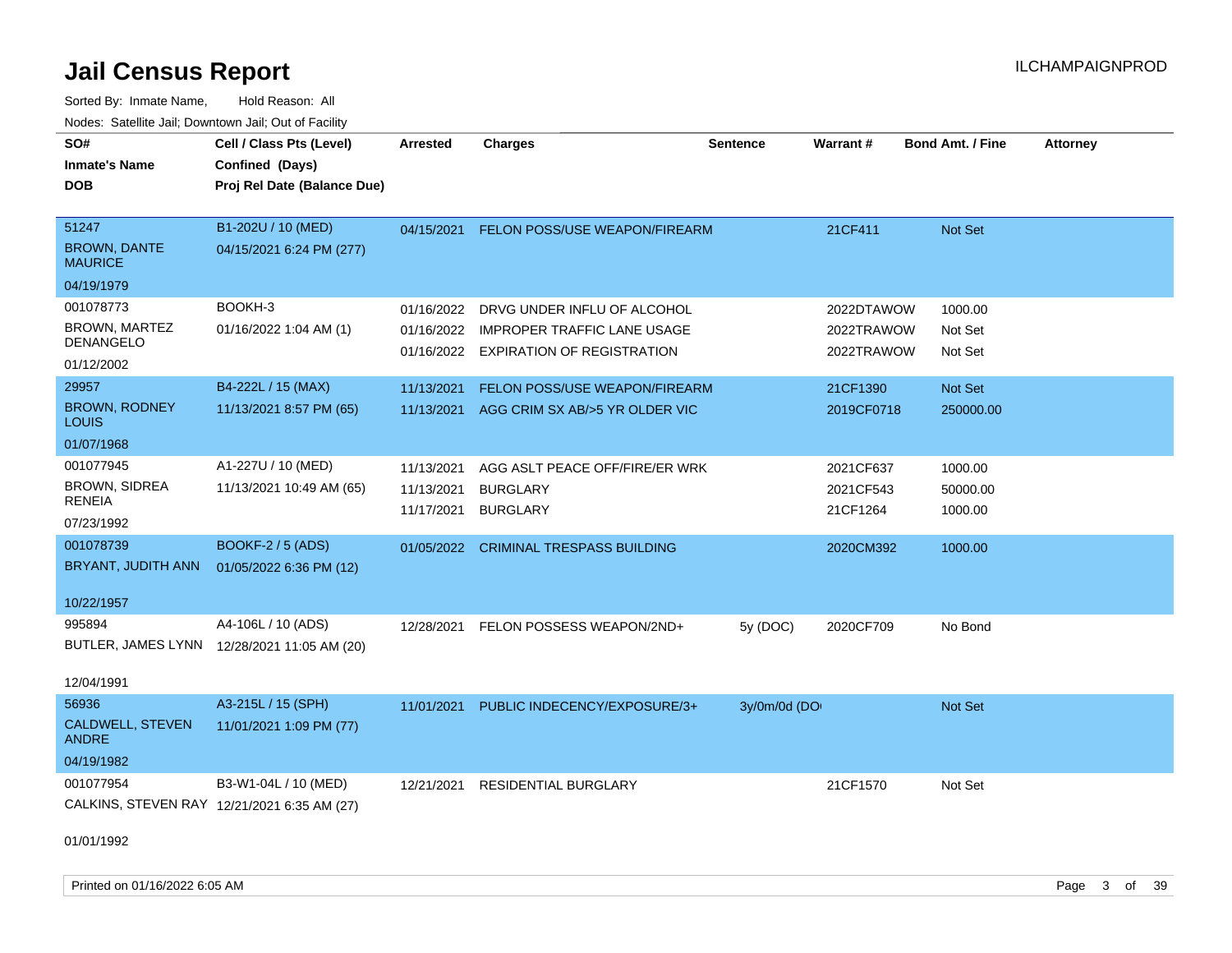| roaco. Calcinio dan, Downtown dan, Oal or Fability         |                             |                 |                                         |                 |                      |                         |                 |
|------------------------------------------------------------|-----------------------------|-----------------|-----------------------------------------|-----------------|----------------------|-------------------------|-----------------|
| SO#                                                        | Cell / Class Pts (Level)    | <b>Arrested</b> | <b>Charges</b>                          | <b>Sentence</b> | <b>Warrant#</b>      | <b>Bond Amt. / Fine</b> | <b>Attorney</b> |
| <b>Inmate's Name</b>                                       | Confined (Days)             |                 |                                         |                 |                      |                         |                 |
| DOB                                                        | Proj Rel Date (Balance Due) |                 |                                         |                 |                      |                         |                 |
|                                                            |                             |                 |                                         |                 |                      |                         |                 |
| 39474                                                      | B1-101U / 10 (ADS)          | 07/06/2021      | MFG/DEL 15<100 GR HEROIN/ANLG           |                 | 21CF792              | <b>Not Set</b>          |                 |
| <b>CAMPBELL, AARON</b><br>JACOB                            | 07/06/2021 11:56 PM (195)   |                 |                                         |                 |                      |                         |                 |
| 07/18/1974                                                 |                             |                 |                                         |                 |                      |                         |                 |
| 1003950                                                    | A4-206L / 5 (ADS)           | 01/11/2022      | DRIVING ON REVOKED LICENSE              |                 | 21TR6769             | Not Set                 |                 |
| CANTU, NESTOR<br>ANTHONY                                   | 01/11/2022 5:12 PM (6)      |                 |                                         |                 |                      |                         |                 |
| 03/01/1983                                                 | 1/20/2022 (0.00)            |                 |                                         |                 |                      |                         |                 |
| 48473                                                      | BOOKH-3                     |                 | 01/14/2022 VIOLATE ORDER PROTECTION     |                 | 2022-CM-AWOW Not Set |                         |                 |
| CARRINGTON, ALBERT 01/14/2022 6:08 PM (3)<br>LAMONT, Third |                             |                 |                                         |                 |                      |                         |                 |
| 10/03/1966                                                 |                             |                 |                                         |                 |                      |                         |                 |
| 1060436                                                    | A4-204L / 5 (ADS)           | 01/06/2022      | AGGRAVATED UNLAWFUL RESTRAINT           |                 | 22CF29               | Not Set                 |                 |
| CARTER, DERESHEO<br>DEWAYNE                                | 01/06/2022 8:43 PM (11)     |                 | 01/06/2022 FELON ESCAPE/PEACE OFFICER   |                 | 22CF28               | Not Set                 |                 |
| 09/10/1991                                                 |                             |                 |                                         |                 |                      |                         |                 |
| 001078729                                                  | A4-105L / 15 (ADS)          |                 | 01/02/2022 MURDER/INTENT TO KILL/INJURE |                 | 20CF396              | 1000000.00              |                 |
| CARTER, TROY<br><b>DEMON</b>                               | 01/02/2022 10:29 AM (15)    |                 |                                         |                 |                      |                         |                 |
| 01/02/2004                                                 |                             |                 |                                         |                 |                      |                         |                 |
| 1029088                                                    | B1-104L / 10 (MED)          | 12/21/2021      | <b>FELON POSS/USE FIREARM PRIOR</b>     |                 | 21CF1338             | 250000.00               |                 |
| CHAPPLE, MALIK<br><b>BIANCO</b>                            | 12/22/2021 10:02 AM (26)    |                 |                                         |                 |                      |                         |                 |
| 10/25/1994                                                 |                             |                 |                                         |                 |                      |                         |                 |
| 001077485                                                  | A1-124U / 15 (MAX)          | 12/21/2021      | MURDER/INTENT TO KILL/INJURE            |                 | 2021CF1282           | 1000000.00              |                 |
| <b>COLBERT, ARIEANA</b><br><b>FELICIA</b>                  | 12/21/2021 2:08 PM (27)     |                 |                                         |                 |                      |                         |                 |
| 12/13/2000                                                 |                             |                 |                                         |                 |                      |                         |                 |
| 1048488                                                    | A4-105U / 10 (ADS)          | 12/30/2021      | ARMED VIOLENCE/CATEGORY I               |                 | 2022CF4              | Not Set                 |                 |
| COLSON, WAYNE<br>ARTHUR, Third                             | 12/30/2021 8:27 AM (18)     |                 |                                         |                 |                      |                         |                 |
| 10/14/1995                                                 |                             |                 |                                         |                 |                      |                         |                 |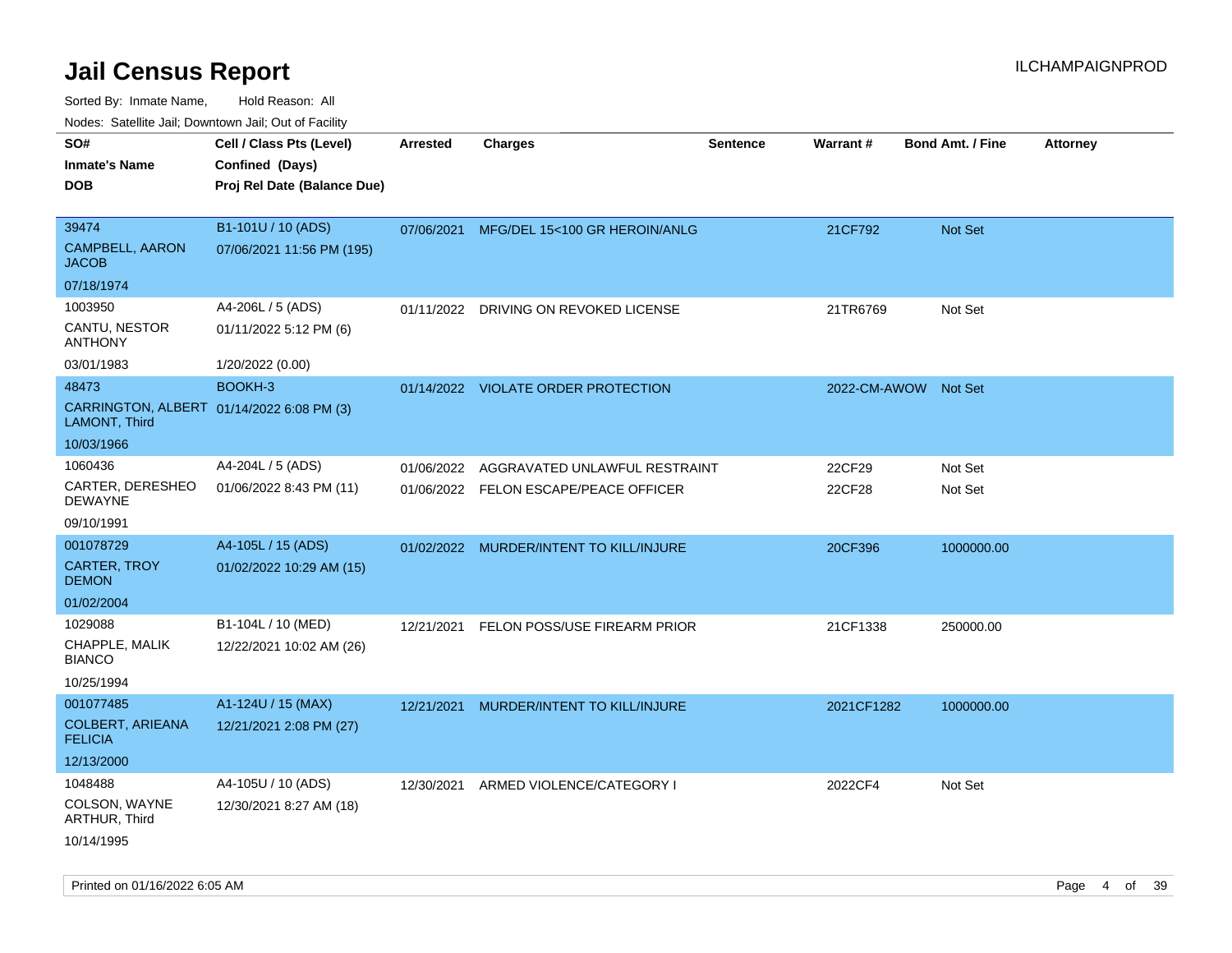| SO#                                    | Cell / Class Pts (Level)                     | <b>Arrested</b> | <b>Charges</b>                          | <b>Sentence</b> | Warrant#   | <b>Bond Amt. / Fine</b> | <b>Attorney</b> |
|----------------------------------------|----------------------------------------------|-----------------|-----------------------------------------|-----------------|------------|-------------------------|-----------------|
| <b>Inmate's Name</b>                   | Confined (Days)                              |                 |                                         |                 |            |                         |                 |
| <b>DOB</b>                             | Proj Rel Date (Balance Due)                  |                 |                                         |                 |            |                         |                 |
|                                        |                                              |                 |                                         |                 |            |                         |                 |
| 34805                                  | A3-214L / 15 (MAX)                           | 10/01/2021      | <b>DOMESTIC BATTERY</b>                 |                 | 21CF1183   | Not Set                 |                 |
|                                        | CONERLY, KIN JOSEPH 10/01/2021 1:53 AM (108) | 10/01/2021      | ARMED HABITUAL CRIMINAL                 |                 | 21CF1184   | Not Set                 |                 |
|                                        |                                              | 10/06/2021      | POSS STOLEN VEHICLE > \$25,000          |                 | 19CF1786   | Not Set                 |                 |
| 11/16/1971                             |                                              |                 |                                         |                 |            |                         |                 |
| 958936                                 | BOOKF-2 / 10 (ADS)                           | 01/11/2022      | DRIVING ON REVOKED LICENSE              |                 | 21TR4771   | 2500.00                 |                 |
| COWAN, CAPRICE<br><b>CASHAY</b>        | 01/11/2022 7:04 PM (6)                       | 01/11/2022      | FELON FAIL/RETURN FRM FURLOUGH          |                 | 21CF1351   | 150000.00               |                 |
|                                        |                                              | 01/12/2022      | AGG BATTERY/USE DEADLY WEAPON           | $2v/6m$ (DOC)   | 18CF1571   | No Bond                 |                 |
| 07/19/1988                             |                                              |                 |                                         |                 |            |                         |                 |
| 1074319                                | B2-T1-04L / 15 (SPH)                         | 10/12/2021      | AGGRAVATED CRUELTY TO ANIMALS           |                 | 21CF1238   | Not Set                 |                 |
| <b>CRAIG, DAVUCCI</b><br><b>DAVION</b> | 10/12/2021 11:36 AM (97)                     | 10/14/2021      | <b>MURDER</b>                           |                 | 21CF1239   | Not Set                 |                 |
| 08/02/2001                             |                                              |                 |                                         |                 |            |                         |                 |
| 001077549                              | B2-T3-10L / 10 (SPH)                         | 12/22/2020      | <b>PRED CRIM SEX ASLT/VICTIM &lt;13</b> |                 | 2020CF1469 | Not Set                 |                 |
| CRISTOBAL-MATEO,<br><b>CRISTOBAL</b>   | 12/22/2020 1:17 PM (391)                     |                 |                                         |                 |            |                         |                 |
| 12/02/1988                             |                                              |                 |                                         |                 |            |                         |                 |
| 988538                                 | B1-106L / 10 (MED)                           | 12/21/2021      | AGGRAVATED DOMESTIC BATTERY             |                 | 21CF1564   | Not Set                 |                 |
| DAVIDSON, HARLEY<br><b>KYLE SCOTT</b>  | 12/21/2021 5:45 AM (27)                      |                 |                                         |                 |            |                         |                 |
| 08/05/1990                             |                                              |                 |                                         |                 |            |                         |                 |
| 1023587                                | B1-203U / 15 (MAX)                           | 09/24/2021      | MFG/DEL CANNABIS/2.5-10 GRAMS           |                 | 21CF1155   | Not Set                 |                 |
| DAVIS, MARTIN<br><b>DENNIS</b>         | 09/24/2021 9:38 PM (115)                     | 09/24/2021      | ARMED HABITUAL CRIMINAL                 |                 | 2021-CF681 | 500000.00               |                 |
| 12/02/1994                             |                                              |                 |                                         |                 |            |                         |                 |
| 1059949                                | BOOKH-5                                      |                 | 01/15/2022 DOMESTIC BATTERY             |                 | 21CMAWOW   | Not Set                 |                 |
| DAVIS, MCKINZIE<br><b>DEINRO</b>       | 01/15/2022 7:19 AM (2)                       |                 |                                         |                 |            |                         |                 |
| 04/01/1996                             |                                              |                 |                                         |                 |            |                         |                 |
| 001078538                              | B1-205L / 10 (MED)                           | 10/26/2021      | <b>CRIM SEX ASSAULT/FORCE</b>           |                 | 21CF1301   | Not Set                 |                 |
| DAWKINS, LEN                           | 10/26/2021 8:18 PM (83)                      |                 |                                         |                 |            |                         |                 |
|                                        |                                              |                 |                                         |                 |            |                         |                 |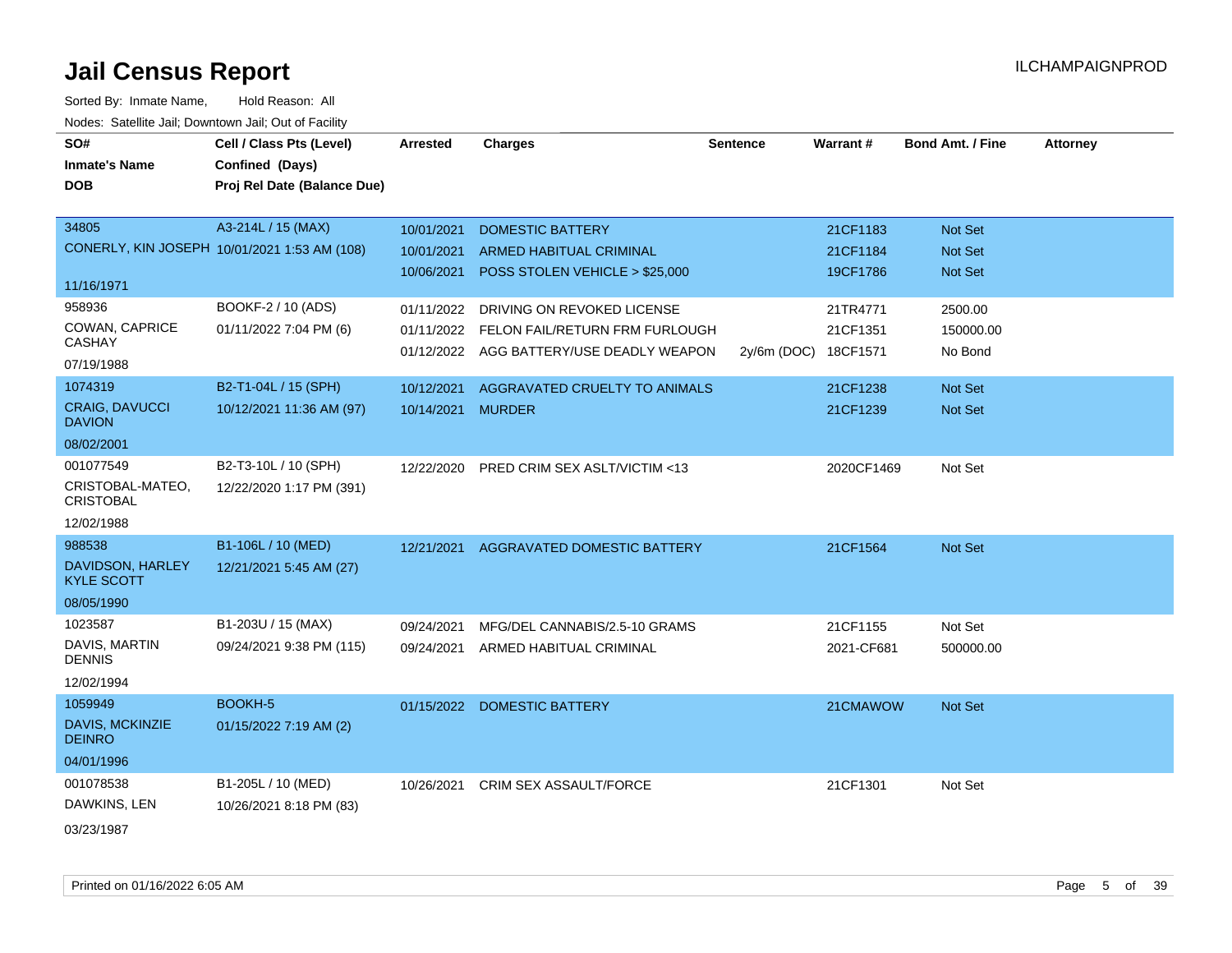| roues. Salellite Jali, Downtown Jali, Out of Facility |                             |                 |                                          |                 |                     |                         |                 |
|-------------------------------------------------------|-----------------------------|-----------------|------------------------------------------|-----------------|---------------------|-------------------------|-----------------|
| SO#                                                   | Cell / Class Pts (Level)    | <b>Arrested</b> | Charges                                  | <b>Sentence</b> | <b>Warrant#</b>     | <b>Bond Amt. / Fine</b> | <b>Attorney</b> |
| <b>Inmate's Name</b>                                  | Confined (Days)             |                 |                                          |                 |                     |                         |                 |
| <b>DOB</b>                                            | Proj Rel Date (Balance Due) |                 |                                          |                 |                     |                         |                 |
|                                                       |                             |                 |                                          |                 |                     |                         |                 |
| 56972                                                 | B3-W3-10L / 10 (MED)        | 08/30/2021      | POSS STOLEN VEHICLE > \$25,000           |                 | 21CF1044            | Not Set                 |                 |
| DAY, DANIEL JOSEPH                                    | 08/30/2021 3:07 PM (140)    | 09/04/2021      | <b>BURGLARY</b>                          |                 | 21CF1054            | <b>Not Set</b>          |                 |
| 10/16/1982                                            |                             |                 |                                          |                 |                     |                         |                 |
| 49972                                                 | A4-104U / 10 (ADS)          |                 | 01/03/2022 FELON POSS/USE WEAPON/FIREARM | 2y (DOC)        | 20CF1476            | No Bond                 |                 |
| DICKERSON,<br><b>RAYMOND COLLIER</b>                  | 01/03/2022 11:10 AM (14)    |                 |                                          |                 |                     |                         |                 |
| 08/16/1978                                            |                             |                 |                                          |                 |                     |                         |                 |
| 25659                                                 | B4-125L / 15 (MAX)          | 06/15/2021      | <b>RESIDENTIAL BURGLARY</b>              |                 | 2020CF1218          | 50000.00                |                 |
| DORRIS, LORENZO                                       | 06/15/2021 6:17 AM (216)    | 06/15/2021      | <b>BURGLARY</b>                          |                 | 21CF689             | <b>Not Set</b>          |                 |
| 07/19/1966                                            |                             |                 |                                          |                 |                     |                         |                 |
| 1024895                                               | B3-W4-14L / 10 (MED)        | 12/15/2021      | MFG/DEL 100<400 GR COCA/ANLG             |                 | 21CF1535            | Not Set                 |                 |
| EDWARDS, GEORGE<br><b>CORTEZ</b>                      | 12/15/2021 12:26 PM (33)    | 12/15/2021      | AGGRAVATED BATTERY                       |                 | 21CF1536            | Not Set                 |                 |
| 06/19/1994                                            |                             |                 |                                          |                 |                     |                         |                 |
| 1069992                                               | BOOKH-3                     |                 | 01/14/2022 VIOLATE ORDER PROTECTION      |                 | 2022CMAWOW          | <b>Not Set</b>          |                 |
| <b>EMBEYA, CRISTAVI</b><br><b>TSHOMBA</b>             | 01/14/2022 5:19 PM (3)      |                 |                                          |                 |                     |                         |                 |
| 03/19/1999                                            |                             |                 |                                          |                 |                     |                         |                 |
| 1050941                                               | BOOKH-3                     |                 | 01/15/2022 AGGRAVATED ASSAULT            |                 | 2022-CM-AWOW 100.00 |                         |                 |
| EMBRY, JOSHUA WADE 01/15/2022 5:16 PM (2)             |                             |                 |                                          |                 |                     |                         |                 |
| 05/25/1977                                            |                             |                 |                                          |                 |                     |                         |                 |
| 987328                                                | A2-122L / 10 (MED)          | 12/11/2021      | AGG ASLT PEACE OFF/FIRE/ER WRK           |                 | 21CF1515            | Not Set                 |                 |
| ERVIN, DEIDRA ANN<br><b>RUTH</b>                      | 12/11/2021 8:48 PM (37)     |                 |                                          |                 |                     |                         |                 |
| 04/15/1991                                            |                             |                 |                                          |                 |                     |                         |                 |
| 45194                                                 | B3-W7-28L / 10 (MED)        | 10/20/2021      | DOMESTIC BATTERY/OTHER PRIOR             |                 | 21CF1265            | Not Set                 |                 |
| FALLS, ANDREW                                         | 10/20/2021 12:59 AM (89)    |                 |                                          |                 |                     |                         |                 |
| 08/15/1976                                            |                             |                 |                                          |                 |                     |                         |                 |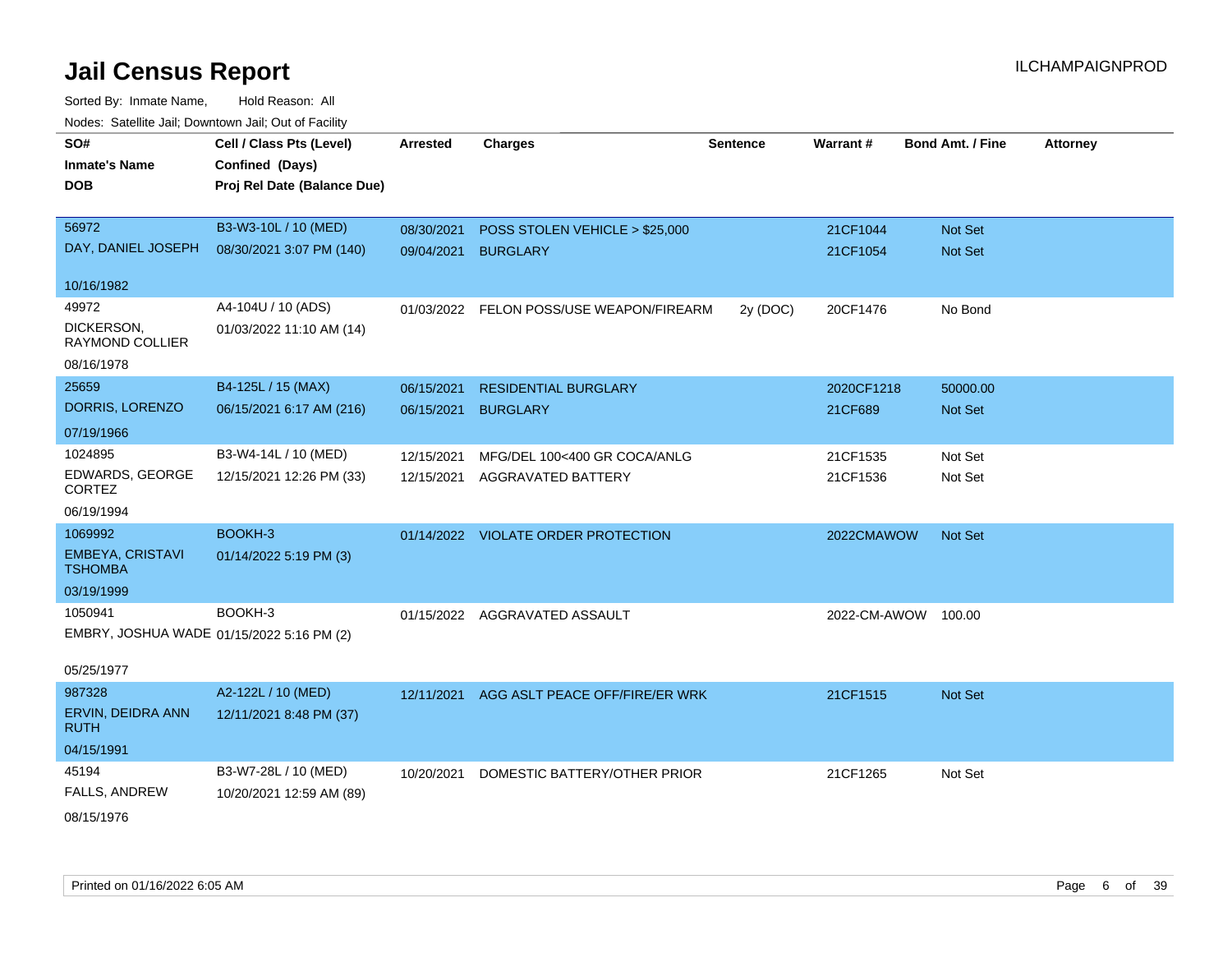| SO#                             | Cell / Class Pts (Level)    | <b>Arrested</b> | <b>Charges</b>                                | <b>Sentence</b> | Warrant#    | <b>Bond Amt. / Fine</b> | <b>Attorney</b> |
|---------------------------------|-----------------------------|-----------------|-----------------------------------------------|-----------------|-------------|-------------------------|-----------------|
| <b>Inmate's Name</b>            | Confined (Days)             |                 |                                               |                 |             |                         |                 |
| <b>DOB</b>                      | Proj Rel Date (Balance Due) |                 |                                               |                 |             |                         |                 |
|                                 |                             |                 |                                               |                 |             |                         |                 |
| 1033594                         | BOOKH-3                     |                 | 01/14/2022 AGG DISCHARGE FIREARM              |                 | 2022CFAWOW  | <b>Not Set</b>          |                 |
| <b>FARMER, KAMERON</b>          | 01/14/2022 5:15 AM (3)      |                 | 01/14/2022 AGG UNLAWFUL USE OF WEAPON         |                 | 2022CFAWOW  | <b>Not Set</b>          |                 |
| <b>TODD</b>                     |                             |                 | 01/14/2022 AGGRAVATED ASSAULT                 |                 | 2022CMAWOW  | <b>Not Set</b>          |                 |
|                                 |                             |                 | 01/14/2022 POSSESSING A CONTROLLED SUBSTANC   |                 | 2022CFAWOW  | <b>Not Set</b>          |                 |
|                                 |                             |                 | 01/14/2022 POSSESS LOOK-ALIKE SUB/SUBQ        |                 | 2022CMAWOW  | <b>Not Set</b>          |                 |
|                                 |                             |                 | 01/14/2022 RESIST/OBSTRUCTING A PEACE OFFICEH |                 | 2022CMAWOW  | <b>Not Set</b>          |                 |
|                                 |                             |                 | 01/14/2022 AGG DUI/NO VALID INS               |                 | 2022CFAWOW  | <b>Not Set</b>          |                 |
|                                 |                             |                 | 01/14/2022 POSS ADULT USE CANN IN MOTOR VEHIC |                 | 2022TRAWOW  | <b>Not Set</b>          |                 |
|                                 |                             |                 | 01/14/2022 TRANSP/CARRY ALC LIQ/DRIVER        |                 | 2022TRAWOW  | <b>Not Set</b>          |                 |
|                                 |                             |                 | 01/14/2022 AGG FLEEING/2+ CON DEVICES         |                 | 2022CFAWOW  | <b>Not Set</b>          |                 |
|                                 |                             |                 | 01/14/2022 NO HEADLIGHTS WHEN REQUIRED        |                 | 2022TRAWOW  | <b>Not Set</b>          |                 |
|                                 |                             |                 | 01/14/2022    FAIL NOTIFY DMG/UNATTENDED VEH  |                 | 2022TRAWOW  | <b>Not Set</b>          |                 |
|                                 |                             | 01/14/2022      | <b>RECKLESS DRIVING</b>                       |                 | 2022TRAWOW  | <b>Not Set</b>          |                 |
|                                 |                             |                 | 01/14/2022 DISREGARD STOP SIGN                |                 | 2022TRAWOW  | <b>Not Set</b>          |                 |
|                                 |                             |                 | 01/14/2022 CRIM DMG TO PROP \$500-10K         |                 | 2022CFAWOW  | <b>Not Set</b>          |                 |
| 08/11/1995                      |                             |                 |                                               |                 |             |                         |                 |
| 001078758                       | A1-226L / 5 (ADS)           | 01/11/2022      | DIRECT CRIMINAL CONTEMPT                      |                 | 2018D84     | Not Set                 |                 |
| FELLER, JUSTINE A               | 01/11/2022 6:10 PM (6)      |                 |                                               |                 |             |                         |                 |
|                                 |                             |                 |                                               |                 |             |                         |                 |
| 04/13/1987                      |                             |                 |                                               |                 |             |                         |                 |
| 527081                          | B3-W6-24L / 10 (MED)        |                 | 09/06/2021 ARSON/REAL/PERSONAL PROP>\$150     |                 | 2021 CF 797 | 25000.00                |                 |
| FERGUSON,<br><b>CHRISTOPHER</b> | 09/06/2021 1:18 PM (133)    |                 |                                               |                 |             |                         |                 |
|                                 |                             |                 |                                               |                 |             |                         |                 |
| 12/21/1981                      |                             |                 |                                               |                 |             |                         |                 |
| 1039744                         | B4-224U / 15 (MAX)          | 12/06/2021      | <b>MURDER</b>                                 |                 | 20CF959     | 1000000.00              |                 |
| FONVILLE, TREVOY<br>JERMAINE    | 12/06/2021 10:52 AM (42)    |                 |                                               |                 |             |                         |                 |
| 01/13/1996                      |                             |                 |                                               |                 |             |                         |                 |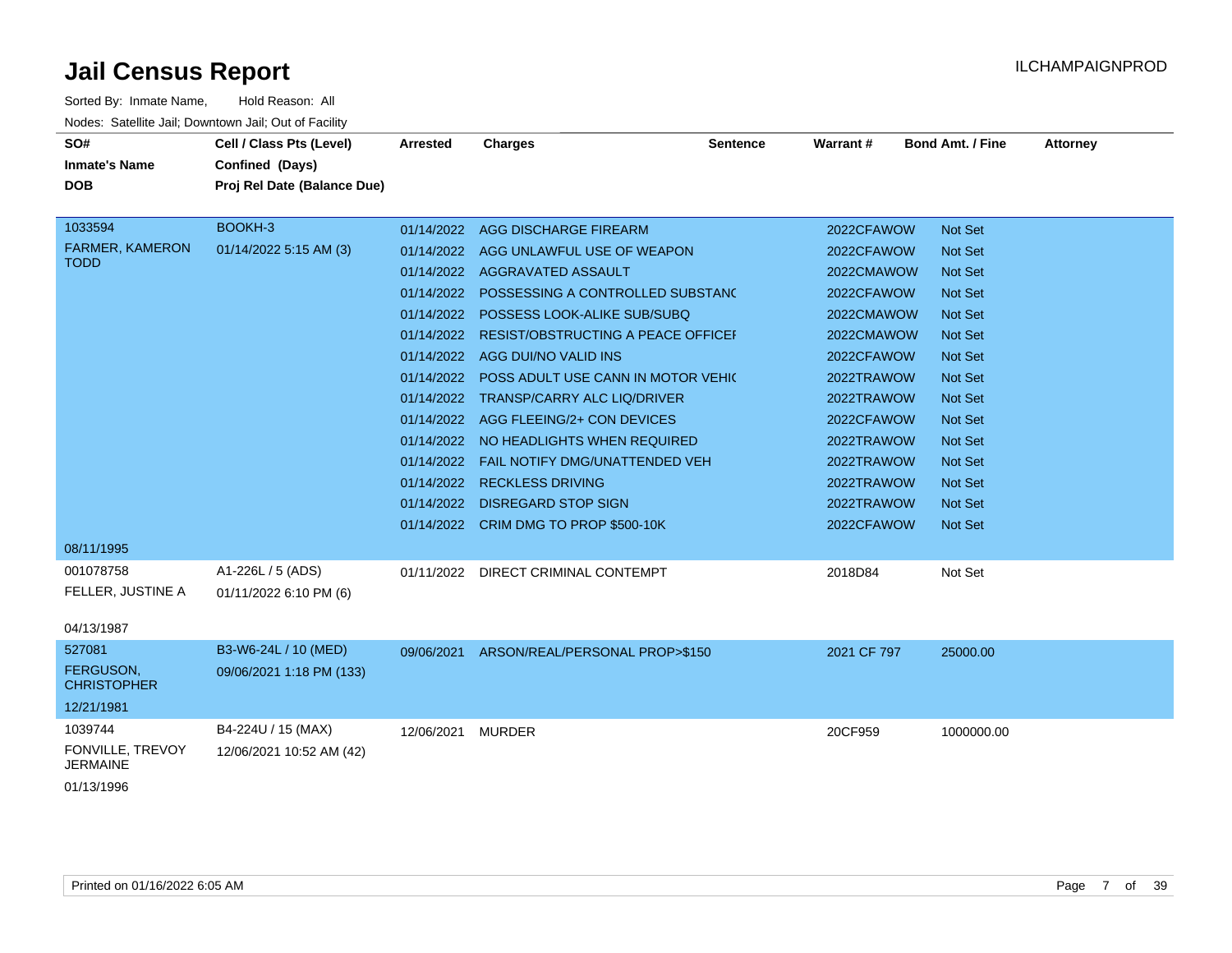| roaco. Calcinio dan, Downtown dan, Cal or Fability |                                             |            |                                     |                 |              |                         |                 |
|----------------------------------------------------|---------------------------------------------|------------|-------------------------------------|-----------------|--------------|-------------------------|-----------------|
| SO#                                                | Cell / Class Pts (Level)                    | Arrested   | <b>Charges</b>                      | <b>Sentence</b> | Warrant#     | <b>Bond Amt. / Fine</b> | <b>Attorney</b> |
| <b>Inmate's Name</b>                               | Confined (Days)                             |            |                                     |                 |              |                         |                 |
| <b>DOB</b>                                         | Proj Rel Date (Balance Due)                 |            |                                     |                 |              |                         |                 |
|                                                    |                                             |            |                                     |                 |              |                         |                 |
| 518395                                             | B2-T4-16L / 15 (SPH)                        | 07/07/2020 | <b>CRIMINAL SEXUAL ASSAULT</b>      |                 | 2020-CF735   | 250000.00               |                 |
|                                                    | FRANDLE, MARK RYAN 07/07/2020 3:42 PM (559) |            |                                     |                 |              |                         |                 |
|                                                    |                                             |            |                                     |                 |              |                         |                 |
| 09/10/1985                                         |                                             |            |                                     |                 |              |                         |                 |
| 001077934                                          | A1-125L / 10 (MED)                          | 08/22/2021 | AGG DUI/ACCIDENT/DEATH              |                 | 21CF1024     | Not Set                 |                 |
| FREED, LOGAN<br><b>SUZANNE</b>                     | 08/22/2021 11:45 PM (148)                   | 08/22/2021 | DOMESTIC BATTERY                    |                 | 21 CM 172    | 10000.00                |                 |
| 08/18/1996                                         |                                             |            |                                     |                 |              |                         |                 |
| 001078290                                          | A1-125U / 10 (ADS)                          | 08/19/2021 | MACHINE GUN/AUTO WEAPON/VEH         |                 | 21CF1012     | <b>Not Set</b>          |                 |
| <b>FREEMAN, ANGEL</b><br><b>JANILA KAY</b>         | 08/19/2021 1:26 AM (151)                    |            |                                     |                 |              |                         |                 |
| 12/25/1995                                         |                                             |            |                                     |                 |              |                         |                 |
| 1063104                                            | BOOKH-4 / 5 (ADS)                           | 01/10/2022 | VIOLATE ORDER PROTECTION            |                 | 21CF1258     | 25000.00                |                 |
| <b>FUSON, KEITH</b><br>EDWARD                      | 01/10/2022 9:14 PM (7)                      |            | 01/10/2022 VIOLATE ORDER PROTECTION |                 | 21CF1259     | 25000.00                |                 |
| 05/07/1987                                         |                                             |            |                                     |                 |              |                         |                 |
| 001078154                                          | A3-217U / 10 (ADS)                          | 01/09/2022 | DRVG UNDER INFLU OF ALCOHOL         |                 | 2021 DT 182  | 5000.00                 |                 |
| <b>GENTRY, DAMON</b><br><b>LIONEL</b>              | 01/09/2022 4:41 PM (8)                      | 01/09/2022 | AGG DOMESTIC BATTERY/STRANGLE       |                 | 2021 CF 1396 | 50000.00                |                 |
| 12/25/1971                                         |                                             |            |                                     |                 |              |                         |                 |
| 001078633                                          | B2-T4-13U / 25 (SPH)                        | 12/01/2021 | PRED CRIM SEX ASLT/VICTIM <13       |                 | 21CF1416     | 250000.00               |                 |
| GONZALEZ-GUILLEN,<br>EDWARD                        | 12/01/2021 12:08 PM (47)                    |            |                                     |                 |              |                         |                 |
| 08/25/2002                                         |                                             |            |                                     |                 |              |                         |                 |
| 001078607                                          | B4-221L / 15 (MAX)                          | 11/22/2021 | FELON POSS/USE FIREARM/PAROLE       |                 | 21CF1437     | <b>Not Set</b>          |                 |
| <b>GRAY, WILLIAM</b><br>DA'VON                     | 11/22/2021 2:57 PM (56)                     | 11/22/2021 | ATTEMPT (FIRST DEGREE MURDER)       |                 | 21CF1435     | <b>Not Set</b>          |                 |
| 04/18/1984                                         |                                             |            |                                     |                 |              |                         |                 |
| 56342                                              | B1-206L / 10 (MED)                          | 10/21/2021 | THEFT CONTROL INTENT <\$500         |                 | 17CF1451     | 10000.00                |                 |
| <b>GRIFFIN, NATHAN</b>                             | 10/21/2021 4:20 PM (88)                     | 10/21/2021 | DRIVING ON REVOKED LICENSE          |                 | 20TR1979     | 3000.00                 |                 |
| <b>EUGENE</b>                                      |                                             | 10/21/2021 | ARMED HABITUAL CRIMINAL             |                 | 21CF1279     | Not Set                 |                 |
| 02/24/1969                                         |                                             |            |                                     |                 |              |                         |                 |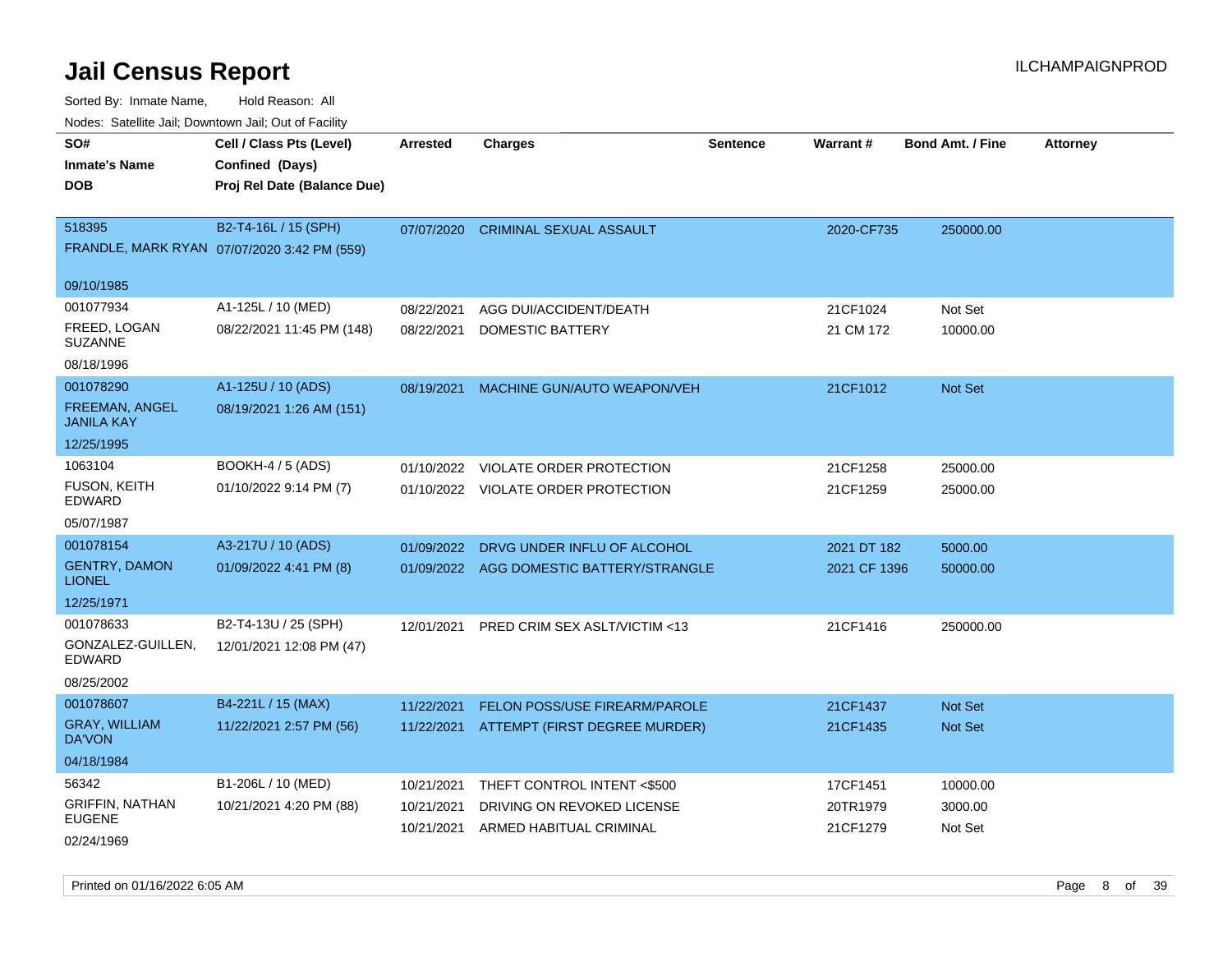| Noucs. Catchitic sail, Downtown sail, Out of Facility |                             |                 |                                         |                 |           |                         |                 |
|-------------------------------------------------------|-----------------------------|-----------------|-----------------------------------------|-----------------|-----------|-------------------------|-----------------|
| SO#                                                   | Cell / Class Pts (Level)    | <b>Arrested</b> | <b>Charges</b>                          | <b>Sentence</b> | Warrant#  | <b>Bond Amt. / Fine</b> | <b>Attorney</b> |
| <b>Inmate's Name</b>                                  | Confined (Days)             |                 |                                         |                 |           |                         |                 |
| <b>DOB</b>                                            | Proj Rel Date (Balance Due) |                 |                                         |                 |           |                         |                 |
|                                                       |                             |                 |                                         |                 |           |                         |                 |
| 1049103                                               | A4-203L / 5 (ADS)           | 12/27/2021      | <b>DOMESTIC BATTERY</b>                 |                 | 2021CM595 | Not Set                 |                 |
| <b>HAGGARD, RYAN</b><br>PHILIP                        | 12/27/2021 9:15 PM (21)     |                 |                                         |                 |           |                         |                 |
| 06/01/1983                                            |                             |                 |                                         |                 |           |                         |                 |
| 987254                                                | BOOKH-8 / 10 (ADS)          |                 | 01/12/2022 DOMESTIC BATTERY/OTHER PRIOR | 6y (DOC)        | 20CF356   | No Bond                 |                 |
| HAYES, CARL DONJO                                     | 01/12/2022 5:20 PM (5)      |                 |                                         |                 |           |                         |                 |
| 03/02/1963                                            |                             |                 |                                         |                 |           |                         |                 |
| 001078488                                             | B2-T3-12L / 15 (SPH)        | 10/14/2021      | <b>PRED CRIM SEX ASLT/VICTIM &lt;13</b> |                 | 21CF1232  | 500000.00               |                 |
| HERNANDEZ-LOPEZ,<br><b>ERNESTO</b>                    | 10/14/2021 3:15 PM (95)     | 10/14/2021      | <b>FUGITIVE FROM JUSTICE</b>            |                 | 21CF1246  | <b>Not Set</b>          |                 |
| 11/28/1975                                            |                             |                 |                                         |                 |           |                         |                 |
| 975293                                                | B2-T4-14L / 10 (SPH)        | 07/21/2021      | <b>STALKING</b>                         |                 | 2021CF863 | Not Set                 |                 |
| HILL, JACOB MILES                                     | 07/21/2021 8:43 PM (180)    | 07/21/2021      | VIO ORDER/PRIOR VIO OF ORDER            |                 | 21CF914   | No Bond                 |                 |
|                                                       |                             | 07/25/2021      | PAROLE REVOCATION                       |                 | CH2104646 | Not Set                 |                 |
| 02/06/1988                                            |                             | 08/18/2021      | HARASS WITNESS/FAMILY MBR/REP           |                 | 21CF992   | Not Set                 |                 |
|                                                       |                             | 09/09/2021      | AGG STALKING/BODILY HARM                |                 | 21CF1073  | Not Set                 |                 |
| 48471                                                 | B1-207L / 15 (MAX)          | 08/08/2021      | AGG BATTERY/DISCHARGE FIREARM           |                 | 21CF946   | Not Set                 |                 |
| HILL, RAMESH<br><b>JERMAINE</b>                       | 08/08/2021 4:45 AM (162)    |                 |                                         |                 |           |                         |                 |
| 12/11/1978                                            |                             |                 |                                         |                 |           |                         |                 |
| 1043704                                               | B4-223L / 15 (MAX)          | 07/13/2021      | ARMED ROBBERY/ARMED W/FIREARM           | 12y (DOC)       | 21CF815   | Not Set                 |                 |
| HOUSTON, STEVEN<br><b>CORDELL</b>                     | 07/13/2021 5:56 AM (188)    |                 |                                         |                 |           |                         |                 |
| 01/24/1989                                            |                             |                 |                                         |                 |           |                         |                 |
| 999198                                                | B4-226L / 15 (MAX)          | 11/30/2021      | <b>FELON POSS/USE FIREARM PRIOR</b>     |                 | 21CF1377  | 500000.00               |                 |
| HOWARD, BRION LIN                                     | 11/30/2021 10:41 AM (48)    |                 |                                         |                 |           |                         |                 |
|                                                       |                             |                 |                                         |                 |           |                         |                 |
| 06/10/1992                                            |                             |                 |                                         |                 |           |                         |                 |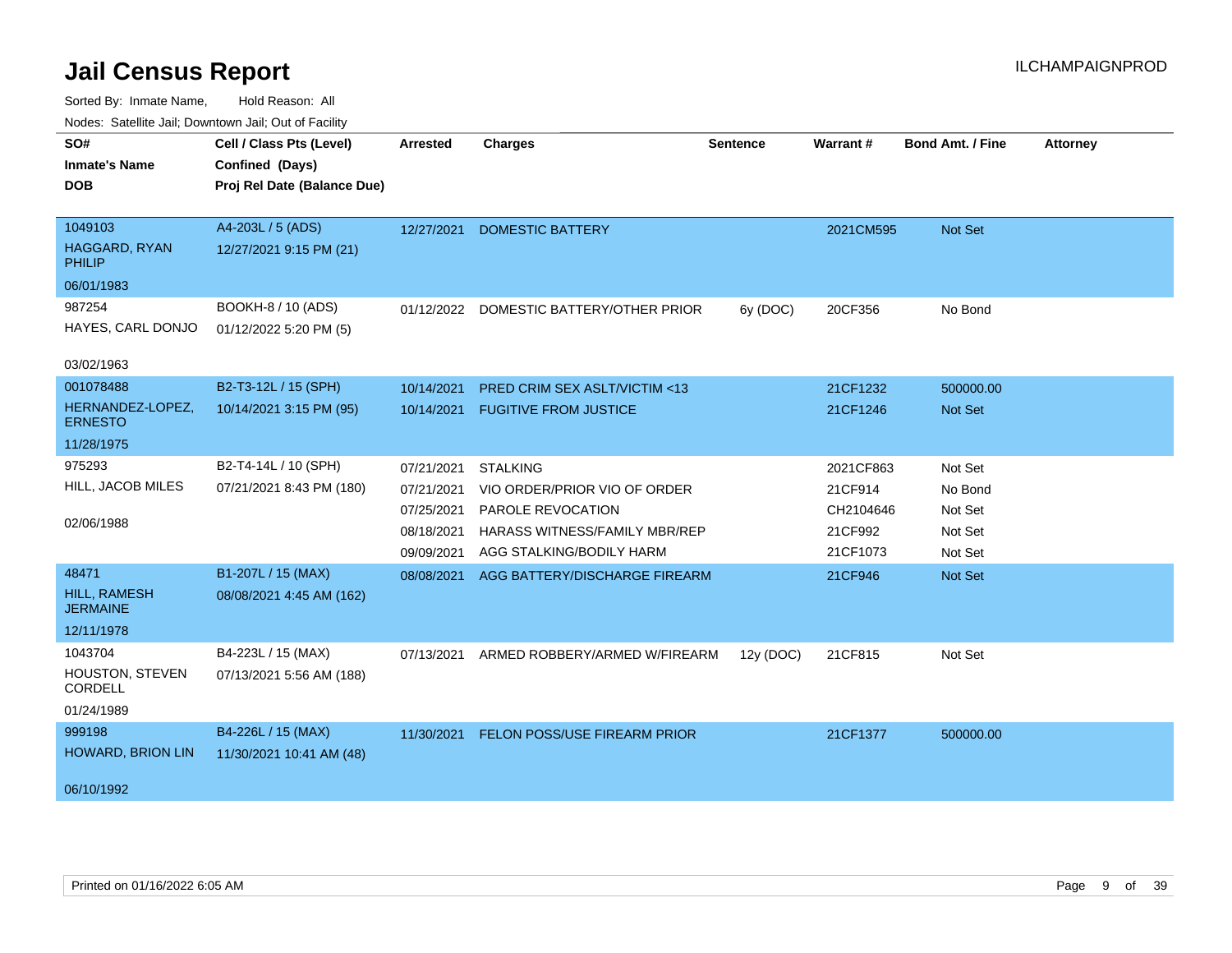| 1061996<br>A1-124L / 5 (MIN)<br>10/30/2021<br>DRVG UNDER INFLUENCE OF DRUG<br>No Bond<br>HUBBARD, REBEKIAH<br>10/30/2021 1:37 PM (79)<br>RETAIL THEFT/DISP MERCH/<\$300<br>2018CF1302<br>20000.00<br>10/30/2021<br><b>DIONA</b>                              |  |
|--------------------------------------------------------------------------------------------------------------------------------------------------------------------------------------------------------------------------------------------------------------|--|
| 10/31/2021<br>USE FORGED CR/DEBIT CARD/<\$300<br>2y (DOC)<br>No Bond<br>04/08/1998<br>1/26/2022 (0.00)                                                                                                                                                       |  |
| 953555<br>B4-122L / 15 (MAX)<br>CRIM TRESPASS TO RESIDENCE<br>Not Set<br>03/10/2021<br>21CF272<br>HUNT, TAVARIS EARL<br>03/10/2021 4:58 AM (313)<br>AGG FLEEING POLICE/21 MPH OVER<br>2020CF94<br>04/14/2021<br>3y (DOC)<br>10000.00                         |  |
| 12/29/1987                                                                                                                                                                                                                                                   |  |
| 38993<br>B4-126L / 15 (MAX)<br>02/13/2021 ATTEMPT (FIRST DEGREE MURDER)<br>21CF181<br>Not Set<br><b>JACKSON, LAMONT</b><br>02/13/2021 7:45 AM (338)<br><b>JEREMIE</b>                                                                                        |  |
| 07/31/1973                                                                                                                                                                                                                                                   |  |
| 001078689<br>B1-104U / 15 (MAX)<br>No Bond<br>12/17/2021<br>FIREARM/FOID INVALID/NOT ELIG<br>21CF1551<br><b>JACKSON, PRENTISS</b><br>12/18/2021 12:39 AM (30)<br>12/17/2021<br>POSS STOLEN VEHICLE > \$25,000<br>21JD37<br>Not Set<br><b>MANSION DEWAYNE</b> |  |
| 09/02/2003<br>1/30/2022 (0.00)                                                                                                                                                                                                                               |  |
| 001077487<br>B3-W8-30L / 10 (MED)<br>FELON POSS/USE WEAPON/FIREARM<br>Not Set<br>12/03/2020<br>20CF1377                                                                                                                                                      |  |
| <b>JACKSON, TERRELL</b><br>12/03/2020 10:18 AM (410)<br>11/09/2021 AGG DISCHARGE FIREARM/OCC VEH<br>21CR0331401<br>No Bond<br><b>DANDRE</b>                                                                                                                  |  |
| 08/11/1990                                                                                                                                                                                                                                                   |  |
| 001077864<br>B1-103L / 15 (MAX)<br>21CF428<br>04/18/2021<br>FELON POSS/USE WEAPON/FIREARM<br>Not Set<br>JAMERSON, ANTHONY 04/18/2021 7:21 PM (274)<br>D<br>01/26/1990                                                                                        |  |
| 001078703<br>A2-121L / 15 (ADS)<br>12/20/2021 MURDER/INTENT TO KILL/INJURE<br>21CF1574<br>Not Set                                                                                                                                                            |  |
| JOHNS, SHAMIQUH<br>12/22/2021 6:41 AM (26)<br><b>THERESA</b>                                                                                                                                                                                                 |  |
| 04/03/1992                                                                                                                                                                                                                                                   |  |
| 1071536<br>B4-127L / 15 (MED)<br>06/17/2021<br>UNLAWFUL RESTRAINT<br>2y (DOC)<br>21CF702<br>Not Set<br>JOHNSON, ZACHERY<br>06/17/2021 2:00 AM (214)<br>EDWARD<br>10/30/1987                                                                                  |  |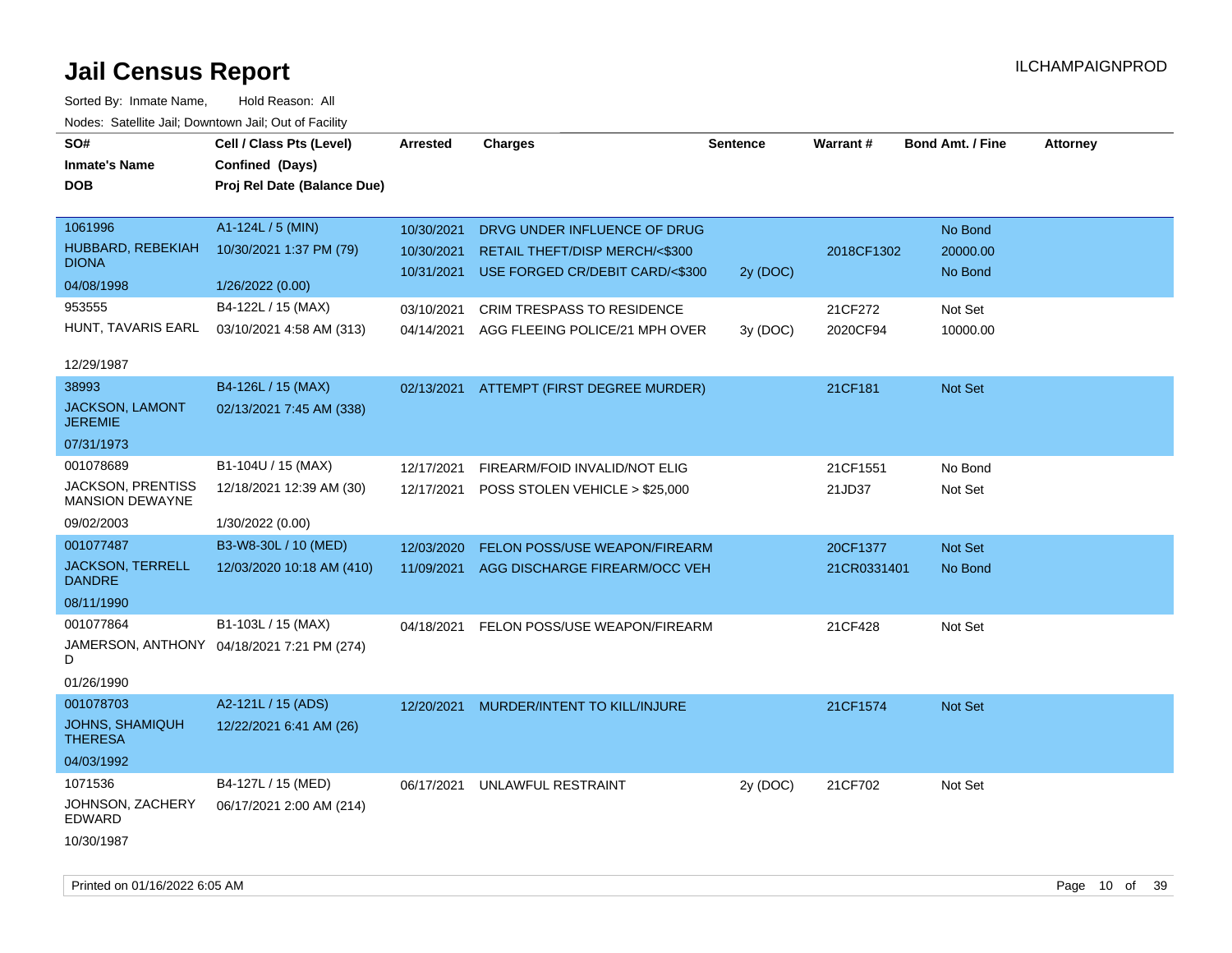Sorted By: Inmate Name, Hold Reason: All Nodes: Satellite Jail; Downtown Jail; Out of Facility

| <b>Nouted:</b> Catomic Can, Downtown Can, Out of Fability |                                            |                 |                                           |                 |              |                         |                 |
|-----------------------------------------------------------|--------------------------------------------|-----------------|-------------------------------------------|-----------------|--------------|-------------------------|-----------------|
| SO#                                                       | Cell / Class Pts (Level)                   | <b>Arrested</b> | <b>Charges</b>                            | <b>Sentence</b> | Warrant#     | <b>Bond Amt. / Fine</b> | <b>Attorney</b> |
| <b>Inmate's Name</b>                                      | Confined (Days)                            |                 |                                           |                 |              |                         |                 |
| <b>DOB</b>                                                | Proj Rel Date (Balance Due)                |                 |                                           |                 |              |                         |                 |
|                                                           |                                            |                 |                                           |                 |              |                         |                 |
| 001078759                                                 | A3-211U / 10 (ADS)                         |                 | 01/12/2022 RETAIL THEFT                   |                 | WB21-03457   | No Bond                 |                 |
| <b>JOINER, SHAROD</b><br><b>CASSELL</b>                   | 01/12/2022 9:31 PM (5)                     |                 |                                           |                 |              |                         |                 |
| 05/25/1984                                                |                                            |                 |                                           |                 |              |                         |                 |
| 1017120                                                   | B3-W4-16L / 5 (MIN)                        | 10/29/2021      | AGG ASLT/USE DDLY WEAPON                  |                 |              | No Bond                 |                 |
|                                                           | JONES, JOSHUA LYNN 10/29/2021 3:15 AM (80) |                 |                                           |                 |              |                         |                 |
| 05/16/1993                                                | 1/25/2022 (0.00)                           |                 |                                           |                 |              |                         |                 |
| 001078645                                                 | B4-222U / 10 (MED)                         | 12/02/2021      | <b>AGG DISCHARGE FIREARM</b>              |                 | 21CF1478     | No Bond                 |                 |
| <b>JONES, KELVIN</b><br><b>KHYRIC</b>                     | 12/02/2021 6:56 PM (46)                    |                 |                                           |                 |              |                         |                 |
| 02/27/2001                                                |                                            |                 |                                           |                 |              |                         |                 |
| 956822                                                    | B1-205U / 15 (MAX)                         | 11/25/2021      | AGGRAVATED DOMESTIC BATTERY               |                 | 21CF1442     | Not Set                 |                 |
| JONES, MARIO                                              | 11/25/2021 10:37 AM (53)                   | 11/25/2021      | PAROLE REVOCATION                         |                 | CH2106361    | No Bond                 |                 |
| NATHANIEL                                                 |                                            | 11/25/2021      | UNLAWFUL RESTRAINT                        |                 | 21CF1443     | Not Set                 |                 |
| 10/27/1987                                                |                                            |                 |                                           |                 |              |                         |                 |
| 1008468                                                   | B4-226U / 10 (MED)                         | 12/01/2021      | <b>FELON POSS/USE WEAPON/FIREARM</b>      |                 | 21CF1472     | <b>Not Set</b>          |                 |
| <b>JONES, MARTEZ</b>                                      | 12/01/2021 1:28 PM (47)                    | 12/01/2021      | VIO BAIL BOND/FAMILY MEMBER               |                 | <b>22CM9</b> | Not Set                 |                 |
| <b>LAMONTE</b>                                            |                                            | 12/02/2021      | PROBATION VIOLATION                       |                 | 20CF1151     | <b>Not Set</b>          |                 |
| 06/22/1993                                                |                                            |                 |                                           |                 |              |                         |                 |
| 506244                                                    | B1-204L / 15 (MAX)                         | 07/15/2021      | ARMED ROBBERY/ARMED W/FIREARM             |                 | 2021CF791    | 250000.00               |                 |
| JOSLIN, JASON LEE                                         | 07/15/2021 4:38 AM (186)                   |                 |                                           |                 |              |                         |                 |
| 12/22/1985                                                |                                            |                 |                                           |                 |              |                         |                 |
| 1030434                                                   | BOOKH-3                                    | 01/14/2022      | AGG BTRY/PREGNANT/HANDICAPPED             |                 | 19CF1148     | 2500.00                 |                 |
| <b>KELLY, TINO DEVON</b>                                  | 01/14/2022 9:24 PM (3)                     | 01/14/2022      | AGG DOMESTIC BATTERY/STRANGLE             |                 | 21CF407      | 10000.00                |                 |
|                                                           |                                            |                 | 01/14/2022  FAIL TO COMPLY W/COURT ORDER  |                 | 20F000080    | 2500.00                 |                 |
| 02/14/1993                                                |                                            |                 | 01/14/2022 SPEEDING 26-34 MPH OVER LIMIT  |                 | 21TR3142     | 3000.00                 |                 |
| 66662                                                     | B3-W2-08L / 10 (MED)                       |                 | 12/05/2021 POSS AMT CON SUB EXCEPT(A)/(D) | 2y (DOC)        | 18CF597      | 200000.00               |                 |
| KINTNER, WESLEY J                                         | 12/05/2021 1:57 PM (43)                    |                 |                                           |                 |              |                         |                 |
|                                                           |                                            |                 |                                           |                 |              |                         |                 |
| $0.111 - 11000$                                           |                                            |                 |                                           |                 |              |                         |                 |

04/15/1986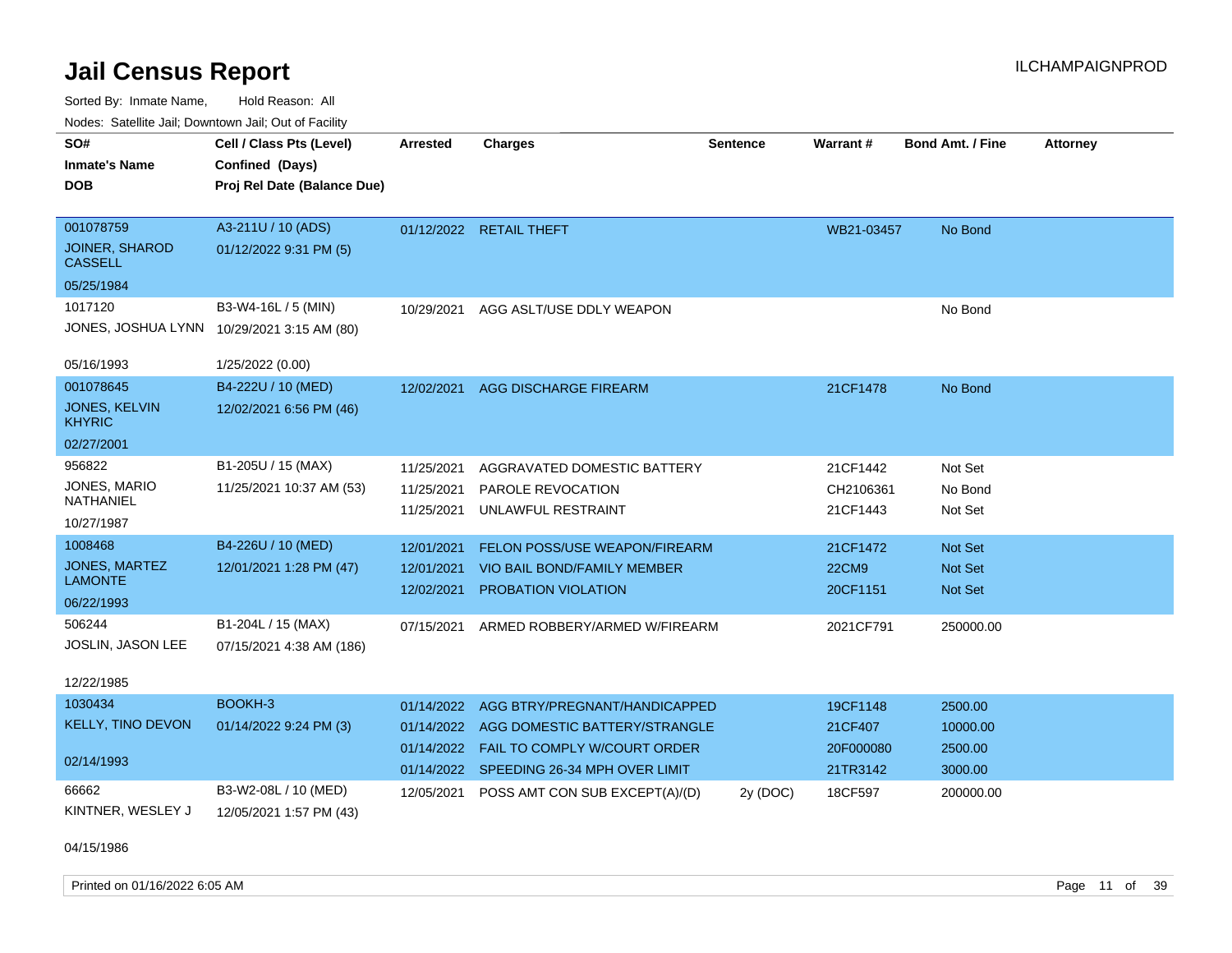Sorted By: Inmate Name, Hold Reason: All Nodes: Satellite Jail; Downtown Jail; Out of Facility

| SO#<br><b>Inmate's Name</b><br><b>DOB</b> | Cell / Class Pts (Level)<br>Confined (Days)<br>Proj Rel Date (Balance Due) | <b>Arrested</b>          | Charges                                                    | <b>Sentence</b> | Warrant#            | <b>Bond Amt. / Fine</b>          | <b>Attorney</b> |
|-------------------------------------------|----------------------------------------------------------------------------|--------------------------|------------------------------------------------------------|-----------------|---------------------|----------------------------------|-----------------|
| 1041648<br>LANE, DEMETRIUS<br>LAQUAN      | A3-213L / 15 (ADS)<br>01/11/2022 5:27 AM (6)                               | 01/11/2022<br>01/11/2022 | <b>ARMED HABITUAL CRIMINAL</b><br><b>PAROLE REVOCATION</b> |                 | 22CF41<br>CH2200221 | <b>Not Set</b><br><b>Not Set</b> |                 |
| 07/04/1996                                |                                                                            |                          |                                                            |                 |                     |                                  |                 |
| 1070011                                   | B4-124U / 15 (MAX)                                                         | 08/03/2021               | AGG DISCH FIREARM/1ST AID PERS                             |                 | 21CF929             | Not Set                          |                 |
| LAWS, WILLIAM<br>ZARAK, Third             | 08/03/2021 3:53 PM (167)                                                   |                          |                                                            |                 |                     |                                  |                 |
| 07/06/1999                                |                                                                            |                          |                                                            |                 |                     |                                  |                 |
| 548089                                    | B1-204U / 15 (MAX)                                                         | 12/04/2020               | ATTEMPT (FIRST DEGREE MURDER)                              |                 | 20CF1378            | Not Set                          |                 |
| LEWIS, LAWRENCE                           | 12/04/2020 4:42 AM (409)                                                   | 12/04/2020               | METH DELIVERY/100<400 GRAMS                                |                 | 20CF1481            | Not Set                          |                 |
| PAUL, Third                               |                                                                            | 12/04/2020               | AGG DOMESTIC BATTERY/STRANGLE                              |                 | 18CF1507            | 10000.00                         |                 |
| 02/08/1993                                |                                                                            |                          |                                                            |                 |                     |                                  |                 |
| 001077524                                 | B2-T4-15U / 10 (SPH)                                                       | 12/14/2020               | AGG BATTERY/JUDGE/EMT                                      |                 | 2020-CF-1212        | 10000.00                         |                 |
| LEWIS, TREVOR                             | 12/14/2020 5:16 PM (399)                                                   | 12/14/2020               | <b>RESIDENTIAL ARSON</b>                                   |                 | 2020-CF-1388        | 150000.00                        |                 |
| DANIEL                                    |                                                                            | 12/14/2020               | AGG BATTERY/PUBLIC PLACE                                   |                 | 2020-CF-1231        | 50000.00                         |                 |
| 06/03/2002                                |                                                                            | 12/14/2020               | AGG BATTERY/PEACE OFFICER                                  |                 | 2020-CF-1211        | 10000.00                         |                 |
| 1065002                                   | A3-116L / 10 (MED)                                                         | 11/16/2021               | DOMESTIC BTRY/CONTACT/VIO O/P                              |                 | 2019CF001781        | 25000.00                         |                 |
| <b>LOVELESS, DUSTIN</b><br>DEE.           | 11/16/2021 11:41 AM (62)                                                   |                          |                                                            |                 |                     |                                  |                 |
| 06/17/1982                                |                                                                            |                          |                                                            |                 |                     |                                  |                 |
| 1000869                                   | A3-114L / 15 (MAX)                                                         | 09/11/2021               | FELON POSS/USE WEAPON/FIREARM                              |                 | 21CF1102            | Not Set                          |                 |
| MARTIN, MANNIX<br>TILMOND                 | 09/12/2021 12:40 AM (127)                                                  |                          |                                                            |                 |                     |                                  |                 |
| 07/19/1991                                |                                                                            |                          |                                                            |                 |                     |                                  |                 |
| 48792                                     | B4-225U / 10 (MED)                                                         | 11/19/2021               | AGG BATTERY/DISCHARGE FIREARM                              |                 | 21CF1425            | <b>Not Set</b>                   |                 |
| <b>MCCLAIN, HURCHEL</b><br><b>JOSEPH</b>  | 11/20/2021 4:11 AM (58)                                                    |                          |                                                            |                 |                     |                                  |                 |
| 05/01/1979                                |                                                                            |                          |                                                            |                 |                     |                                  |                 |
| 001077938                                 | BOOKH-2 / 15 (ADS)                                                         | 05/10/2021               | AGG KIDNAPING DISCH FIR/HARM                               |                 | 21CF532             | Not Set                          |                 |
| MCGAHA,<br>CHRISTOPHER D                  | 05/10/2021 7:02 PM (252)                                                   | 05/11/2021               | <b>MURDER</b>                                              |                 | 2021-CF-215         | No Bond                          |                 |
| 07/27/1991                                |                                                                            | 05/27/2021               | ESCAPE FROM DEPT OF CORRECTION                             |                 | 21CF600             | Not Set                          |                 |

Printed on 01/16/2022 6:05 AM Page 12 of 39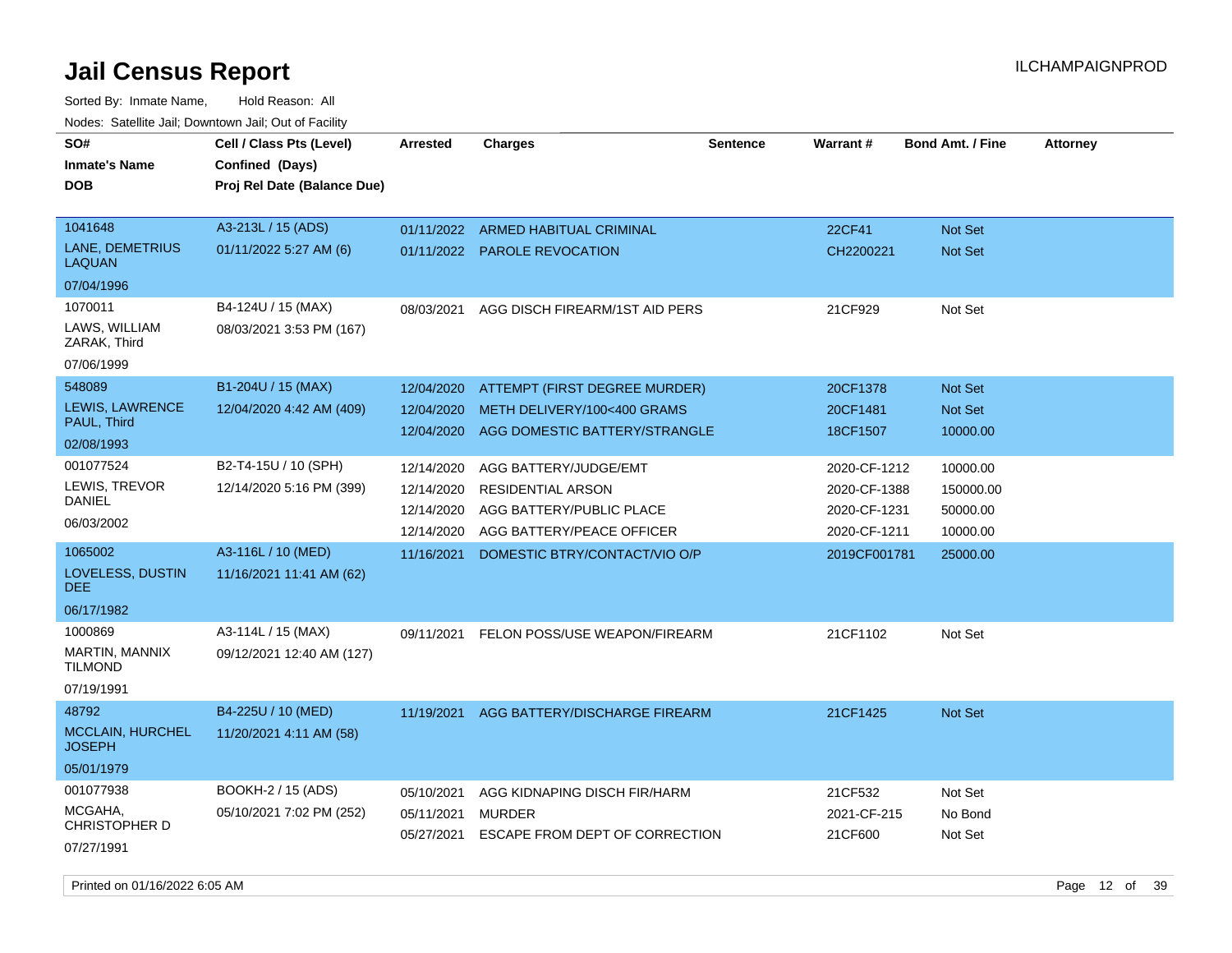Sorted By: Inmate Name, Hold Reason: All

| Nodes: Satellite Jail; Downtown Jail; Out of Facility |                                             |                 |                                 |                 |                 |                         |          |
|-------------------------------------------------------|---------------------------------------------|-----------------|---------------------------------|-----------------|-----------------|-------------------------|----------|
| SO#                                                   | Cell / Class Pts (Level)                    | <b>Arrested</b> | <b>Charges</b>                  | <b>Sentence</b> | <b>Warrant#</b> | <b>Bond Amt. / Fine</b> | Attorney |
| <b>Inmate's Name</b>                                  | Confined (Days)                             |                 |                                 |                 |                 |                         |          |
| <b>DOB</b>                                            | Proj Rel Date (Balance Due)                 |                 |                                 |                 |                 |                         |          |
|                                                       |                                             |                 |                                 |                 |                 |                         |          |
| 1043071                                               | A2-120L / 10 (MED)                          | 11/08/2021      | CRIM DMG/GOVT PROP/<\$500       |                 | 21CF1378        | Not Set                 |          |
| <b>MERRELL-</b><br>SUTHERLAND, ALICIA                 | 11/08/2021 2:22 AM (70)                     |                 |                                 |                 |                 |                         |          |
| 11/26/1972                                            |                                             |                 |                                 |                 |                 |                         |          |
| 41584                                                 | A3-214U / 15 (MAX)                          | 12/01/2021      | ARMED HABITUAL CRIMINAL         |                 | 21CF1467        | Not Set                 |          |
|                                                       | MILLER, JOSE LOVELL 12/02/2021 1:04 AM (46) |                 |                                 |                 |                 |                         |          |
| 10/07/1975                                            |                                             |                 |                                 |                 |                 |                         |          |
| 001078721                                             | A4-202L / 5 (ADS)                           | 12/29/2021      | <b>VIOLATE ORDER PROTECTION</b> |                 | 21CF1600        | Not Set                 |          |
| <b>MIRAMONTES, RAUL</b>                               | 12/29/2021 4:02 AM (19)                     |                 |                                 |                 |                 |                         |          |
|                                                       |                                             |                 |                                 |                 |                 |                         |          |
| 05/11/1989                                            |                                             |                 |                                 |                 |                 |                         |          |
| 001077902                                             | A2-123L / 5 (ADS)                           | 11/23/2021      | BATTERY/CAUSE BODILY HARM       |                 | 21CM187         | Not Set                 |          |
| MOFFETT, CAROLYN<br><b>REENE</b>                      | 11/21/2021 10:31 AM (57)                    |                 |                                 |                 |                 |                         |          |
| 10/23/1988                                            |                                             |                 |                                 |                 |                 |                         |          |
| 001078712                                             | A4-107L / 10 (MED)                          | 12/23/2021      | AGG DISCH FIREARM/1ST AID PERS  |                 | 21CF1581        | Not Set                 |          |
| MONTGOMERY,<br><b>RASHARD MYKI</b>                    | 12/23/2021 4:27 PM (25)                     |                 |                                 |                 |                 |                         |          |
| 11/05/2001                                            |                                             |                 |                                 |                 |                 |                         |          |
| 39106                                                 | A4-102L / 10 (MED)                          | 10/12/2021      | DOMESTIC BATTERY/OTHER PRIOR    |                 | 21CF1217        | Not Set                 |          |
| Junior                                                | MOORE, ANDREW LEE, 10/12/2021 1:02 AM (97)  |                 |                                 |                 |                 |                         |          |
| 04/12/1973                                            | 4/10/2022 (0.00)                            |                 |                                 |                 |                 |                         |          |
| 1007239                                               | A3-111L / 10 (ADS)                          | 12/29/2021      | <b>DOMESTIC BATTERY</b>         |                 | 21CF1607        | Not Set                 |          |
| MOORE, ANDREW<br><b>VIRGIL</b>                        | 12/29/2021 8:40 PM (19)                     |                 |                                 |                 |                 |                         |          |
| 08/20/1972                                            |                                             |                 |                                 |                 |                 |                         |          |
| 539294                                                | A4-207L / 10 (ADS)                          | 01/11/2022      | AGG DUI/NO VALID DL             |                 | 22CF49          | Not Set                 |          |
| MOSLEY, JAMES<br><b>CALVIN</b>                        | 01/11/2022 9:43 PM (6)                      | 01/11/2022      | <b>PAROLE REVOCATION</b>        |                 | CH2200227       | No Bond                 |          |
| 12/11/1985                                            |                                             |                 |                                 |                 |                 |                         |          |

Printed on 01/16/2022 6:05 AM Page 13 of 39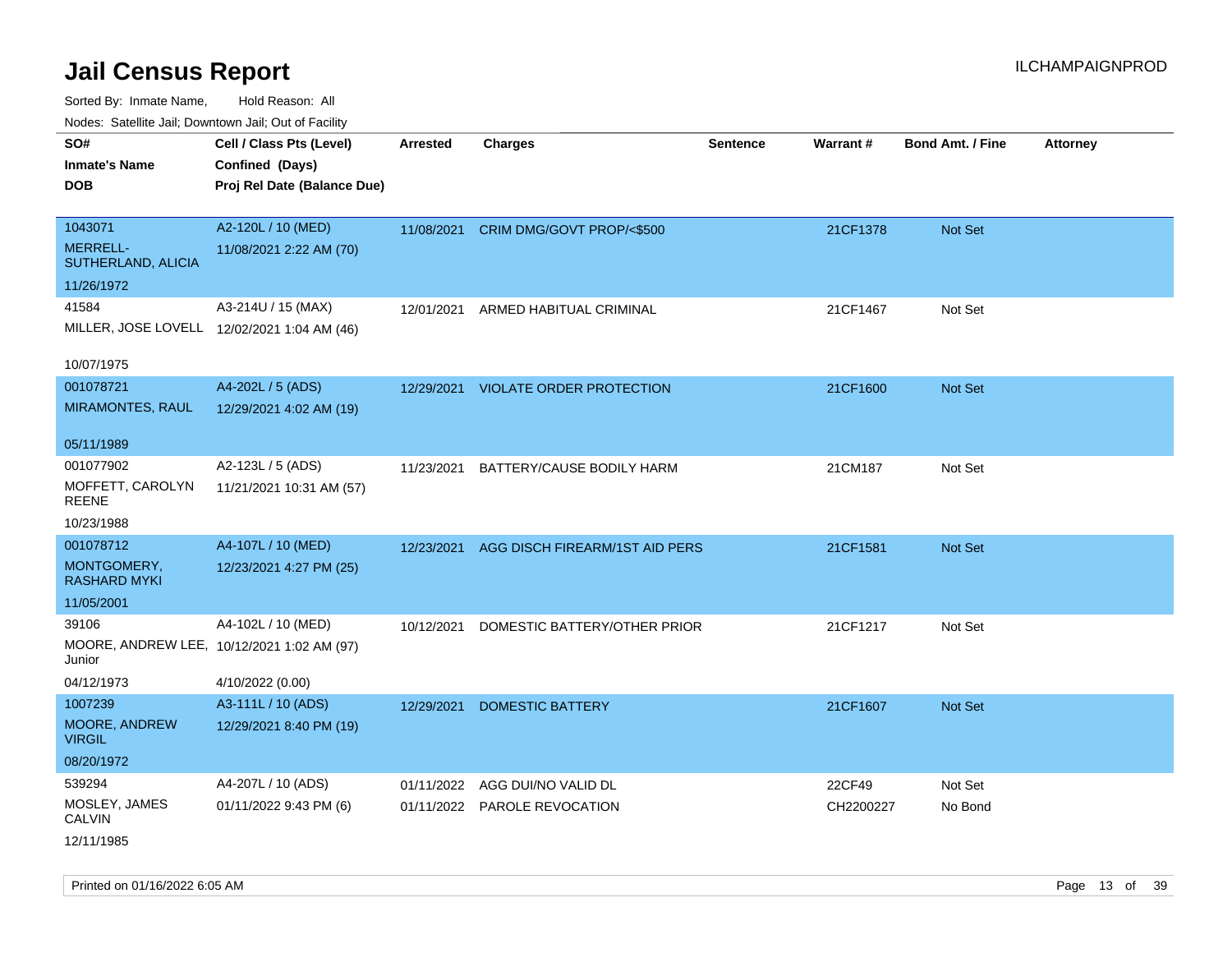| <b>Houce.</b> Catellite ball, Downtown ball, Out of Fability<br>SO# | Cell / Class Pts (Level)    | <b>Arrested</b> | <b>Charges</b>                           | <b>Sentence</b> | <b>Warrant#</b> | <b>Bond Amt. / Fine</b> | <b>Attorney</b> |
|---------------------------------------------------------------------|-----------------------------|-----------------|------------------------------------------|-----------------|-----------------|-------------------------|-----------------|
| <b>Inmate's Name</b>                                                | Confined (Days)             |                 |                                          |                 |                 |                         |                 |
| <b>DOB</b>                                                          | Proj Rel Date (Balance Due) |                 |                                          |                 |                 |                         |                 |
|                                                                     |                             |                 |                                          |                 |                 |                         |                 |
| 001078517                                                           | B1-102L / 15 (MAX)          |                 | 10/19/2021 ATTEMPT (FIRST DEGREE MURDER) |                 | 21CF1267        | Not Set                 |                 |
| <b>NELSON, RORY</b><br><b>DEMOND</b>                                | 10/19/2021 3:55 AM (90)     |                 |                                          |                 |                 |                         |                 |
| 08/14/1984                                                          |                             |                 |                                          |                 |                 |                         |                 |
| 1073913                                                             | A1-227L / 5 (MIN)           | 12/16/2021      | <b>RESIDENTIAL BURGLARY</b>              |                 | 21CF1537        | 100.00                  |                 |
| OSBORNE, NICHOLE<br>MARIE                                           | 12/16/2021 4:17 AM (32)     | 12/16/2021      | CRIMINAL TRESPASS TO VEHICLES            |                 | 2021CM423       | 1500.00                 |                 |
| 06/22/1979                                                          |                             |                 |                                          |                 |                 |                         |                 |
| 61251                                                               | A4-103L / 15 (ADS)          | 12/27/2021      | <b>PRED CRIM SEX ASLT/VICTIM &lt;13</b>  |                 | 21CF651         | No Bond                 |                 |
| PETMECKY, JOHN<br><b>ROBERT</b>                                     | 12/27/2021 1:52 PM (21)     |                 |                                          |                 |                 |                         |                 |
| 03/09/1983                                                          |                             |                 |                                          |                 |                 |                         |                 |
| 001078357                                                           | A4-101U / 15 (MAX)          | 09/17/2021      | ARMED ROBBERY/ARMED W/FIREARM            |                 | 21CF1129        | Not Set                 |                 |
| PETTIGREW, CAREY                                                    | 09/17/2021 9:56 AM (122)    | 09/17/2021      | ARMED ROBBERY/ARMED W/FIREARM            |                 | 21CF1230        | Not Set                 |                 |
| <b>CORNITRIAS DEOBLO</b>                                            |                             | 09/17/2021      | ARMED ROBBERY/ARMED W/FIREARM            |                 | 21CF1128        | Not Set                 |                 |
| 08/31/1986                                                          |                             |                 |                                          |                 |                 |                         |                 |
| 1030954                                                             | BOOKH-7                     | 01/14/2022      | <b>FELON POSS/USE WEAPON/FIREARM</b>     |                 | 2022CFAWOW      | Not Set                 |                 |
| PETTIGREW,<br><b>MALCOME JAMIESON</b>                               | 01/15/2022 4:35 AM (2)      |                 | 01/14/2022 MFG/DEL CANNABIS/10-30 GRAMS  |                 | 2020CF9         | 15000.00                |                 |
| 02/20/1995                                                          |                             |                 | 01/14/2022 MFG/DEL 1<15 GR COCAINE/ANLG  |                 | 2022CFAWOW      | Not Set                 |                 |
|                                                                     |                             | 01/14/2022      | POSSESSING A CONTROLLED SUBSTANC         |                 | 2022CFAWOW      | <b>Not Set</b>          |                 |
|                                                                     |                             | 01/14/2022      | MFG/DEL CANNABIS/30-500 GRAMS            |                 | 2022CFAWOW      | <b>Not Set</b>          |                 |
|                                                                     |                             |                 | 01/14/2022 FELON POSS/USE WEAPON/FIREARM |                 | 2022CFAWOW      | <b>Not Set</b>          |                 |
| 1063325                                                             | A3-117L / 10 (MED)          |                 | 01/13/2022 VIO BAIL BOND/CLASS A OFFENSE |                 | 22CM17          | Not Set                 |                 |
| PICKENS, JOSEPH<br><b>PARNELL</b>                                   | 01/14/2022 12:28 AM (3)     |                 |                                          |                 |                 |                         |                 |
| 04/27/1978                                                          |                             |                 |                                          |                 |                 |                         |                 |
| 999352                                                              | B4-225L / 10 (MED)          | 09/09/2021      | <b>VIOLATE OP/OTHER PRIOR</b>            | 2y (DOC)        |                 | Not Set                 |                 |
| PIRLOT, JUSTIN LEE                                                  | 09/09/2021 11:28 AM (130)   | 10/23/2021      | <b>FALSE REPORT OF OFFENSE</b>           |                 | 2019CF836       | 5000.00                 |                 |
| 11/08/1982                                                          |                             |                 |                                          |                 |                 |                         |                 |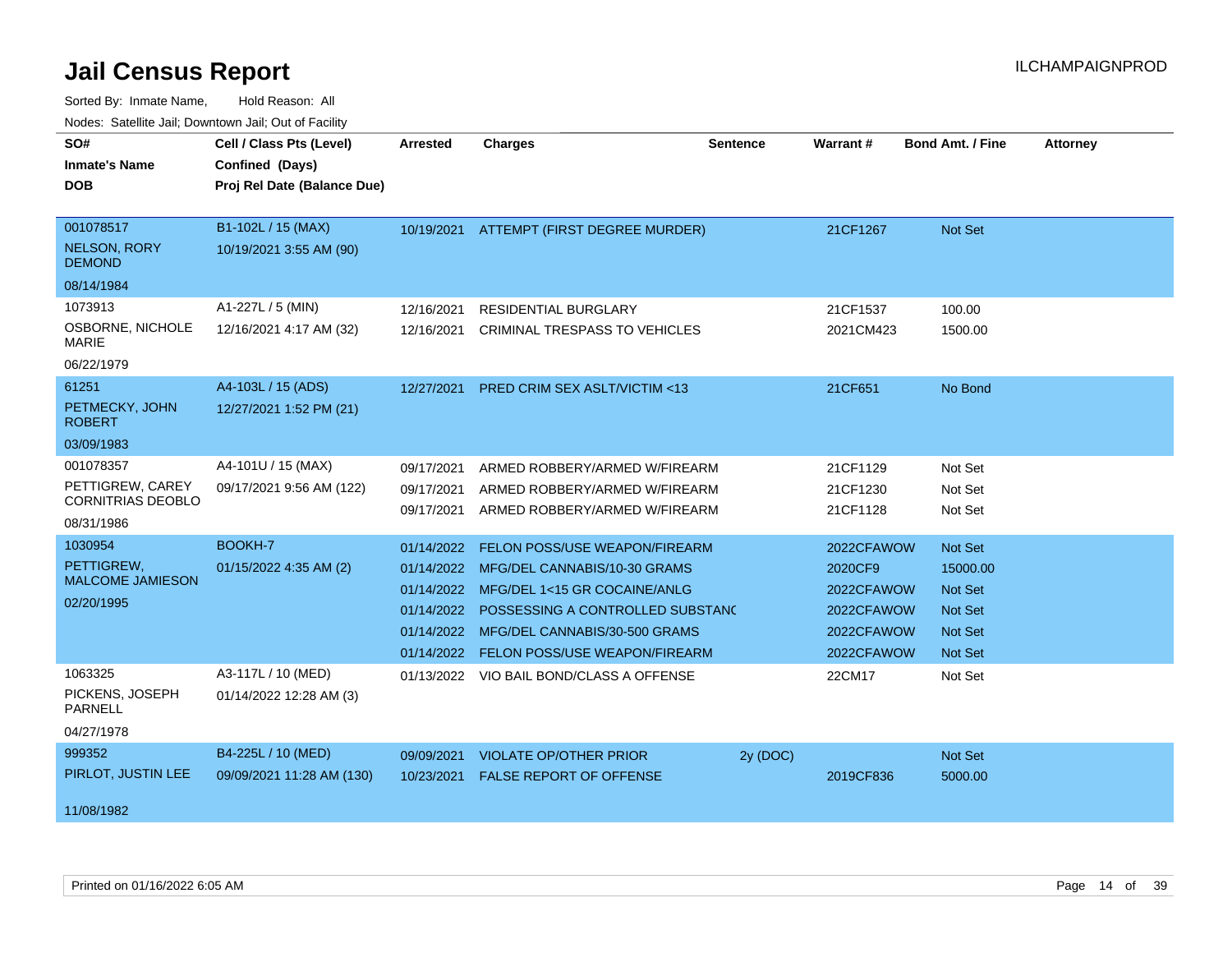| SO#<br><b>Inmate's Name</b><br><b>DOB</b>                      | Cell / Class Pts (Level)<br>Confined (Days)<br>Proj Rel Date (Balance Due) | <b>Arrested</b>                                      | <b>Charges</b>                                                                                                                                                       | <b>Sentence</b> | Warrant#                                                           | <b>Bond Amt. / Fine</b>                                                    | <b>Attorney</b> |
|----------------------------------------------------------------|----------------------------------------------------------------------------|------------------------------------------------------|----------------------------------------------------------------------------------------------------------------------------------------------------------------------|-----------------|--------------------------------------------------------------------|----------------------------------------------------------------------------|-----------------|
| 001077591<br>PYE, TRESHAUN<br><b>CORTEZ</b>                    | A3-112L / 5 (ADS)                                                          |                                                      | 01/06/2022 FIREARM/FOID INVALID/NOT ELIG                                                                                                                             | 42m (DOC)       | 2021CF782                                                          | No Bond                                                                    |                 |
| 05/01/2001<br>001078669<br>RANGEL, ADRIAN<br>11/25/2000        | B1-107U / 10 (MED)<br>12/10/2021 12:53 AM (38)                             | 12/10/2021                                           | AGG DISCHARGE FIREARM/BLDG/SCH                                                                                                                                       |                 | 21CF1507                                                           | Not Set                                                                    |                 |
| 1069524<br>RAY-DAVIS, KAMARI<br><b>DAYVON</b><br>03/30/2000    | B4-224L / 15 (MAX)<br>08/09/2021 2:44 AM (161)                             | 08/08/2021                                           | MFG/DEL CANNABIS/30-500 GRAMS                                                                                                                                        |                 | 21CF953                                                            | <b>Not Set</b>                                                             |                 |
| 45473<br>REXROAD, CALVIN<br>ALLEN<br>10/04/1970                | B1-202L / 15 (MAX)<br>11/23/2021 6:27 PM (55)                              | 11/23/2021<br>11/23/2021                             | CHIL SEX OFFEN/RESIDE DAY CARE<br><b>VIOLATE SEX OFFENDER REGIS</b>                                                                                                  |                 | 21CF1275<br>21CF546                                                | 10000.00<br>50000.00                                                       |                 |
| 001078602<br>RICHARDSON,<br><b>JOHNNY LINDAL</b><br>06/27/2000 | B1-201U / 10 (MED)<br>11/21/2021 10:00 AM (57)                             | 11/21/2021                                           | AGGRAVATED DOMESTIC BATTERY                                                                                                                                          |                 | 21CF1428                                                           | Not Set                                                                    |                 |
| 001077783<br>RIVERA, DARYL<br><b>ANTONIO</b><br>11/14/1981     | A3-113L / 10 (ADS)<br>01/05/2022 4:20 PM (12)                              |                                                      | 01/05/2022 AGGRAVATED BATTERY                                                                                                                                        |                 | 21CF325                                                            | Not Set                                                                    |                 |
| 001078351<br>ROBINSON, DONTAE<br><b>ROI</b><br>06/25/2002      | BOOKH-3<br>01/14/2022 10:57 PM (3)                                         | 01/14/2022<br>01/14/2022<br>01/14/2022<br>01/14/2022 | AGG UNLAWFUL USE OF WEAPON/VEH<br>POSS FIREARM FOID REVOKED<br>OBSTRUCTING IDENTIFICATION<br>UNLWFL POSS MEDICAL CAN/PASS<br>01/14/2022 POSSESSION OF STOLEN FIREARM |                 | 2022CFAWOW<br>2022CFAWOW<br>2022CMAWOW<br>2021TR7742<br>2021CF1609 | <b>Not Set</b><br><b>Not Set</b><br><b>Not Set</b><br>1500.00<br>150000.00 |                 |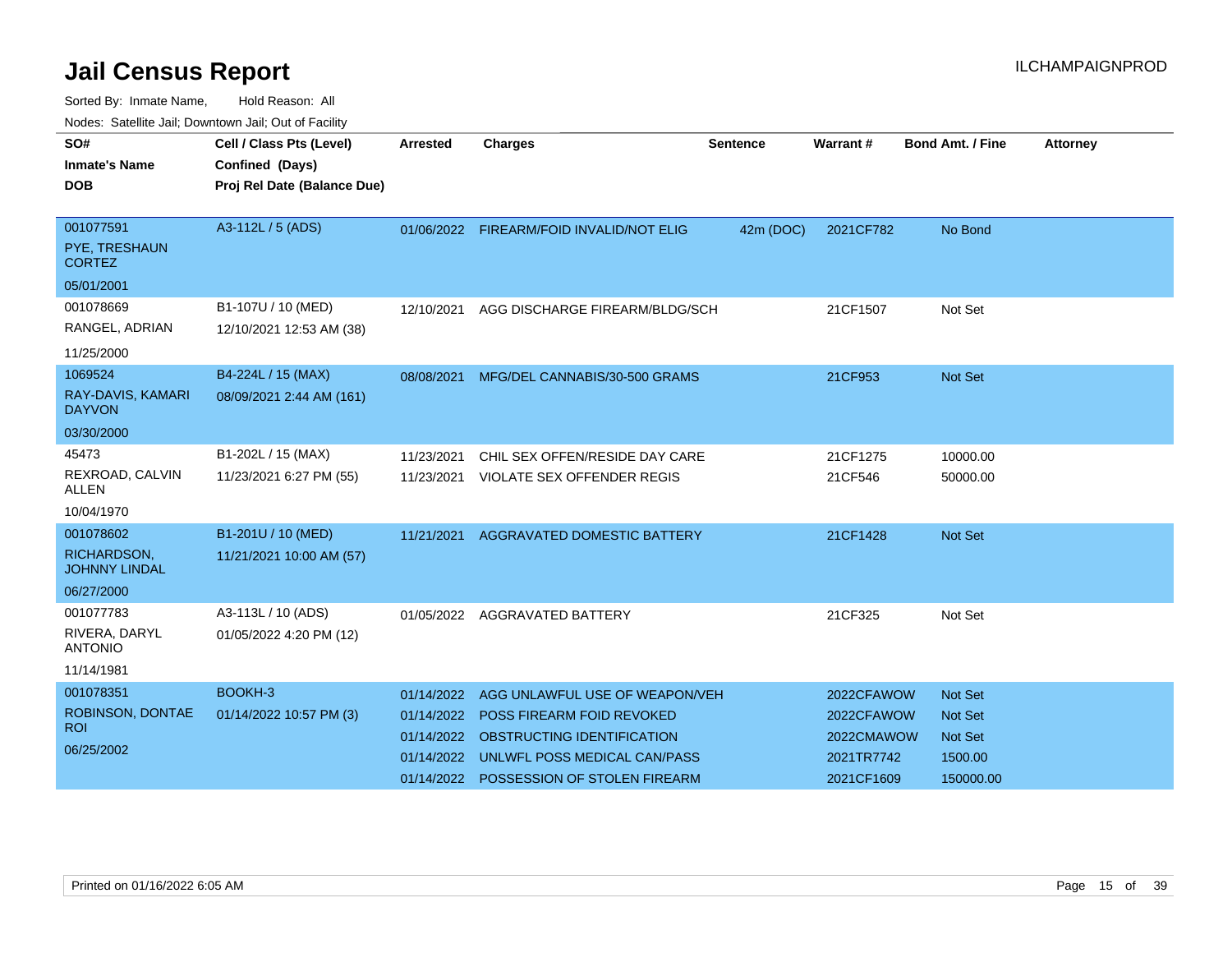| SO#<br><b>Inmate's Name</b><br><b>DOB</b>                 | Cell / Class Pts (Level)<br>Confined (Days)<br>Proj Rel Date (Balance Due) | <b>Arrested</b> | <b>Charges</b>                          | <b>Sentence</b>     | Warrant#    | <b>Bond Amt. / Fine</b> | <b>Attorney</b> |
|-----------------------------------------------------------|----------------------------------------------------------------------------|-----------------|-----------------------------------------|---------------------|-------------|-------------------------|-----------------|
| 979485<br>RODRIGUEZ, JOSHUA<br><b>ANTHONY</b>             | B2-T3-11U / 15 (SPH)<br>03/12/2021 1:57 PM (311)                           | 03/12/2021      | <b>PRED CRIM SEX ASLT/VICTIM &lt;13</b> |                     | 21CF282     | <b>Not Set</b>          |                 |
| 04/06/1990                                                |                                                                            |                 |                                         |                     |             |                         |                 |
| 61330                                                     | B4-123L / 15 (MAX)                                                         | 12/01/2021      | ARMED HABITUAL CRIMINAL                 |                     | 21CF1473    | Not Set                 |                 |
| RUFFIN, JONATHON<br><b>CECIL</b>                          | 12/01/2021 5:34 AM (47)                                                    | 12/01/2021      | PAROLE REVOCATION                       |                     | CH2107545   | No Bond                 |                 |
| 05/10/1984                                                |                                                                            |                 |                                         |                     |             |                         |                 |
| 1071161                                                   | B4-124L / 15 (MAX)                                                         | 08/18/2021      | DELIVERY OF OR POSSESSION OF W/INT      |                     | 21CF1008    | No Bond                 |                 |
| <b>SANDERS, MARKELL</b><br>LAMAR                          | 08/18/2021 6:18 PM (152)                                                   |                 |                                         |                     |             |                         |                 |
| 02/02/2000                                                |                                                                            |                 |                                         |                     |             |                         |                 |
| 1047469<br>ALLEN                                          | B3-W5-18L / 10 (MED)<br>SCHINDLER, RICHARD 07/03/2021 10:25 PM (198)       | 07/03/2021      | CRIMINAL SEX ASSAULT/CONSENT            | 2y/6m (DOC) 21CF773 |             | Not Set                 |                 |
| 10/16/1979                                                |                                                                            |                 |                                         |                     |             |                         |                 |
| 001078748                                                 | A3-217L / 10 (ADS)                                                         |                 | 01/10/2022 AGGRAVATED BATTERY           |                     | 21CF151     | No Bond                 |                 |
| SCHROEDER, JOSHUA 01/10/2022 9:34 AM (7)<br><b>CURTIS</b> |                                                                            |                 |                                         |                     |             |                         |                 |
| 09/04/1980                                                | 3/8/2022 (0.00)                                                            |                 |                                         |                     |             |                         |                 |
| 001078698<br>SIDES, BRIAN KEITH                           | A4-201L / 5 (ADS)<br>12/20/2021 4:23 PM (28)                               | 12/20/2021      | DIRECT CRIMINAL CONTEMPT                |                     | 2019F44     | No Bond                 |                 |
| 12/08/1969                                                |                                                                            |                 |                                         |                     |             |                         |                 |
| 001078441                                                 | BOOKF-1 / 15 (ADS)                                                         | 10/01/2021      | ARMED HABITUAL CRIMINAL                 |                     | 21CF1182    | <b>Not Set</b>          |                 |
| SINGLETON, CORRIE<br><b>DERRELL</b>                       | 10/01/2021 12:36 PM (108)                                                  | 12/20/2021      | SPEEDING 26-34 MPH OVER LIMIT           |                     | 2021TR2701  | 1000.00                 |                 |
| 05/07/1983                                                |                                                                            |                 |                                         |                     |             |                         |                 |
| 707102<br>SKILLINGS, DANIEL<br>LEE                        | A4-205L / 5 (ADS)<br>01/06/2022 4:36 PM (11)                               | 01/06/2022      | RESIST/OBSTRUCTING A PEACE OFFICEF      |                     | 2019-CM-164 | No Bond                 |                 |
| 04/24/1979                                                | 1/20/2022 (0.00)                                                           |                 |                                         |                     |             |                         |                 |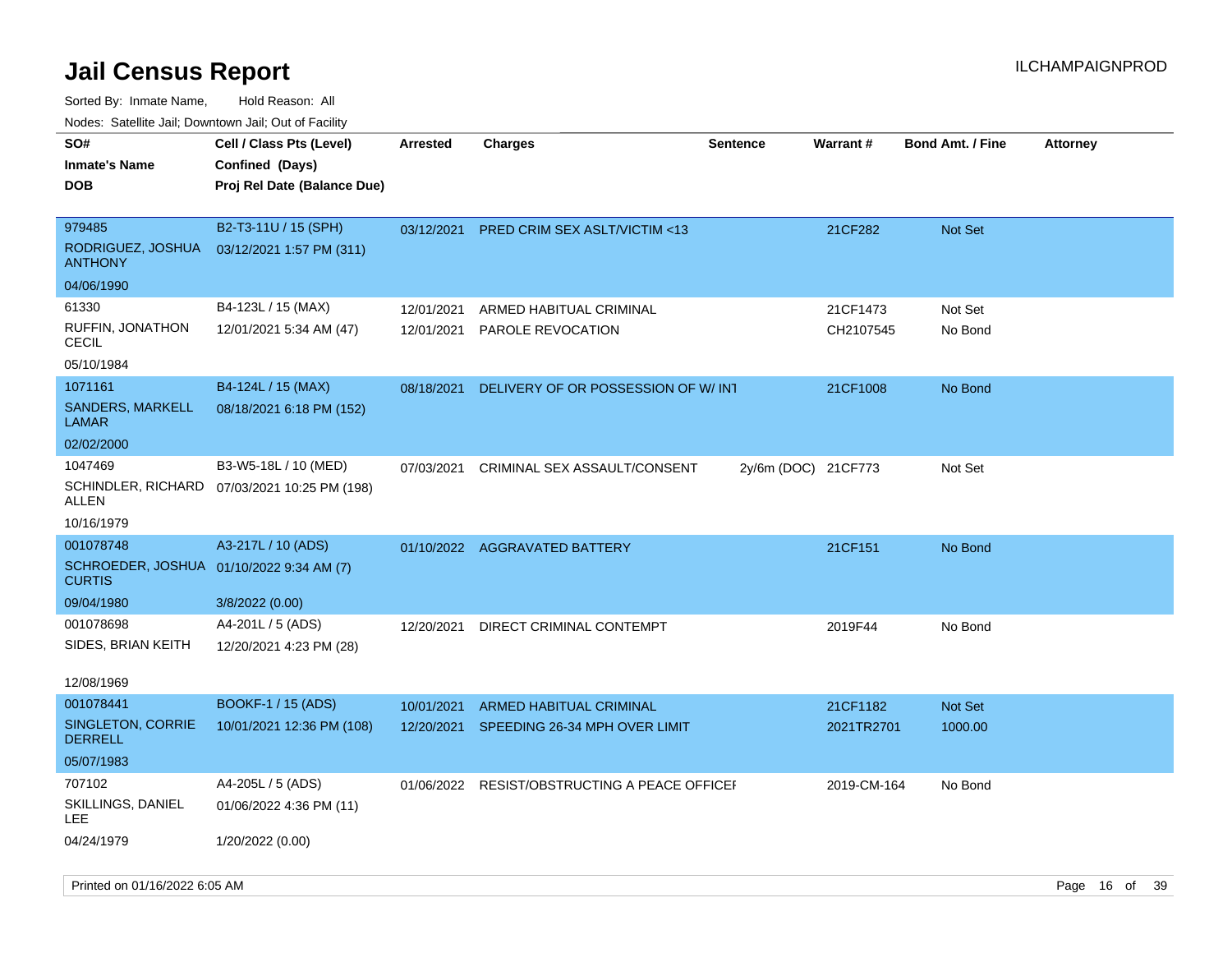| SO#<br><b>Inmate's Name</b><br><b>DOB</b>   | Cell / Class Pts (Level)<br>Confined (Days)<br>Proj Rel Date (Balance Due) | <b>Arrested</b> | <b>Charges</b>                              | <b>Sentence</b> | Warrant#    | <b>Bond Amt. / Fine</b> | <b>Attorney</b> |
|---------------------------------------------|----------------------------------------------------------------------------|-----------------|---------------------------------------------|-----------------|-------------|-------------------------|-----------------|
| 001078765                                   | <b>BOOKH-3 / 10 (MED)</b>                                                  | 01/13/2022      | FELON POSS/USE WEAPON/FIREARM               |                 | 22CF66      | Not Set                 |                 |
| SMITH, COREY ADRIAN 01/13/2022 7:32 PM (4)  |                                                                            |                 | 01/13/2022 CIVIL FTA WARRANT                |                 | 2017F000321 | 19000.00                |                 |
|                                             |                                                                            | 01/13/2022      | DRVG UNDER INFLUENCE OF DRUG                |                 | 2018DT262   | 190.00                  |                 |
| 09/01/1987                                  |                                                                            | 01/13/2022      | DRIVING ON REVOKED LICENSE                  |                 | 20TR3078    | 190.00                  |                 |
| 951986                                      | A3-213U / 10 (ADS)                                                         |                 | 01/11/2022 WILFUL FAILURE TO REGISTER       |                 | 21 CF 1016  | No Bond                 |                 |
| <b>STARKS, LAWRENCE</b><br><b>DAVID</b>     | 01/11/2022 3:06 PM (6)                                                     |                 |                                             |                 |             |                         |                 |
| 09/28/1955                                  |                                                                            |                 |                                             |                 |             |                         |                 |
| 001077770                                   | A2-221U / 5 (ADS)                                                          |                 | 01/06/2022 RESIDENTIAL BURGLARY             |                 | 21CF319     | Not Set                 |                 |
| STOFFLE, KELLY ANNE 01/06/2022 3:14 PM (11) |                                                                            |                 |                                             |                 |             |                         |                 |
| 04/12/1989                                  |                                                                            |                 |                                             |                 |             |                         |                 |
| 38305                                       | B2-T2-06L / 10 (SPH)                                                       | 03/18/2020      | <b>CRIMINAL SEXUAL ABUSE</b>                |                 | 20CF-343    | 500000.00               |                 |
| STOVER, JOSH<br>ANDREW                      | 03/18/2020 10:24 AM (670)                                                  |                 |                                             |                 |             |                         |                 |
| 08/18/1973                                  |                                                                            |                 |                                             |                 |             |                         |                 |
| 962484                                      | A3-115L / 10 (ADS)                                                         | 12/29/2021      | AGGRAVATED DOMESTIC BATTERY                 |                 | 21CF1608    | Not Set                 |                 |
| <b>TAYLOR, VINCENT</b><br><b>REGINALD</b>   | 12/29/2021 7:23 AM (19)                                                    |                 |                                             |                 |             |                         |                 |
| 11/03/1988                                  |                                                                            |                 |                                             |                 |             |                         |                 |
| 1000614                                     | A3-216U / 15 (ADS)                                                         |                 | 01/12/2022 AGGRAVATED BATTERY               | 3y (DOC)        | 2018CF376   | No Bond                 |                 |
| <b>TESTER, TIMOTHY</b><br>RAY               | 01/12/2022 3:38 PM (5)                                                     |                 |                                             |                 |             |                         |                 |
| 06/08/1992                                  |                                                                            |                 |                                             |                 |             |                         |                 |
| 001078471                                   | B4-127U / 10 (MED)                                                         | 10/11/2021      | AGG UUW/VEHICLE/<21                         |                 | 21CF1210    | 100.00                  |                 |
| THATCH, OMARION<br><b>DIAMONTE</b>          | 10/11/2021 1:26 AM (98)                                                    |                 |                                             |                 |             |                         |                 |
| 09/05/2003                                  |                                                                            |                 |                                             |                 |             |                         |                 |
| 001078745                                   | BOOKH-8 / 5 (ADS)                                                          |                 | 01/09/2022 POSSESSING A CONTROLLED SUBSTANG |                 | 22CF34      | Not Set                 |                 |
| THOMAS, TRAVIS M                            | 01/09/2022 9:33 PM (8)                                                     |                 |                                             |                 |             |                         |                 |
| 11/05/1987                                  |                                                                            |                 |                                             |                 |             |                         |                 |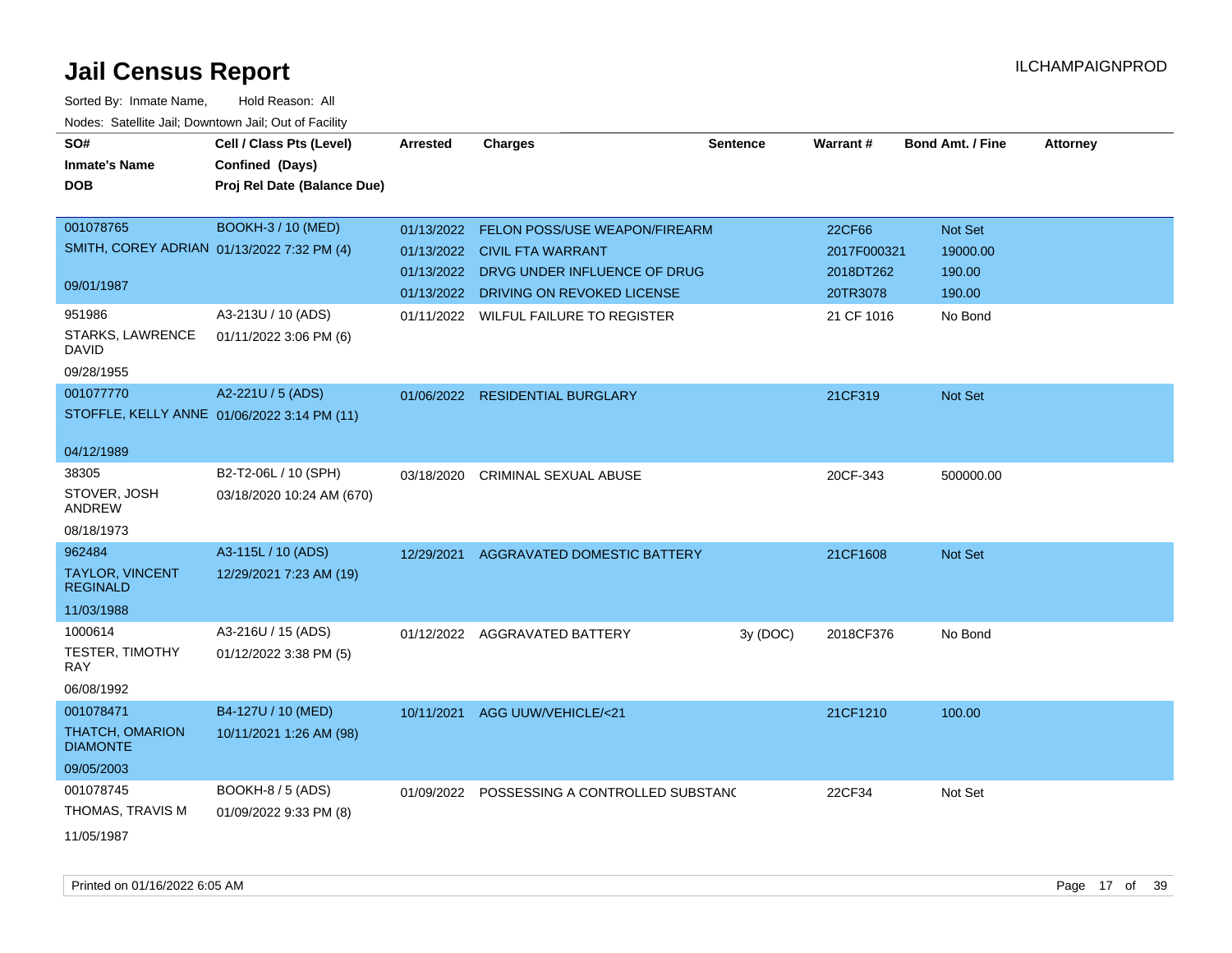Sorted By: Inmate Name, Hold Reason: All

Nodes: Satellite Jail; Downtown Jail; Out of Facility

| roaco. Calcinio dan, Downtown dan, Oal or Fability |                             |                 |                                          |                 |                 |                         |                 |
|----------------------------------------------------|-----------------------------|-----------------|------------------------------------------|-----------------|-----------------|-------------------------|-----------------|
| SO#                                                | Cell / Class Pts (Level)    | <b>Arrested</b> | <b>Charges</b>                           | <b>Sentence</b> | <b>Warrant#</b> | <b>Bond Amt. / Fine</b> | <b>Attorney</b> |
| <b>Inmate's Name</b>                               | Confined (Days)             |                 |                                          |                 |                 |                         |                 |
| <b>DOB</b>                                         | Proj Rel Date (Balance Due) |                 |                                          |                 |                 |                         |                 |
|                                                    |                             |                 |                                          |                 |                 |                         |                 |
| 32058                                              | B4-123U / 15 (MAX)          | 06/14/2021      | <b>AGG DISCH FIREARM</b>                 |                 | 21CF690         | Not Set                 |                 |
| THOMPSON, STEVEN<br><b>ONEAL</b>                   | 06/14/2021 6:44 AM (217)    |                 |                                          |                 |                 |                         |                 |
| 03/14/1969                                         |                             |                 |                                          |                 |                 |                         |                 |
| 32910                                              | B3-W1-01U / 10 (MED)        | 10/04/2021      | DOM BTRY/HARM/1-2 PRECONV                |                 | 21CF1189        | Not Set                 |                 |
| <b>TULL, CHRISTOPHER</b><br><b>MICHAEL</b>         | 10/04/2021 10:53 PM (105)   |                 |                                          |                 |                 |                         |                 |
| 04/02/1971                                         |                             |                 |                                          |                 |                 |                         |                 |
| 1070737                                            | A1-126L / 15 (MAX)          | 10/14/2021      | AGG KIDNAPG/<13/INTEL DISABL             |                 | 2020CF418       | 250000.00               |                 |
| <b>WASHINGTON,</b><br><b>JASTINA VIRGINIA</b>      | 10/14/2021 12:02 PM (95)    |                 |                                          |                 |                 |                         |                 |
| 04/11/2000                                         |                             |                 |                                          |                 |                 |                         |                 |
| 977140                                             | B1-203L / 10 (MED)          | 10/24/2021      | ARMED HABITUAL CRIMINAL                  |                 | 21CF1289        | Not Set                 |                 |
| WEBSTER, DERRIAL<br><b>DEVON</b>                   | 10/24/2021 2:46 AM (85)     |                 |                                          |                 |                 |                         |                 |
| 01/14/1990                                         |                             |                 |                                          |                 |                 |                         |                 |
| 001078328                                          | B1-207U / 15 (MAX)          | 08/30/2021      | FELON POSS/USE WEAPON/FIREARM            |                 | 21CF1045        | <b>Not Set</b>          |                 |
| <b>WHITE, JUSTIN</b><br><b>STEVEN</b>              | 08/30/2021 10:48 AM (140)   |                 |                                          |                 |                 |                         |                 |
| 10/25/1995                                         |                             |                 |                                          |                 |                 |                         |                 |
| 1049234                                            | BOOKH-3                     | 01/15/2022      | CRIM DMG TO PROP \$500-10K               |                 | 22 CF AWOW      | Not Set                 |                 |
| WILLIAMS, KHAMRON<br><b>MARCELL</b>                | 01/15/2022 12:59 PM (2)     |                 | 01/15/2022 DOMESTIC BATTERY/HARM/VIO O/P |                 | 2019 CM 374     | 5000.00                 |                 |
| 08/15/1995                                         |                             |                 |                                          |                 |                 |                         |                 |
| 1019420                                            | B1-105L / 10 (MED)          | 12/14/2021      | METH MANUFACTURING/15<100 GR             | 8y (DOC)        | 21CF205         | No Bond                 |                 |
| <b>WILLIAMS,</b><br><b>MARSHAWN ANTONIO</b>        | 12/14/2021 1:56 PM (34)     |                 |                                          |                 |                 |                         |                 |
| 06/02/1994                                         |                             |                 |                                          |                 |                 |                         |                 |
| 638552                                             | B2-T2-08L / 5 (SPH)         | 10/07/2021      | CHILD PORNOGRAPHY/PHOTOGRAPH             |                 | 2021CF1207      | No Bond                 |                 |
| <b>WILLIAMS, MICHAEL</b><br><b>JAMES</b>           | 10/07/2021 12:20 PM (102)   |                 |                                          |                 |                 |                         |                 |
| 03/29/1964                                         |                             |                 |                                          |                 |                 |                         |                 |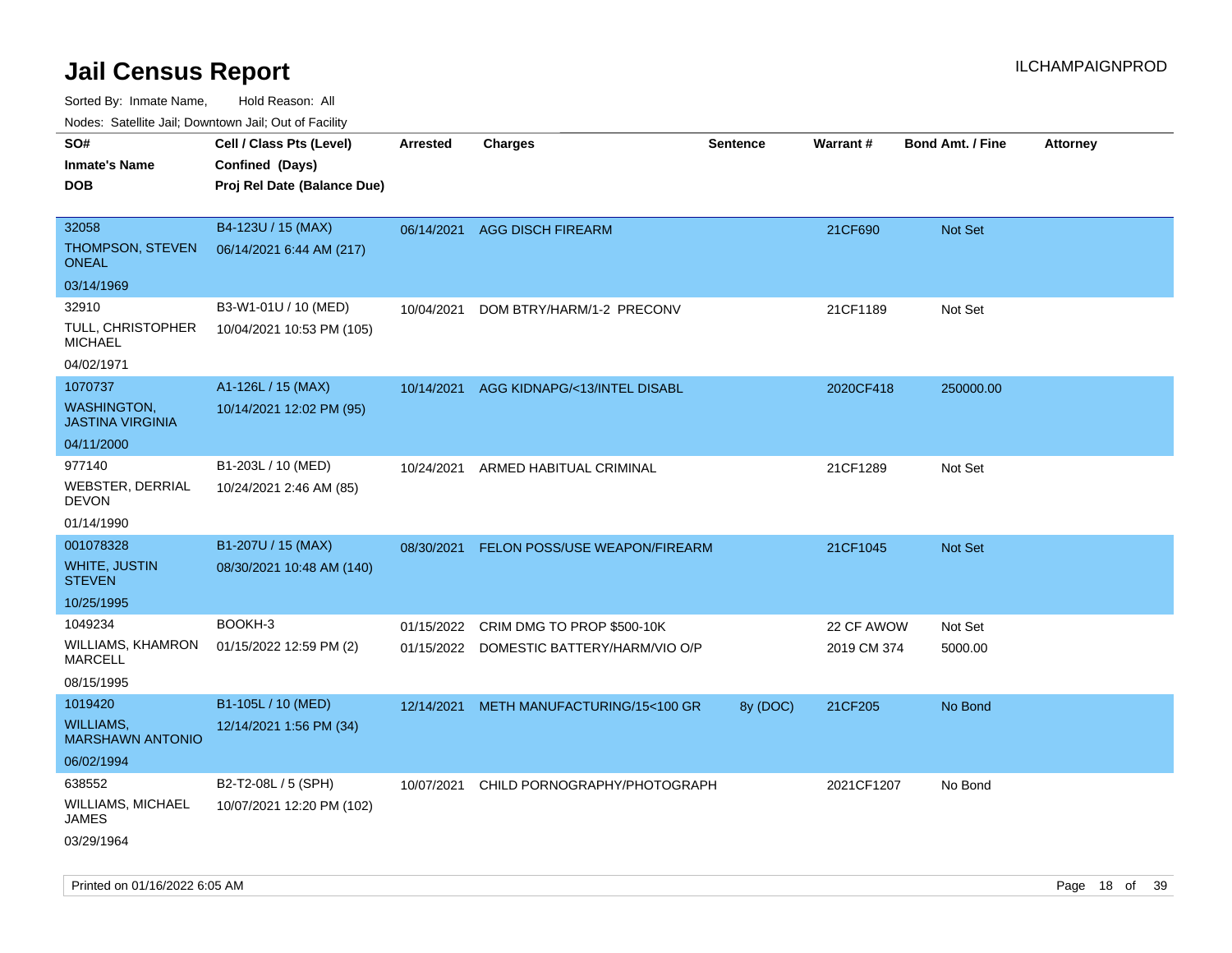| SO#                                     | Cell / Class Pts (Level)    | Arrested          | <b>Charges</b>                | <b>Sentence</b> | Warrant#    | <b>Bond Amt. / Fine</b> | <b>Attorney</b> |
|-----------------------------------------|-----------------------------|-------------------|-------------------------------|-----------------|-------------|-------------------------|-----------------|
| <b>Inmate's Name</b>                    | Confined (Days)             |                   |                               |                 |             |                         |                 |
| <b>DOB</b>                              | Proj Rel Date (Balance Due) |                   |                               |                 |             |                         |                 |
|                                         |                             |                   |                               |                 |             |                         |                 |
| 1066370                                 | B1-101L / 15 (MAX)          | 07/28/2021        | ARMED VIOLENCE/CATEGORY III   |                 | 2021 CF 882 | Not Set                 |                 |
| <b>WILLIAMS, REONTE</b><br><b>REMIR</b> | 07/28/2021 5:40 AM (173)    |                   |                               |                 |             |                         |                 |
| 05/14/1999                              |                             |                   |                               |                 |             |                         |                 |
| 996311                                  | A3-211L / 10 (MED)          | 01/12/2022        | RECEIVE/POSS/SELL STOLEN VEH  | 3y(DOC)         | 2021CF524   | No Bond                 |                 |
| WILLIAMS,<br><b>TRAYSHAUN DEVONTA</b>   | 01/12/2022 5:31 PM (5)      |                   |                               |                 |             |                         |                 |
| 02/18/1992                              |                             |                   |                               |                 |             |                         |                 |
| 972160                                  | A4-206U / 10 (ADS)          | 01/11/2022        | AGG DOMESTIC BATTERY/STRANGLE | 3y (DOC)        | 21-CF-917   | Not Set                 |                 |
| <b>WOOD, ANTONIO</b>                    | $01/11/2022$ 5:14 PM (6)    |                   |                               |                 |             |                         |                 |
| 10/16/1981                              |                             |                   |                               |                 |             |                         |                 |
| <b>Total Satellite Jail: 138</b>        |                             | <b>Males: 119</b> | Unknown: 0<br>Females: 19     |                 |             |                         |                 |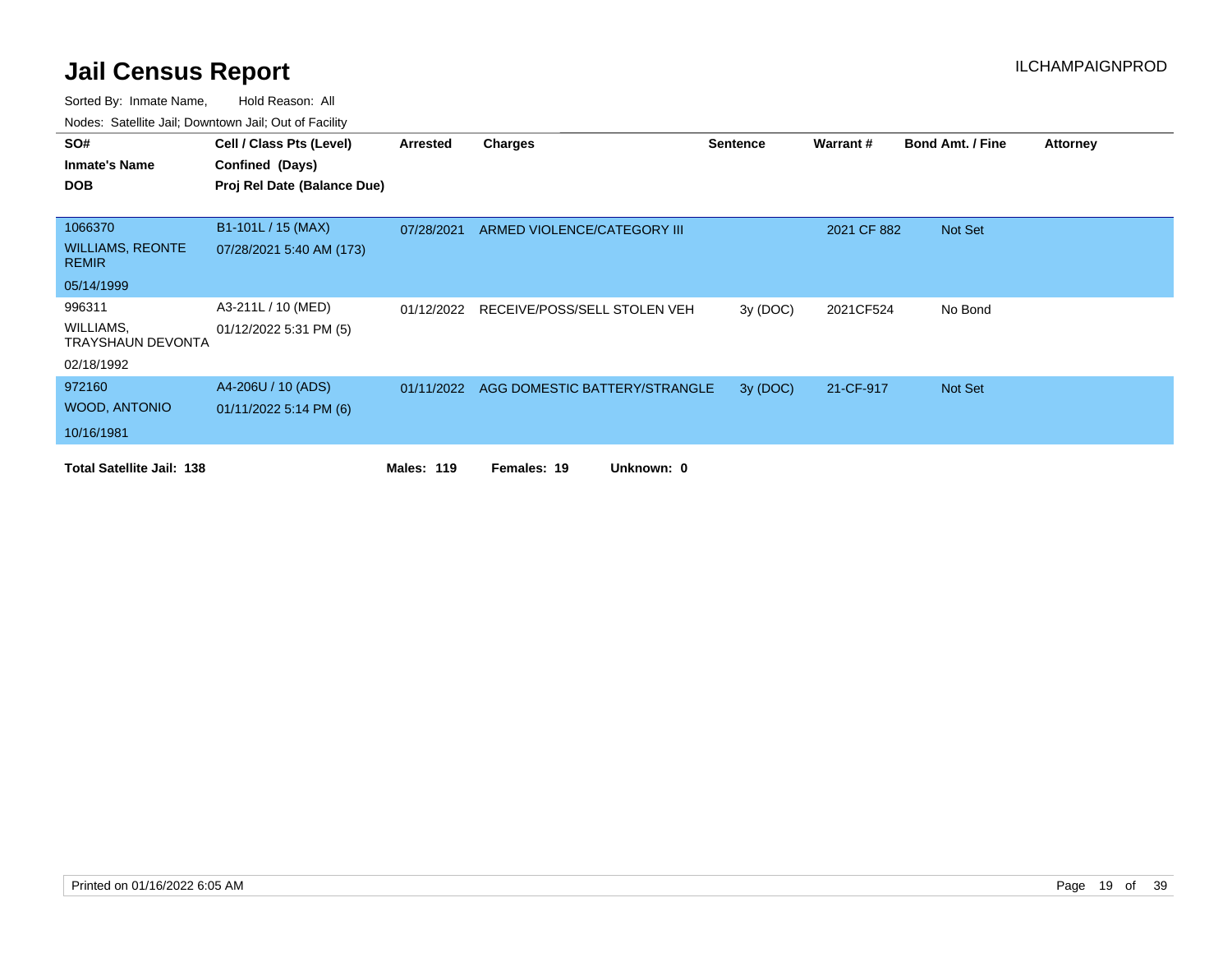| <b>Downtown Jail</b><br>SO#<br><b>Inmate's Name</b><br><b>DOB</b> | Cell / Class Pts (Level)<br>Confined (Days)<br>Proj Rel Date (Balance Due) | Arrested                 | <b>Charges</b>                                                   | <b>Sentence</b> | Warrant#             | <b>Bond Amt. / Fine</b>     | <b>Attorney</b> |
|-------------------------------------------------------------------|----------------------------------------------------------------------------|--------------------------|------------------------------------------------------------------|-----------------|----------------------|-----------------------------|-----------------|
| 1073165                                                           | C9L / 5 (MIN)                                                              | 04/30/2021               | <b>BURGLARY</b>                                                  |                 | 21CF516              | Not Set                     |                 |
| <b>ACKERMAN, CODY</b><br><b>JAMES</b>                             | 04/30/2021 4:48 PM (262)                                                   | 04/30/2021<br>05/03/2021 | FORGERY/ISSUE/DELIVER DOCUMENT<br>FORGERY/ISSUE/DELIVER DOCUMENT |                 | 19CF143<br>2018CF689 | 75000.00<br>2500.00 / 75.00 |                 |
| 02/01/1989                                                        |                                                                            |                          |                                                                  |                 |                      |                             |                 |
| 001078621                                                         | F5U / 10 (MED)                                                             | 12/23/2021               | <b>RESIDENTIAL BURGLARY</b>                                      |                 | 21CF1582             | Not Set                     |                 |
|                                                                   | BAILEY, DANIEL SCOTT 12/23/2021 9:44 AM (25)                               | 01/14/2022               | PROBATION VIOLATION                                              |                 | 21CF1445             | Not Set                     |                 |
| 05/09/1999                                                        |                                                                            |                          |                                                                  |                 |                      |                             |                 |
| 969121                                                            | B1 / 15 (SPH)                                                              | 11/25/2021               | <b>CRIM TRESPASS TO RESIDENCE</b>                                |                 | 21CF1444             | Not Set                     |                 |
| <b>BECKLEY, ANTHONY</b><br><b>PATRICK</b>                         | 11/25/2021 7:16 PM (53)                                                    |                          |                                                                  |                 |                      |                             |                 |
| 06/30/1989                                                        |                                                                            |                          |                                                                  |                 |                      |                             |                 |
| 517915                                                            | G5U / 5 (MIN)                                                              | 08/03/2021               | <b>BURGLARY</b>                                                  |                 | 21CF289              | 20000.00                    |                 |
| <b>BOXLEY, CHARLES</b><br><b>OMAR</b>                             | 08/03/2021 2:18 PM (167)                                                   | 08/03/2021<br>08/03/2021 | <b>BURGLARY</b><br>FORGERY/ISSUE/DELIVER DOCUMENT                |                 | 21CF679              | 20000.00<br>No Bond         |                 |
| 01/10/1985                                                        |                                                                            |                          |                                                                  |                 |                      |                             |                 |
| 1027929                                                           | F6L / 15 (MAX)                                                             | 12/18/2021               | HOME INVASION/CAUSE INJURY                                       |                 | 21CF1560             | No Bond                     |                 |
| <b>BROUGHTON, MARK</b><br><b>ANTHONY, Junior</b>                  | 12/18/2021 2:55 AM (30)                                                    |                          |                                                                  |                 |                      |                             |                 |
| 02/15/1990                                                        |                                                                            |                          |                                                                  |                 |                      |                             |                 |
| 1067476                                                           | F5L / 10 (MED)                                                             | 11/13/2021               | AGG DOMESTIC BATTERY/STRANGLE                                    |                 | 20CF575              | 5000.00                     |                 |
| <b>BROWN, JAMES</b><br><b>BRONELL</b>                             | 11/13/2021 2:35 AM (65)                                                    | 11/13/2021               | <b>RESIDENTIAL BURGLARY</b>                                      |                 | 21CF385              | 25000.00                    |                 |
| 01/08/1996                                                        |                                                                            |                          |                                                                  |                 |                      |                             |                 |
| 995432                                                            | H <sub>5</sub> L / 10 (ADS)                                                | 12/20/2021               | FAIL TO RPT WKLY/NO FIXED ADDR                                   |                 | 21CF1559             | Not Set                     |                 |
| <b>BROWN, JAVON</b><br><b>SHANTEZ</b>                             | 12/20/2021 2:06 AM (28)                                                    |                          |                                                                  |                 |                      |                             |                 |
| 10/14/1991                                                        |                                                                            |                          |                                                                  |                 |                      |                             |                 |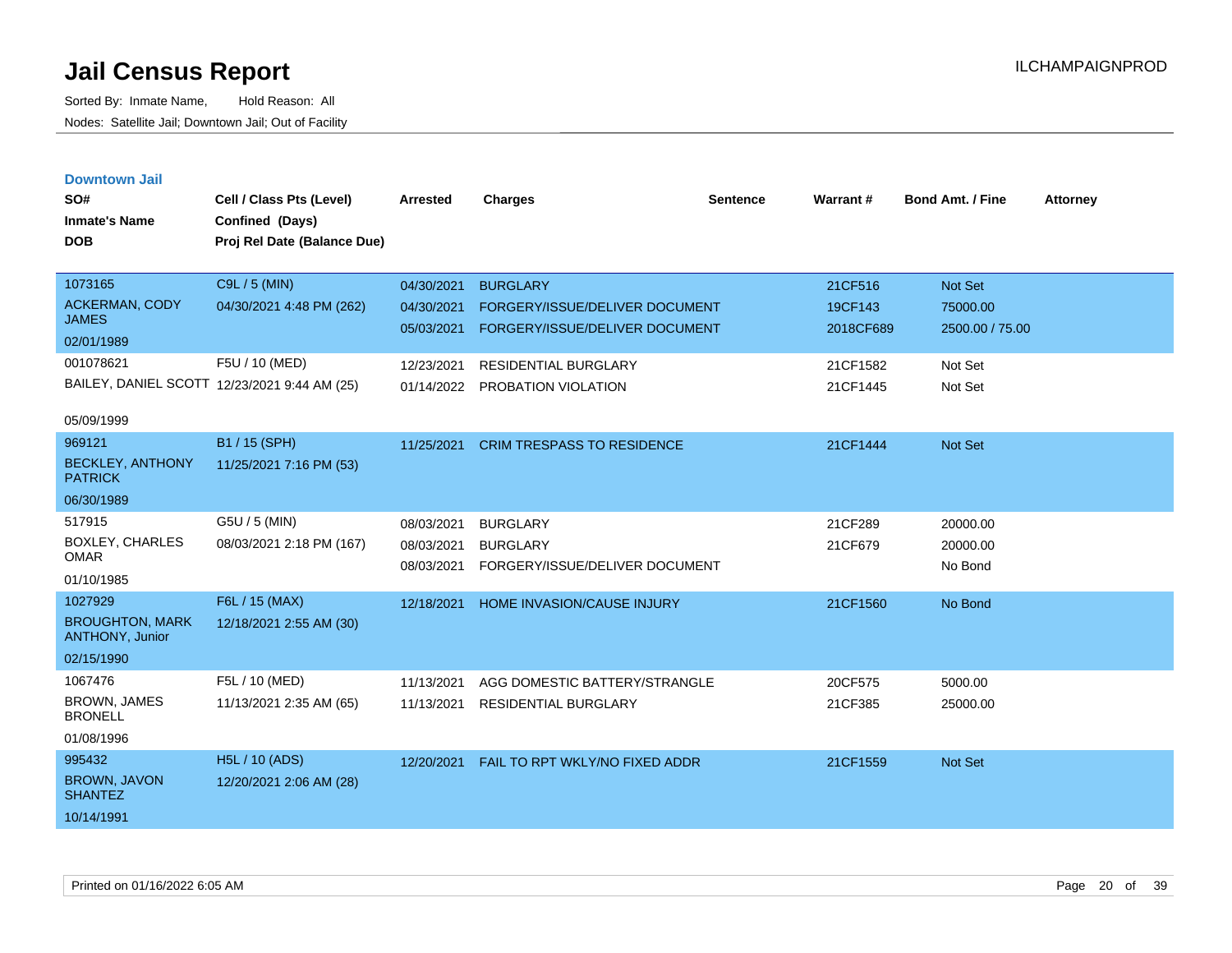| roaco. Calcinio dan, Downtown dan, Oal or Fability |                                            |                 |                                         |                 |                 |                         |                 |
|----------------------------------------------------|--------------------------------------------|-----------------|-----------------------------------------|-----------------|-----------------|-------------------------|-----------------|
| SO#                                                | Cell / Class Pts (Level)                   | <b>Arrested</b> | <b>Charges</b>                          | <b>Sentence</b> | <b>Warrant#</b> | <b>Bond Amt. / Fine</b> | <b>Attorney</b> |
| Inmate's Name                                      | Confined (Days)                            |                 |                                         |                 |                 |                         |                 |
| DOB                                                | Proj Rel Date (Balance Due)                |                 |                                         |                 |                 |                         |                 |
|                                                    |                                            |                 |                                         |                 |                 |                         |                 |
| 1075941                                            | G2L / 5 (MIN)                              | 10/08/2021      | <b>HARASS WITNESS/FAMILY MBR/REP</b>    |                 | 2021CF1188      | 500000.00               |                 |
| <b>BROWN, LIONEL</b><br>TERRELL                    | 10/08/2021 5:16 PM (101)                   |                 |                                         |                 |                 |                         |                 |
| 10/19/1981                                         |                                            |                 |                                         |                 |                 |                         |                 |
| 1068812                                            | F1L / 15 (MAX)                             | 12/21/2021      | AGG DISCHARGE FIREARM/OCC VEH           |                 | 21CF741         | Not Set                 |                 |
| BRYANT, DANNY<br><b>EUGENE</b>                     | 12/21/2021 1:50 PM (27)                    | 12/21/2021      | FELON POSS/USE FIREARM PRIOR            |                 | 21CF1568        | Not Set                 |                 |
| 11/22/1989                                         |                                            |                 |                                         |                 |                 |                         |                 |
| 61904                                              | D4 / 15 (ADS)                              | 10/23/2021      | <b>ROBBERY</b>                          |                 | 21CF1287        | <b>Not Set</b>          |                 |
| <b>BURNETT, TIMOTHY</b><br>LYNN                    | 10/23/2021 5:43 PM (86)                    |                 |                                         |                 |                 |                         |                 |
| 09/09/1983                                         |                                            |                 |                                         |                 |                 |                         |                 |
| 001078092                                          | H2U / 10 (ADS)                             | 12/27/2021      | AGG BATTERY/PUBLIC PLACE                |                 | 2021CF1042      | 5000.00                 |                 |
| WILLIAM                                            | CHOUNARD, STANLEY 12/27/2021 10:47 PM (21) |                 |                                         |                 |                 |                         |                 |
| 06/25/1986                                         |                                            |                 |                                         |                 |                 |                         |                 |
| 56241                                              | I3 / 5 (ADS)                               |                 | 01/13/2022 VIOLATE ORDER/PRIOR DOM BTRY |                 | 22CF59          | <b>Not Set</b>          |                 |
| <b>CLARK, DAMON</b><br><b>GILLMORE</b>             | 01/13/2022 4:36 AM (4)                     |                 |                                         |                 |                 |                         |                 |
| 12/21/1976                                         |                                            |                 |                                         |                 |                 |                         |                 |
| 1075361                                            | J6L / 5 (ADS)                              | 04/16/2021      | <b>BURGLARY</b>                         |                 | 21CF414         | Not Set                 |                 |
| COWART, TORREY<br>BENJAMEN, Junior                 | 04/16/2021 9:17 PM (276)                   |                 |                                         |                 |                 |                         |                 |
| 11/22/1987                                         |                                            |                 |                                         |                 |                 |                         |                 |
| 1076276                                            | C8L / 5 (MIN)                              | 12/20/2021      | THEFT/CONTROL <\$500/PRIOR              | $2y/6m$ (DOC)   |                 | Not Set                 |                 |
| COX, SEAN MICHAEL                                  | 12/20/2021 12:45 PM (28)                   | 12/20/2021      | <b>WARRANT OUT OF COUNTY</b>            |                 | 21CM99          | 3000.00                 |                 |
|                                                    |                                            |                 |                                         |                 |                 |                         |                 |
| 02/06/1985                                         |                                            |                 |                                         |                 |                 |                         |                 |
| 1067370                                            | E6L / 15 (MAX)                             | 11/05/2021      | FIREARM/FOID INVALID/NOT ELIG           |                 | 21CF1370        | Not Set                 |                 |
| DAVIS, AUSTIN<br>CHRISTOPHER                       | 11/06/2021 12:23 AM (72)                   |                 |                                         |                 |                 |                         |                 |
| 08/11/1997                                         |                                            |                 |                                         |                 |                 |                         |                 |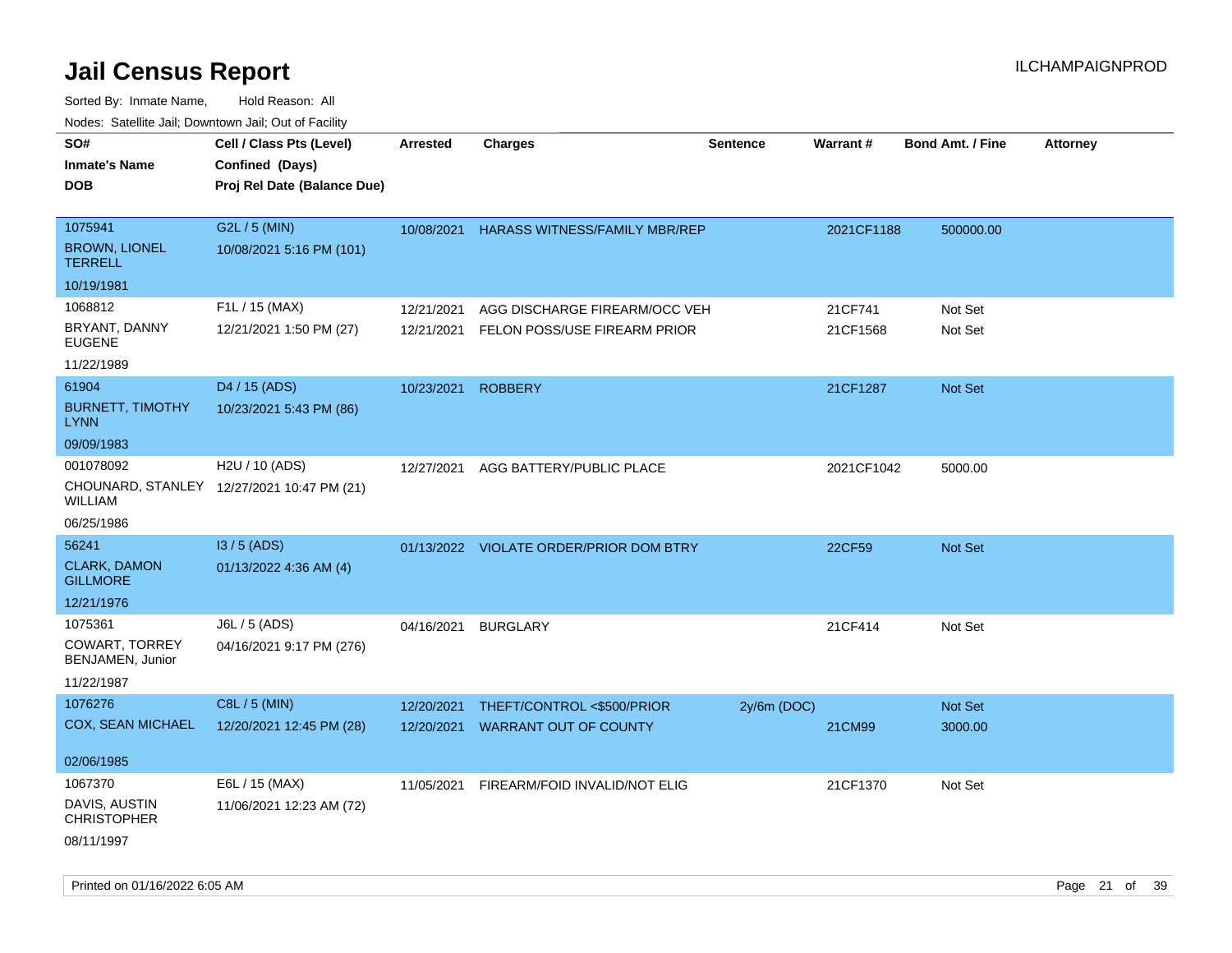| SO#<br><b>Inmate's Name</b><br><b>DOB</b>                         | Cell / Class Pts (Level)<br>Confined (Days)<br>Proj Rel Date (Balance Due) | <b>Arrested</b>                        | <b>Charges</b>                                                                                 | <b>Sentence</b> | <b>Warrant#</b>               | <b>Bond Amt. / Fine</b>         | <b>Attorney</b> |
|-------------------------------------------------------------------|----------------------------------------------------------------------------|----------------------------------------|------------------------------------------------------------------------------------------------|-----------------|-------------------------------|---------------------------------|-----------------|
| 1066719<br>DAVIS, TAVEON<br><b>CORNELIUS</b><br>12/21/1997        | E3L / 10 (MED)<br>06/09/2021 10:50 PM (222)                                | 06/09/2021<br>06/09/2021<br>06/09/2021 | AGG DOMESTIC BATTERY/STRANGLE<br>RET THEFT/DISP MERCH/>\$300<br>RETAIL THEFT/DISP MERCH/<\$300 |                 | 21CF310<br>19CF959<br>19CM897 | 100000.00<br>5000.00<br>3000.00 |                 |
| 001077214<br>DAVIS-MURDOCK,<br><b>ERION VASSHAD</b><br>06/22/1998 | F9U / 15 (MAX)<br>12/21/2021 10:13 AM (27)                                 | 12/20/2021<br>12/22/2021               | <b>MURDER</b><br>PAROLE REVOCATION                                                             |                 | 21CF1572<br>CH2107977         | Not Set<br>Not Set              |                 |
| 001078223<br>DIEGO-MATEO,<br><b>JOAQUIN</b><br>01/23/2002         | G6U / 5 (MIN)<br>11/09/2021 10:52 PM (69)                                  | 11/09/2021                             | AGG DUI/NO VALID DL                                                                            |                 | 21CF1382                      | Not Set                         |                 |
| 571307<br>DOMINGO-<br>CASTANEDA,<br>09/29/1989                    | J3L / 15 (ADS)<br>09/14/2020 11:19 PM (490)                                | 09/14/2020<br>09/14/2020               | CRIM SEXUAL ABUSE/CONSENT<br>PRED CRIM SEX ASLT/VICTIM <13                                     |                 | 2020CF1026<br>2020CF1025      | Not Set<br>Not Set              |                 |
| 527379<br>DRAKE, MARCELL<br><b>DEON</b><br>04/20/1987             | D6 / 15 (ADS)<br>10/25/2021 5:05 PM (84)                                   | 10/25/2021<br>10/27/2021               | <b>ARMED HABITUAL CRIMINAL</b><br>AGG DOMESTIC BATTERY/STRANGLE                                |                 | 21CF1297<br>21CF1245          | <b>Not Set</b><br>Not Set       |                 |
| 959292<br>DUNCAN, COREYON<br><b>ANTHONY</b><br>01/17/1989         | K1 / 15 (ADS)<br>04/01/2021 8:46 PM (291)                                  | 04/01/2021<br>12/17/2021               | ATTEMPT (FIRST DEGREE MURDER)<br><b>MURDER</b>                                                 |                 | 2020CF565<br>21CF1542         | 2000000.00<br>Not Set           |                 |
| 43977<br><b>EMKES, DOUGLAS</b><br><b>ALAN</b><br>06/08/1959       | $15/5$ (MIN)<br>12/20/2021 9:59 AM (28)                                    | 12/20/2021<br>12/20/2021               | AGG FLEEING POLICE/21 MPH OVER<br>PAROLE REVOCATION                                            |                 | 21CF1566                      | Not Set<br>No Bond              |                 |
| 1053207<br>FAUST, JAQUAVEON<br>LAVELL<br>07/25/1996               | K3 / 15 (SPH)<br>06/06/2019 2:24 PM (956)                                  |                                        | 06/06/2019 MURDER/INTENT TO KILL/INJURE                                                        |                 | 2019-CF849                    | 2000000.00                      |                 |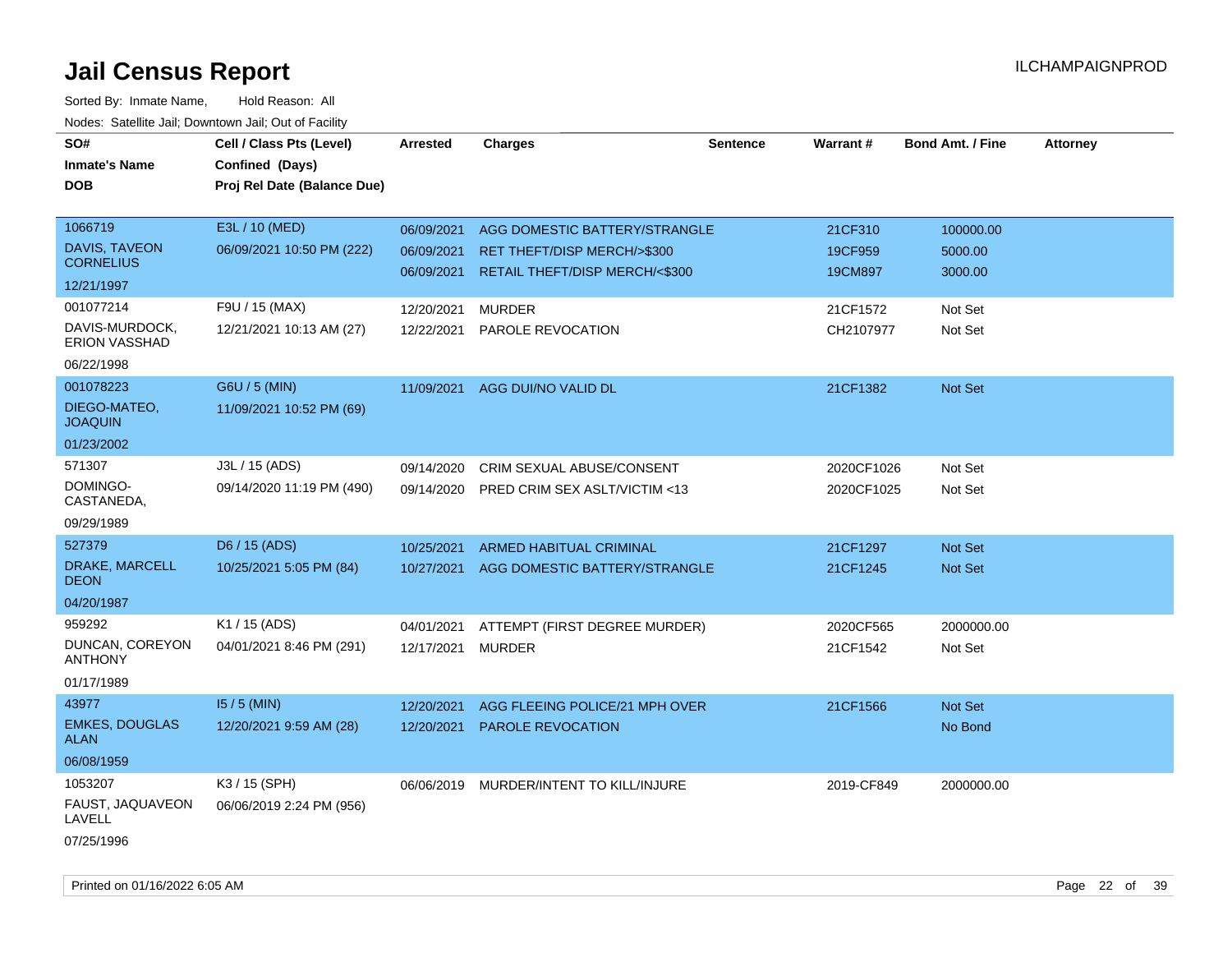Sorted By: Inmate Name, Hold Reason: All Nodes: Satellite Jail; Downtown Jail; Out of Facility

| rougs. Calcinic Jan, Downtown Jan, Out of Facility |                                              |                 |                                         |                 |           |                         |                 |
|----------------------------------------------------|----------------------------------------------|-----------------|-----------------------------------------|-----------------|-----------|-------------------------|-----------------|
| SO#                                                | Cell / Class Pts (Level)                     | <b>Arrested</b> | <b>Charges</b>                          | <b>Sentence</b> | Warrant#  | <b>Bond Amt. / Fine</b> | <b>Attorney</b> |
| <b>Inmate's Name</b>                               | Confined (Days)                              |                 |                                         |                 |           |                         |                 |
| <b>DOB</b>                                         | Proj Rel Date (Balance Due)                  |                 |                                         |                 |           |                         |                 |
|                                                    |                                              |                 |                                         |                 |           |                         |                 |
| 962759                                             | C5L / 5 (ADS)                                | 07/16/2021      | <b>METH DELIVERY&lt;5 GRAMS</b>         |                 | 21CF833   | Not Set                 |                 |
|                                                    | FINLEY, KEVIN DANTE 07/16/2021 9:44 PM (185) |                 | 07/29/2021 AGG CRIM SEX ASSAULT/FELONY  |                 | 21CF891   | No Bond                 |                 |
|                                                    |                                              |                 |                                         |                 |           |                         |                 |
| 12/28/1988                                         |                                              |                 |                                         |                 |           |                         |                 |
| 524764                                             | G3L / 5 (MIN)                                | 09/18/2021      | METH DELIVERY/15<100 GRAMS              |                 | 21CF627   | 50000.00                |                 |
| <b>FISCUS, ROBERT</b><br><b>LOWELL</b>             | 09/18/2021 10:50 AM (121)                    |                 |                                         |                 |           |                         |                 |
| 02/17/1986                                         |                                              |                 |                                         |                 |           |                         |                 |
| 1068917                                            | H1L / 5 (MIN)                                |                 | 08/11/2021 VIO ORDER/PRIOR VIO OF ORDER |                 | 21CF965   | Not Set                 |                 |
| <b>GARCIA, JUAN</b><br><b>CARLOS</b>               | 08/11/2021 9:24 PM (159)                     |                 |                                         |                 |           |                         |                 |
| 10/21/1997                                         |                                              |                 |                                         |                 |           |                         |                 |
| 32913                                              | $11 / 15$ (ADS)                              | 12/03/2021      | PRED CRIM SEX ASLT/VICTIM <13           |                 | 21CF1481  | Not Set                 |                 |
| GROB, WARREN A,<br>Junior                          | 12/03/2021 4:24 PM (45)                      |                 |                                         |                 |           |                         |                 |
| 12/07/1950                                         |                                              |                 |                                         |                 |           |                         |                 |
| 1073611                                            | G3U / 5 (MIN)                                | 02/09/2021      | DELIVERY OF OR POSSESSION OF W/INT      |                 | 21CF160   | Not Set                 |                 |
| <b>HAYES, CAMERON</b><br><b>TAYLOR MALEEK</b>      | 02/09/2021 3:10 PM (342)                     |                 | 02/09/2021 MFG 15>100 GR ECSTASY/ANALOG |                 | 21CF121   | 500000.00               |                 |
| 08/10/1998                                         |                                              |                 |                                         |                 |           |                         |                 |
| 544770                                             | D3 / 10 (MED)                                | 08/14/2021      | AGG DOMESTIC BATTERY/STRANGLE           |                 | 2021CF514 | 25000.00                |                 |
| HAYES, DEVON<br><b>JERMAINE</b>                    | 08/14/2021 2:56 AM (156)                     | 08/14/2021      | AGGRAVATED DOMESTIC BATTERY             |                 | 21CF977   | No Bond                 |                 |
| 11/07/1987                                         |                                              |                 |                                         |                 |           |                         |                 |
| 972300                                             | F6U / 10 (MED)                               | 12/22/2021      | <b>RESIDENTIAL BURGLARY</b>             |                 | 18CF1691  | 25000.00                |                 |
| HOLT, MICHAEL<br><b>TERRELL</b>                    | 12/22/2021 8:36 AM (26)                      | 12/22/2021      | AGG CRIM SEX ABUSE/VICTIM <9            |                 | 19CF1277  | 250000.00               |                 |
| 12/25/1989                                         |                                              |                 |                                         |                 |           |                         |                 |
| 1063119                                            | J5L / 10 (MED)                               | 11/05/2021      | <b>BURGLARY</b>                         |                 | 2018CF877 | 10000.00                |                 |
| HUNT, KHALLEEL<br>MALIK                            | 11/05/2021 7:47 AM (73)                      |                 |                                         |                 |           |                         |                 |
| 03/28/1999                                         |                                              |                 |                                         |                 |           |                         |                 |

Printed on 01/16/2022 6:05 AM Page 23 of 39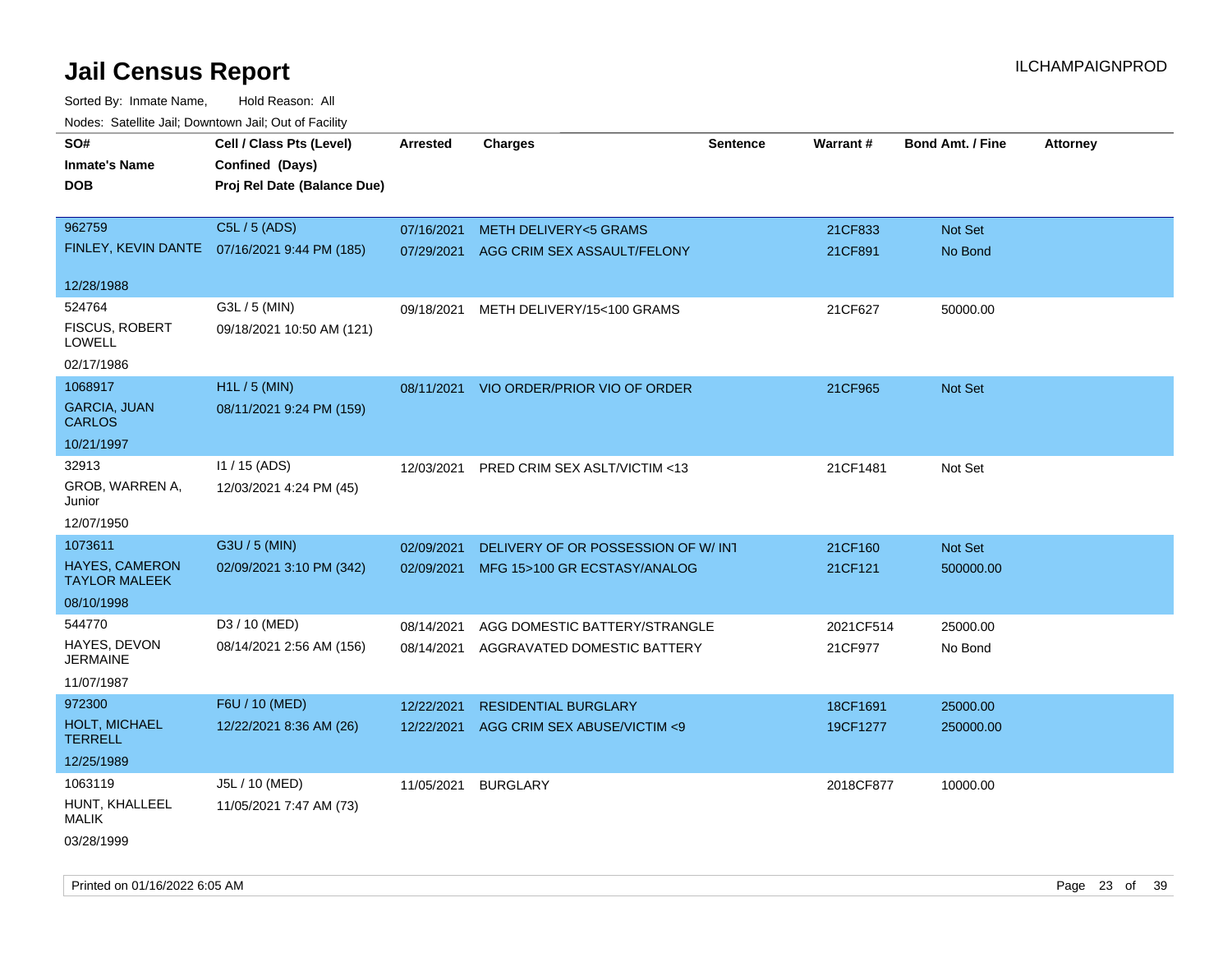| indues. Satellite Jali, Downtown Jali, Out of Facility |                                             |            |                                    |                 |           |                         |                 |
|--------------------------------------------------------|---------------------------------------------|------------|------------------------------------|-----------------|-----------|-------------------------|-----------------|
| SO#                                                    | Cell / Class Pts (Level)                    | Arrested   | <b>Charges</b>                     | <b>Sentence</b> | Warrant#  | <b>Bond Amt. / Fine</b> | <b>Attorney</b> |
| <b>Inmate's Name</b>                                   | Confined (Days)                             |            |                                    |                 |           |                         |                 |
| <b>DOB</b>                                             | Proj Rel Date (Balance Due)                 |            |                                    |                 |           |                         |                 |
|                                                        |                                             |            |                                    |                 |           |                         |                 |
| 001077437                                              | F1U / 10 (MED)                              | 08/23/2021 | DOM BTRY/CONTACT/1-2 PRECONV       |                 | 21CF1025  | Not Set                 |                 |
| <b>JOHNSON, ANTONIO</b><br><b>LASHAUN</b>              | 08/23/2021 7:48 PM (147)                    |            |                                    |                 |           |                         |                 |
| 01/06/1980                                             |                                             |            |                                    |                 |           |                         |                 |
| 1073894                                                | E1U / 10 (ADS)                              | 09/09/2021 | VIOLATE SEX OFFENDER REGIS/2+      |                 | 2021CF920 | 10000.00                |                 |
|                                                        | JOKICH, ANTON VEGO 09/09/2021 2:14 PM (130) |            |                                    |                 |           |                         |                 |
|                                                        |                                             |            |                                    |                 |           |                         |                 |
| 05/30/1969                                             |                                             |            |                                    |                 |           |                         |                 |
| 24308                                                  | D <sub>2</sub> / 15 (MAX)                   | 06/03/2021 | <b>ROBBERY</b>                     |                 | 21CF625   | No Bond                 |                 |
| KWIATKOWSKI,<br><b>ROBERT JOHN</b>                     | 06/03/2021 10:40 PM (228)                   |            |                                    |                 |           |                         |                 |
| 08/08/1963                                             |                                             |            |                                    |                 |           |                         |                 |
| 001078693                                              | $G1U / 5$ (MIN)                             | 12/19/2021 | RECEIVE/POSS/SELL STOLEN VEH       |                 | 21CF1555  | Not Set                 |                 |
| LARGE, JOSHUA DALE 12/19/2021 4:54 AM (29)             |                                             | 12/19/2021 | <b>RETAIL THEFT</b>                |                 | 2021CM216 | 5000.00                 |                 |
|                                                        |                                             | 12/19/2021 | <b>RETAIL THEFT</b>                |                 | 20CF422   | 20000.00                |                 |
| 10/27/1985                                             |                                             |            |                                    |                 |           |                         |                 |
| 26787                                                  | F4U / 10 (MED)                              | 12/18/2021 | <b>RESIDENTIAL BURGLARY</b>        |                 | 21CF1558  | <b>Not Set</b>          |                 |
| LAURENT, JOHN<br><b>WAYNE</b>                          | 12/18/2021 9:30 PM (30)                     |            |                                    |                 |           |                         |                 |
| 02/01/1967                                             |                                             |            |                                    |                 |           |                         |                 |
| 29681                                                  | J2L / 15 (ADS)                              | 07/14/2020 | PREDATORY CRIMINAL SEX ASSLT/CHILD |                 | 20CF-781  | 250000.00               |                 |
| LENOIR, JOHN<br><b>CHRISTOPHER</b>                     | 07/14/2020 12:51 PM (552)                   |            |                                    |                 |           |                         |                 |
| 04/20/1966                                             |                                             |            |                                    |                 |           |                         |                 |
| 001078320                                              | J1L / 10 (SPH)                              | 11/23/2021 | RESIST/OBSTRUCTING A PEACE OFFICEF |                 | 21CM539   | Not Set                 |                 |
| <b>MARSH, PAUL</b><br><b>OLUFUNMILAYO</b>              | 11/23/2021 2:32 PM (55)                     |            |                                    |                 |           |                         |                 |
| 07/13/1994                                             |                                             |            |                                    |                 |           |                         |                 |
| 45113                                                  | E2L / 15 (MAX)                              | 11/20/2021 | ARMED HABITUAL CRIMINAL            |                 | 21CF1424  | No Bond                 |                 |
| MARTIN, JEREMIAH<br><b>FRANCIS</b>                     | 11/20/2021 1:18 AM (58)                     |            |                                    |                 |           |                         |                 |
| 01/18/1977                                             |                                             |            |                                    |                 |           |                         |                 |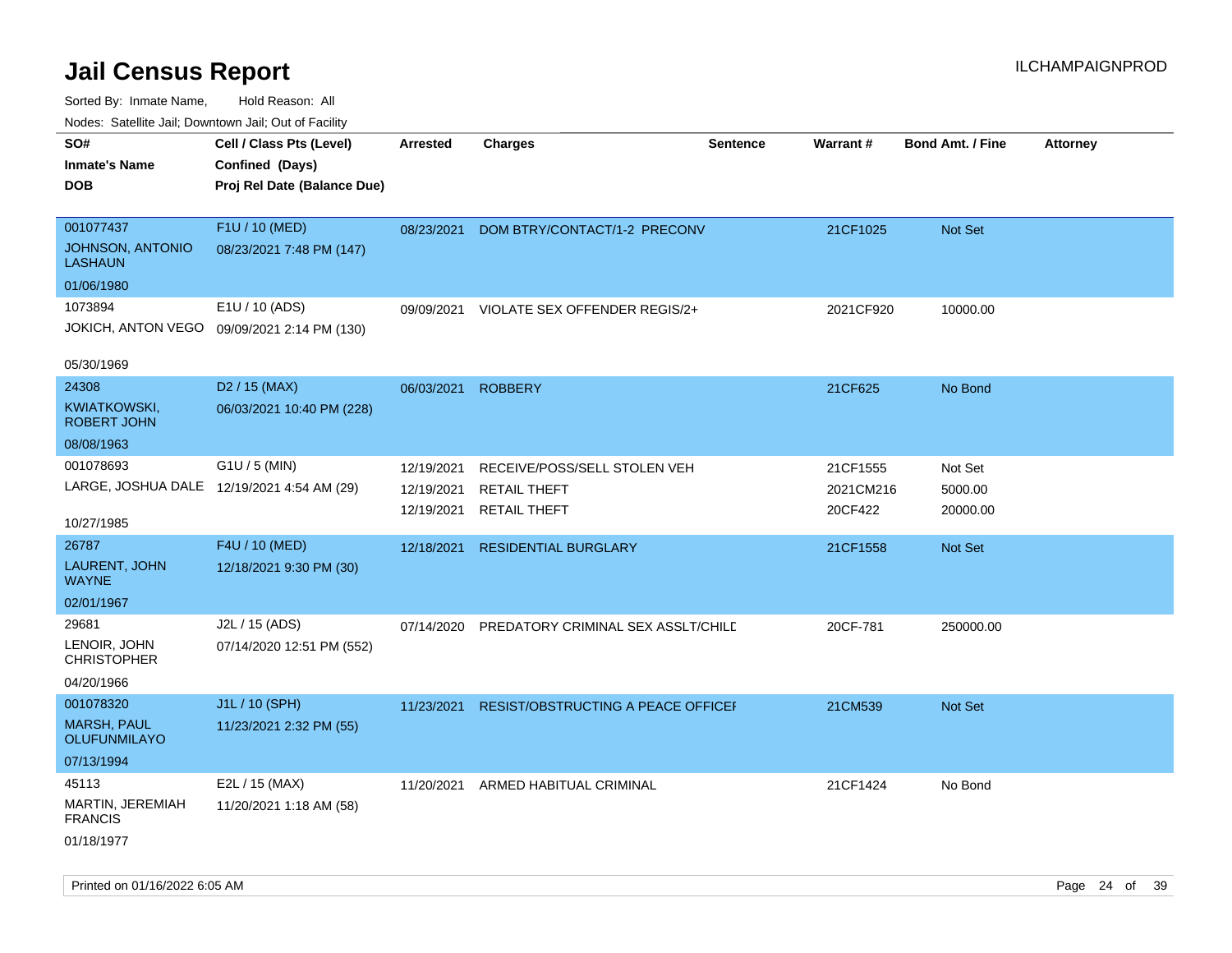Sorted By: Inmate Name, Hold Reason: All Nodes: Satellite Jail; Downtown Jail; Out of Facility

| ivouss. Saleling Jali, Downtown Jali, Out of Facility |                             |                      |                                          |                 |            |                         |                 |
|-------------------------------------------------------|-----------------------------|----------------------|------------------------------------------|-----------------|------------|-------------------------|-----------------|
| SO#                                                   | Cell / Class Pts (Level)    | Arrested             | <b>Charges</b>                           | <b>Sentence</b> | Warrant#   | <b>Bond Amt. / Fine</b> | <b>Attorney</b> |
| <b>Inmate's Name</b>                                  | Confined (Days)             |                      |                                          |                 |            |                         |                 |
| <b>DOB</b>                                            | Proj Rel Date (Balance Due) |                      |                                          |                 |            |                         |                 |
|                                                       |                             |                      |                                          |                 |            |                         |                 |
| 1063030                                               | H4L / 15 (ADS)              | 12/20/2021           | <b>MURDER</b>                            |                 | 21CF1571   | Not Set                 |                 |
| MASON, RYAN ONEIAL 12/21/2021 9:30 AM (27)            |                             | 12/22/2021           | <b>PAROLE REVOCATION</b>                 |                 | CH2107979  | <b>Not Set</b>          |                 |
|                                                       |                             |                      |                                          |                 |            |                         |                 |
| 02/22/1991                                            |                             |                      |                                          |                 |            |                         |                 |
| 1066623                                               | G7U / 5 (MIN)               | 11/17/2021           | MFG/DEL 15<100 GR COCA/ANALOG            |                 | 17CF1093   | 75000.00                |                 |
| MATA-OROZCO,<br><b>OLEGARIO</b>                       | 11/17/2021 5:08 PM (61)     |                      |                                          |                 |            |                         |                 |
|                                                       |                             |                      |                                          |                 |            |                         |                 |
| 03/06/1995                                            |                             |                      |                                          |                 |            |                         |                 |
| 001078249                                             | B3 / 10 (MED)               | 08/07/2021           | FELON POSS/USE WEAPON/FIREARM            |                 | 21CF947    | Not Set                 |                 |
| MCCLENDON, CALVIN<br>м                                | 08/07/2021 8:56 AM (163)    |                      |                                          |                 |            |                         |                 |
| 04/29/1990                                            |                             |                      |                                          |                 |            |                         |                 |
| 40235                                                 | G9U / 5 (MIN)               | 10/04/2021 AGG DUI/4 |                                          |                 | 2021CF1145 | 35000.00                |                 |
| MERRIWEATHER,<br><b>MARCUS TODD</b>                   | 10/04/2021 4:41 PM (105)    |                      |                                          |                 |            |                         |                 |
| 11/28/1967                                            |                             |                      |                                          |                 |            |                         |                 |
| 1040273                                               | E5U / 15 (ADS)              | 09/30/2021           | PRED CRIM SEX ASLT/VICTIM <13            |                 | 21CF329    | 500000.00               |                 |
| METCALFE, LANELL<br><b>JARON</b>                      | 09/30/2021 11:32 PM (109)   |                      |                                          |                 |            |                         |                 |
| 09/22/1988                                            |                             |                      |                                          |                 |            |                         |                 |
| 1075635                                               | B2 / 10 (ADS)               | 05/11/2021           | AGG DISCHARGE FIREARM/OCC VEH            |                 | 21CF538    | Not Set                 |                 |
| MILES, DEVLON VON,<br>Junior                          | 05/11/2021 10:39 PM (251)   | 05/11/2021           | MFG/DEL CANNABIS/30-500 GRAMS            |                 | 20CF1402   | 100000.00               |                 |
| 11/04/2000                                            |                             |                      |                                          |                 |            |                         |                 |
| 48033                                                 | C7L / 5 (ADS)               | 12/04/2021           | DOMESTIC BATTERY/OTHER PRIOR             | 4y (DOC)        | 21CF1482   | <b>Not Set</b>          |                 |
| MOORE,<br><b>CHRISTOPHER ALLEN</b>                    | 12/04/2021 4:38 PM (44)     |                      |                                          |                 |            |                         |                 |
| 07/02/1976                                            |                             |                      |                                          |                 |            |                         |                 |
| 1069209                                               | 14 / 10 (ADS)               |                      | 04/07/2021 AGG BATTERY/GREAT BODILY HARM |                 | 21CF376    | Not Set                 |                 |
| MOORE, DEVONTE<br>JAMAL                               | 04/07/2021 6:25 PM (285)    |                      |                                          |                 |            |                         |                 |
| 09/24/1995                                            |                             |                      |                                          |                 |            |                         |                 |

Printed on 01/16/2022 6:05 AM Page 25 of 39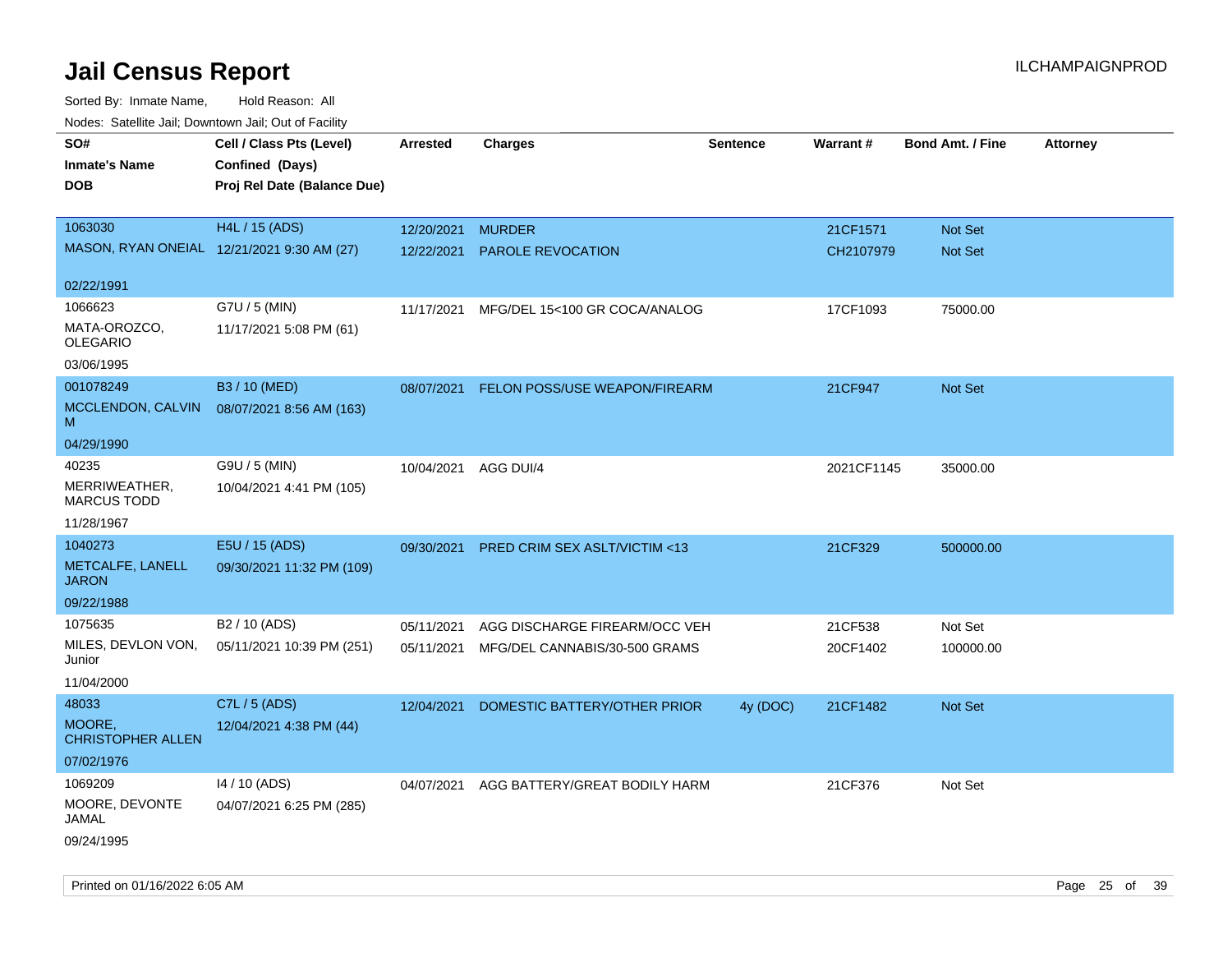| rougs. Calcing Jan, Downtown Jan, Out of Facility            |                                                                            |                                        |                                                                                        |          |                            |                                         |                 |
|--------------------------------------------------------------|----------------------------------------------------------------------------|----------------------------------------|----------------------------------------------------------------------------------------|----------|----------------------------|-----------------------------------------|-----------------|
| SO#<br><b>Inmate's Name</b><br><b>DOB</b>                    | Cell / Class Pts (Level)<br>Confined (Days)<br>Proj Rel Date (Balance Due) | <b>Arrested</b>                        | <b>Charges</b>                                                                         | Sentence | Warrant#                   | <b>Bond Amt. / Fine</b>                 | <b>Attorney</b> |
| 1074169<br>PANZER, IAN RICHARD 12/21/2021 2:24 PM (27)       | C2L / 10 (MED)                                                             |                                        | 12/21/2021 AGGRAVATED DOMESTIC BATTERY                                                 |          | 21CF1567                   | Not Set                                 |                 |
| 07/04/1988                                                   |                                                                            |                                        |                                                                                        |          |                            |                                         |                 |
| 1022441<br>PICKENS, DONTRELL<br><b>DEMAR</b><br>12/10/1993   | H6L / 10 (ADS)<br>10/27/2021 1:39 PM (82)                                  | 10/27/2021<br>10/27/2021               | AGG BATTERY/PEACE OFFICER<br>AGG BATTERY/PEACE OFFICER                                 |          | 2021 CF 12<br>2020 CF 1488 | No Bond<br>No Bond                      |                 |
| 1072114<br><b>LEVON</b><br>10/23/2000                        | A1U / 15 (SPH)<br>ROBINSON, DONNELL 01/17/2021 2:40 PM (365)               | 01/17/2021<br>01/17/2021<br>02/17/2021 | ATTEMPT (FIRST DEGREE MURDER)<br>ARMED ROBBERY/NO FIREARM<br><b>AGGRAVATED BATTERY</b> | 4y (DOC) | 2021CF65<br>2020CF824      | <b>Not Set</b><br>75000.00<br>250000.00 |                 |
| 1068592<br>ROSS, TEVONTAE<br><b>TERRANCE</b><br>12/15/1998   | J7L / 15 (ADS)<br>11/12/2021 8:41 AM (66)                                  | 11/12/2021                             | <b>BURGLARY</b>                                                                        |          | 21CF1393                   | Not Set                                 |                 |
| 59178<br><b>SANDERS, MICHAEL</b><br>JEAN<br>12/22/1967       | F8L / 15 (MAX)<br>12/13/2021 4:17 PM (35)                                  | 12/13/2021                             | AGG DISCHARGE FIREARM/OCC VEH                                                          |          | 21CF1274                   | 1500000.00                              |                 |
| 001078704<br>SHORTER, JAQUAN<br><b>MAURICE</b><br>10/08/1998 | F7U / 15 (MAX)<br>12/23/2021 1:23 AM (25)                                  | 12/21/2021                             | MURDER/INTENT TO KILL/INJURE                                                           |          | 21CF1575                   | Not Set                                 |                 |
| 47195<br>SIMMONS, JAMES<br><b>ROBERT</b><br>03/13/1975       | G1L / 5 (MIN)<br>12/27/2021 8:42 AM (21)                                   | 12/27/2021<br>12/28/2021               | <b>RESIDENTIAL BURGLARY</b><br><b>RESIDENTIAL BURGLARY</b>                             |          | 2020CF1222<br>2021CF1596   | 10000.00<br><b>Not Set</b>              |                 |
| 1057312<br>STARKS, RAMEON<br>TAHZIER<br>12/18/1996           | $G2U / 5$ (MIN)<br>11/10/2021 9:51 PM (68)                                 | 11/10/2021                             | <b>HOME INVASION/FIREARM</b>                                                           | 7y (DOC) | 21CF1388                   | Not Set                                 |                 |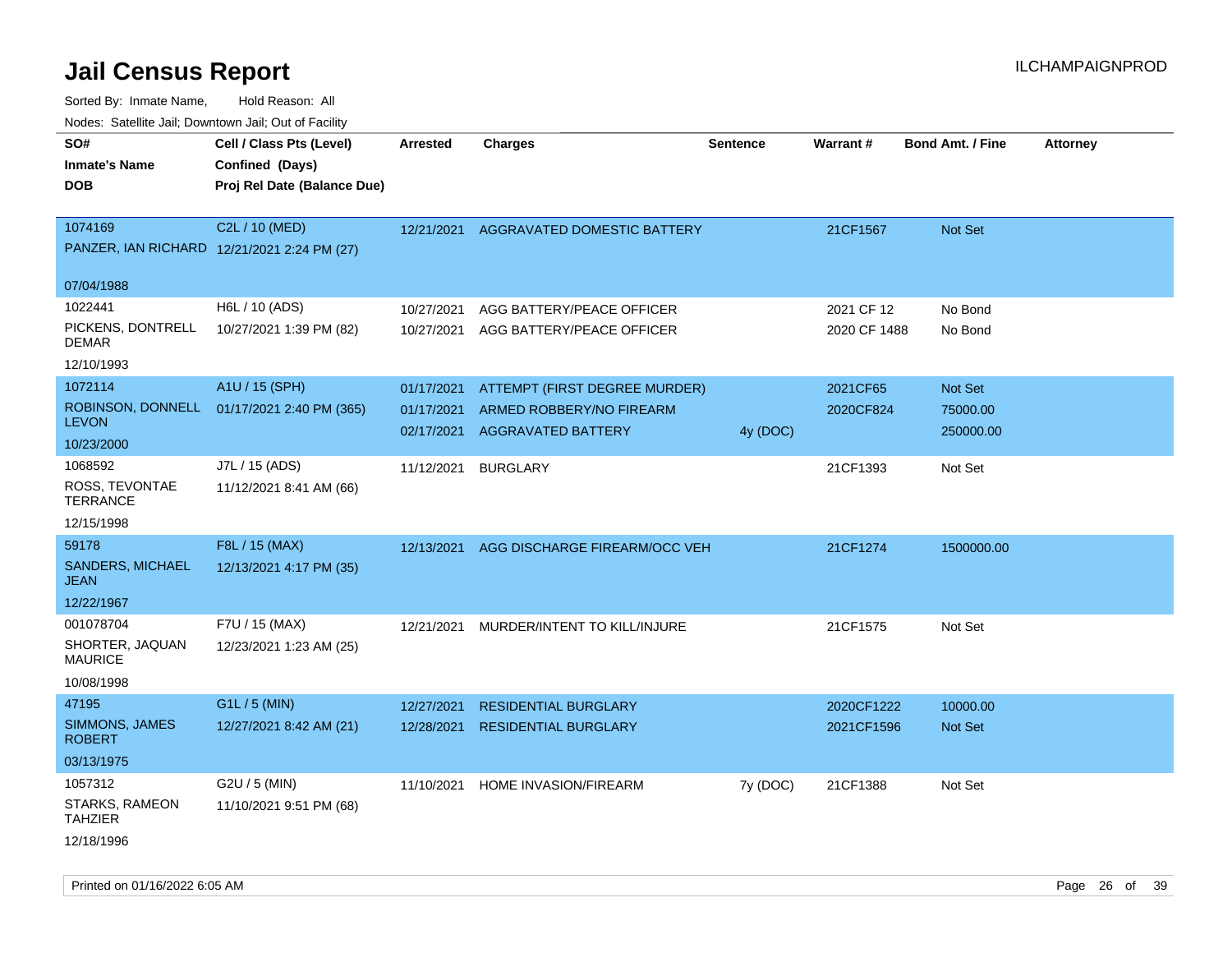Sorted By: Inmate Name, Hold Reason: All Nodes: Satellite Jail; Downtown Jail; Out of Facility

| rougs. Calcing Jan, Downtown Jan, Out of Facility |                                                                            |                 |                                |                 |                 |                         |                 |
|---------------------------------------------------|----------------------------------------------------------------------------|-----------------|--------------------------------|-----------------|-----------------|-------------------------|-----------------|
| SO#<br><b>Inmate's Name</b><br><b>DOB</b>         | Cell / Class Pts (Level)<br>Confined (Days)<br>Proj Rel Date (Balance Due) | <b>Arrested</b> | <b>Charges</b>                 | <b>Sentence</b> | <b>Warrant#</b> | <b>Bond Amt. / Fine</b> | <b>Attorney</b> |
| 1051104                                           | G4U / 5 (MIN)                                                              | 05/26/2021      | <b>BURGLARY</b>                |                 | 21CF667         | Not Set                 |                 |
| <b>STOVER, ANDREW</b><br>WADE                     | 05/27/2021 12:59 AM (235)                                                  | 05/26/2021      | METH DELIVERY/5<15 GRAMS       |                 | 21CF598         | Not Set                 |                 |
| 07/20/1994                                        |                                                                            |                 |                                |                 |                 |                         |                 |
| 001078182                                         | G7L / 5 (MIN)                                                              | 12/20/2021      | DRIVING ON REVOKED LICENSE     |                 | 2021CF800       | No Bond                 |                 |
| STRONG, KEVIN<br>GARDNER                          | 12/20/2021 4:34 PM (28)                                                    |                 |                                |                 |                 |                         |                 |
| 02/12/1963                                        |                                                                            |                 |                                |                 |                 |                         |                 |
| 65920                                             | F3L / 15 (MAX)                                                             | 12/21/2021      | ARMED ROBBERY/ARMED W/FIREARM  |                 | 2021CF1543      | 100000.00               |                 |
| TAPSCOTT,<br><b>CORNELIUS</b>                     | 12/21/2021 10:57 PM (27)                                                   |                 |                                |                 |                 |                         |                 |
| 07/14/1985                                        |                                                                            |                 |                                |                 |                 |                         |                 |
| 1068839                                           | C4L / 15 (MAX)                                                             | 08/07/2020      | <b>HOMICIDE</b>                |                 | 2020-CF851      | 1000000.00              |                 |
| TAYLOR, LONDON<br>JAVON                           | 08/07/2020 10:30 AM (528)                                                  |                 |                                |                 |                 |                         |                 |
| 08/16/1999                                        |                                                                            |                 |                                |                 |                 |                         |                 |
| 1004142                                           | C6L / 15 (MAX)                                                             | 10/27/2021      | POSSESSION OF METH/15<100GRAMS |                 | 2021CF1298      | 1500000.00              |                 |
| TOY, KAYON LARENZ                                 | 10/22/2021 1:01 PM (87)                                                    |                 |                                |                 |                 |                         |                 |
| 09/12/1991                                        |                                                                            |                 |                                |                 |                 |                         |                 |
| 1056971                                           | D1 / 10 (ADS)                                                              | 08/07/2021      | FELON POSS/USE WEAPON/FIREARM  |                 | 21CF948         | No Bond                 |                 |
| TRAVIS, DENZEL<br>DANTRELL                        | 08/07/2021 7:36 AM (163)                                                   | 08/08/2021      | AGG BATTERY/PUBLIC PLACE       |                 | 2020CF647       | 25000.00                |                 |
| 03/21/1993                                        |                                                                            |                 |                                |                 |                 |                         |                 |
| 001078250                                         | F2L / 10 (MED)                                                             | 08/07/2021      | FELON POSS WEAPON/BODY ARMOR   |                 | 21CF950         | Not Set                 |                 |
| TRAVIS, JORDAN<br><b>TESHAUN</b>                  | 08/07/2021 10:27 AM (163)                                                  |                 |                                |                 |                 |                         |                 |
| 03/03/1996                                        |                                                                            |                 |                                |                 |                 |                         |                 |
| 56994                                             | A2L / 15 (SPH)                                                             | 12/09/2021      | STALKING/CAUSE FEAR FOR SAFETY |                 | 21CF1514        | Not Set                 |                 |
| <b>TURNER, ROBERT</b><br>EARL, Senior             | 12/09/2021 9:23 PM (39)                                                    | 12/13/2021      | PAROLE REVOCATION              |                 | CH2107735       | Not Set                 |                 |
| $0.010 - 11000$                                   |                                                                            |                 |                                |                 |                 |                         |                 |

09/07/1982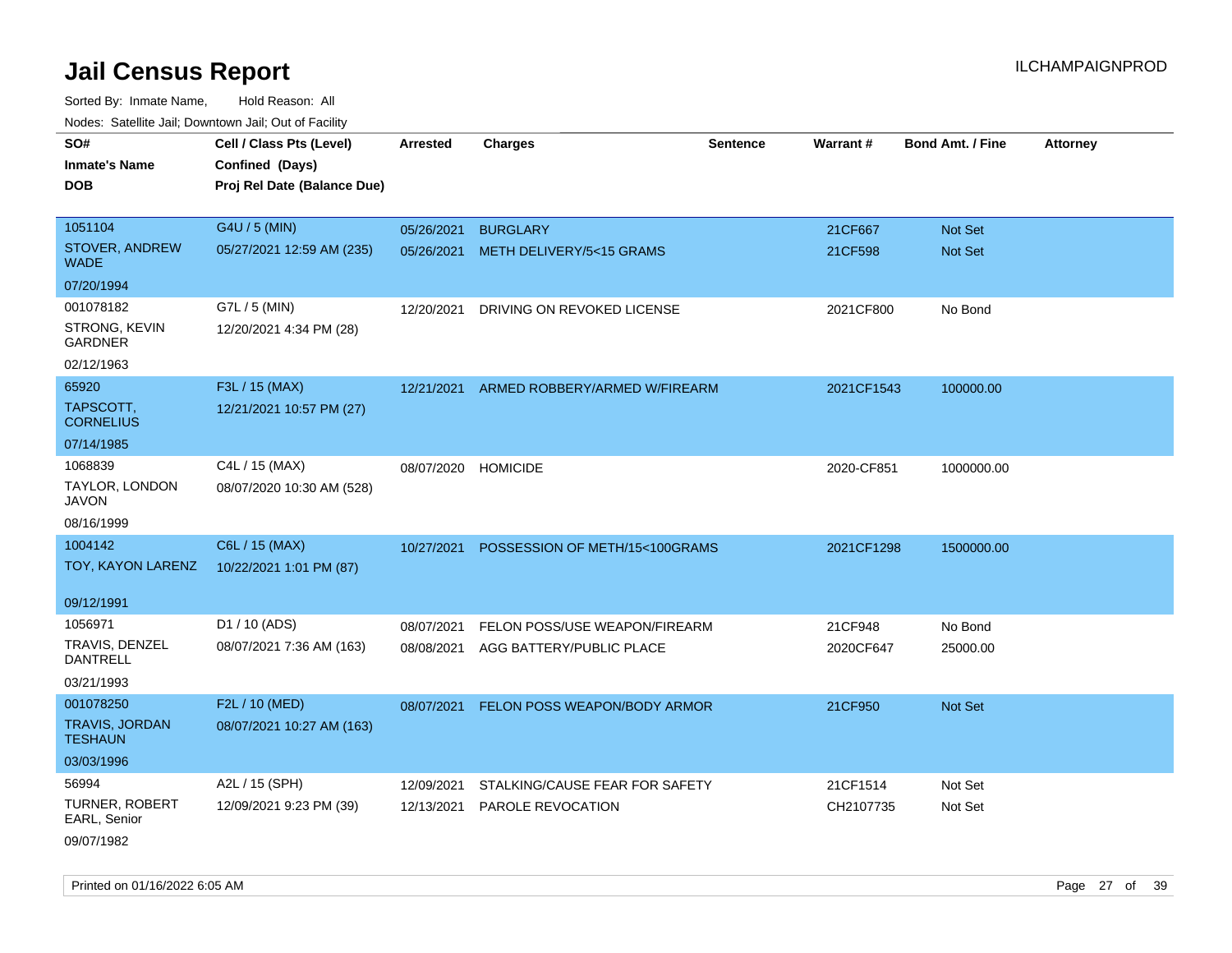Sorted By: Inmate Name, Hold Reason: All Nodes: Satellite Jail; Downtown Jail; Out of Facility

| Nodes: Satellite Jail; Downtown Jail; Out of Facility |                             |                   |                                 |                 |            |                         |                 |
|-------------------------------------------------------|-----------------------------|-------------------|---------------------------------|-----------------|------------|-------------------------|-----------------|
| SO#                                                   | Cell / Class Pts (Level)    | <b>Arrested</b>   | <b>Charges</b>                  | <b>Sentence</b> | Warrant#   | <b>Bond Amt. / Fine</b> | <b>Attorney</b> |
| <b>Inmate's Name</b>                                  | Confined (Days)             |                   |                                 |                 |            |                         |                 |
| <b>DOB</b>                                            | Proj Rel Date (Balance Due) |                   |                                 |                 |            |                         |                 |
|                                                       |                             |                   |                                 |                 |            |                         |                 |
| 30108                                                 | J4L / 15 (ADS)              | 07/30/2021 MURDER |                                 |                 | 21CF902    | 2000000.00              |                 |
| VANDYKE, DARYL<br><b>ANTHONY</b>                      | 07/30/2021 8:29 PM (171)    |                   |                                 |                 |            |                         |                 |
| 10/04/1965                                            |                             |                   |                                 |                 |            |                         |                 |
| 968681                                                | D5 / 15 (ADS)               | 08/27/2021        | AGG CRIM SX AB/VIC 13<18/TRUST  |                 | 2020CF499  | 250000.00               |                 |
| WADE, DEMETRIUS<br><b>DARYL</b>                       | 08/27/2021 2:25 AM (143)    | 08/27/2021        | INDIRECT CRIMINAL CONTEMPT      | 3y (DOC)        | 2021CC16   | No Bond                 |                 |
| 01/07/1987                                            |                             |                   |                                 |                 |            |                         |                 |
| 1070904                                               | G6L / 5 (MIN)               | 10/28/2021        | <b>BURGLARY</b>                 | 3y (DOC)        | 2021CF321  | 15000.00                |                 |
| WANKEL, JONAH<br><b>JAMES</b>                         | 10/28/2021 3:42 AM (81)     |                   |                                 |                 |            |                         |                 |
| 12/15/1993                                            |                             |                   |                                 |                 |            |                         |                 |
| 1070971                                               | H3L / 5 (ADS)               | 12/07/2021        | <b>IDENTITY THEFT/&lt;\$300</b> |                 | 20CF922    | Not Set                 |                 |
| <b>WEIR, CLINTON</b><br><b>HOWARD</b>                 | 12/08/2021 3:45 AM (40)     | 12/07/2021        | <b>RECKLESS DRIVING</b>         |                 | 19TR2348   | Not Set                 |                 |
| 03/15/1983                                            |                             |                   |                                 |                 |            |                         |                 |
| 54212                                                 | E4L / 10 (MED)              | 12/21/2021        | ARMED VIOLENCE/CATEGORY I       |                 | 21CF1576   | Not Set                 |                 |
| <b>WHITLOCK, GEORGE</b>                               | 12/21/2021 1:20 PM (27)     | 12/21/2021        | RECEIVE/POSS/SELL STOLEN VEH    |                 | 2021CF669  | 10000.00                |                 |
| <b>ABRAM</b>                                          |                             | 12/21/2021        | <b>VIOLATE ORDER PROTECTION</b> |                 | 2021CM391  | 1000.00                 |                 |
| 11/10/1978                                            |                             | 12/21/2021        | OBSTRUCT JUST/DESTROY EVIDENCE  |                 | 2021CF1223 | 700.00                  |                 |
| 001078709                                             | F3U / 15 (MAX)              | 12/22/2021        | ARMED VIOLENCE/CATEGORY I       |                 | 21CF1586   | Not Set                 |                 |
| WILLIAMS, DAVID LEE                                   | 12/22/2021 11:00 AM (26)    |                   |                                 |                 |            |                         |                 |
|                                                       |                             |                   |                                 |                 |            |                         |                 |
| 12/18/1989                                            |                             |                   |                                 |                 |            |                         |                 |
| 1058072                                               | A2U / 15 (SPH)              | 02/25/2021        | ARMED HABITUAL CRIMINAL         |                 |            | Not Set                 |                 |
| <b>WILLIAMS, KENNETH</b><br><b>BERNARD</b>            | 02/25/2021 3:24 PM (326)    |                   |                                 |                 |            |                         |                 |
| 10/04/1985                                            |                             |                   |                                 |                 |            |                         |                 |
| 001078711                                             | F8U / 10 (MED)              | 12/22/2021        | AGG DISCHARGE FIREARM/OCC BLDG  |                 | 21CF1585   | Not Set                 |                 |
| <b>WILLIS, RANDY</b><br><b>RAMEEL</b>                 | 12/22/2021 4:15 PM (26)     |                   |                                 |                 |            |                         |                 |

09/10/2003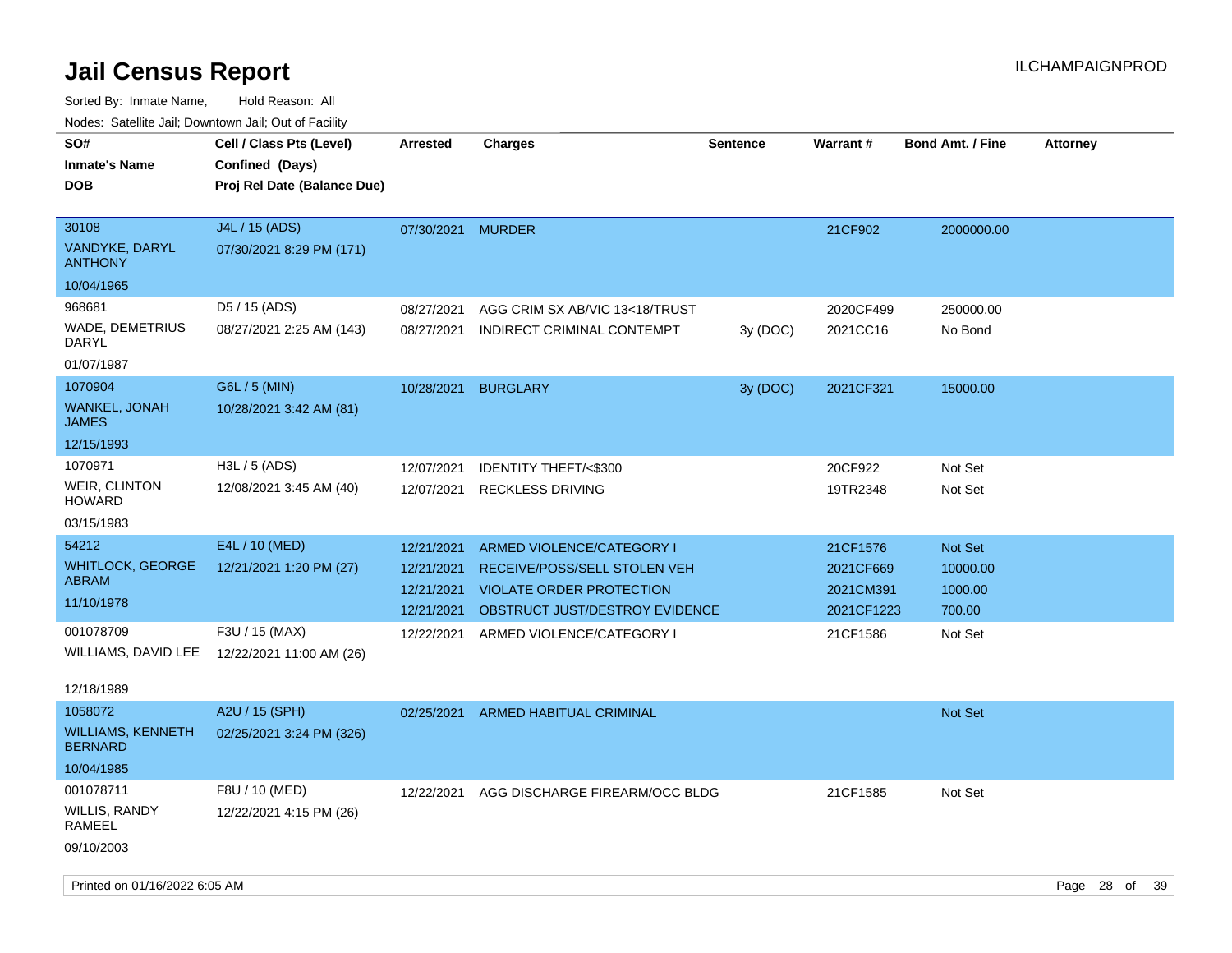| SO#<br><b>Inmate's Name</b><br><b>DOB</b>           | Cell / Class Pts (Level)<br>Confined (Days)<br>Proj Rel Date (Balance Due) | Arrested   | Charges         | <b>Sentence</b> | Warrant#    | <b>Bond Amt. / Fine</b> | Attorney |
|-----------------------------------------------------|----------------------------------------------------------------------------|------------|-----------------|-----------------|-------------|-------------------------|----------|
| 9326<br>YOUNG, ANTHONY<br><b>PAUL</b><br>03/13/1954 | $12/5$ (ADS)<br>06/14/2021 12:07 PM (217)                                  | 06/14/2021 | <b>BURGLARY</b> |                 | 2020-CF-625 | Not Set                 |          |
| <b>Total Downtown Jail: 72</b>                      |                                                                            | Males: 72  | Females: 0      | Unknown: 0      |             |                         |          |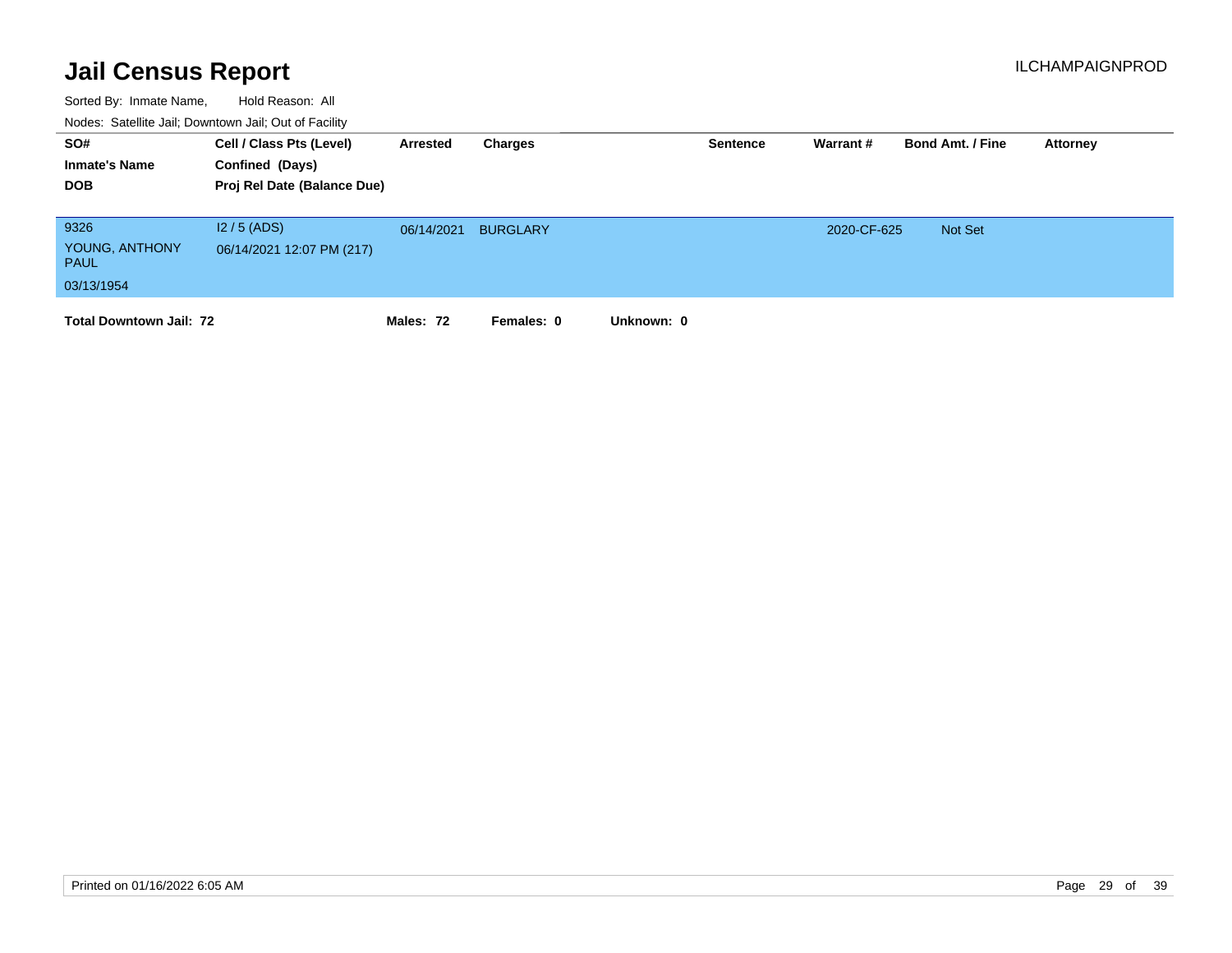|  |  | <b>Out of Facility</b> |
|--|--|------------------------|
|  |  |                        |

| SO#<br><b>Inmate's Name</b><br><b>DOB</b>                         | Cell / Class Pts (Level)<br>Confined (Days)<br>Proj Rel Date (Balance Due) | <b>Arrested</b>                        | <b>Charges</b>                                                                       | <b>Sentence</b> | <b>Warrant#</b>                 | <b>Bond Amt. / Fine</b>       | <b>Attorney</b> |
|-------------------------------------------------------------------|----------------------------------------------------------------------------|----------------------------------------|--------------------------------------------------------------------------------------|-----------------|---------------------------------|-------------------------------|-----------------|
| 61095<br>AMOS, DERRICK<br><b>JAMES</b><br>06/12/1985              | <b>DEW / 10 (ADS)</b><br>05/02/2021 9:02 PM (260)                          | 05/02/2021                             | <b>HOME INVASION/CAUSE INJURY</b>                                                    |                 | 2021CF323                       | 100000.00                     |                 |
| 19971<br><b>LYNN</b><br>08/17/1961                                | EHD<br>BARNESKE, RAYMOND 11/09/2021 9:32 AM (69)<br>5/6/2022 (0.00)        | 11/09/2021                             | DRIVING RVK/SUSP DUI/SSS 4-9                                                         |                 | 2021CF968                       | Not Set                       |                 |
| 516062<br><b>BENNETT, JOHN</b><br><b>MICHAEL</b><br>04/30/1986    | <b>DEW / 15 (MAX)</b><br>02/22/2021 10:47 AM (329)                         | 02/22/2021<br>02/22/2021               | AGG DISCH FIR/VEH/PC OFF/FRMAN<br>PHONE HARASSMENT/2+                                |                 | 21CF210<br>20CF194              | No Bond<br>5000.00            |                 |
| 33993<br><b>BOOKER, STEPHON</b><br><b>MONTELL</b><br>06/11/1971   | DEW / 10 (MED)<br>06/14/2021 7:42 PM (217)                                 | 06/14/2021<br>06/14/2021<br>06/14/2021 | AGGRAVATED DOMESTIC BATTERY<br>POSSESSING A CONTROLLED SUBSTAND<br>PAROLE REVOCATION |                 | 21CF688<br>21CF657<br>CH2103612 | Not Set<br>Not Set<br>No Bond |                 |
| 1074315<br><b>BRIGGS, PATRICK</b><br><b>MONTAY</b><br>08/05/2001  | <b>DEW / 15 (MAX)</b><br>08/03/2021 4:56 PM (167)                          | 07/27/2021                             | AGG DISCHARGE FIREARM/VEH/SCH                                                        |                 | 21CF927                         | Not Set                       |                 |
| 001078065<br><b>BROWN, CHARMAN</b><br><b>LAKEEF</b><br>11/30/2002 | KAN / 10 (ADS)<br>06/17/2021 12:32 PM (214)                                | 06/17/2021                             | AGG BATTERY/DISCHARGE FIREARM                                                        |                 | 21CF704                         | 1000000.00                    |                 |
| 1038554<br><b>BROWN, CORRION</b><br><b>DEVONTAE</b><br>04/19/1995 | <b>KAN / 15 (MAX)</b><br>08/18/2021 5:40 PM (152)                          | 08/18/2021<br>08/18/2021               | <b>ARMED HABITUAL CRIMINAL</b><br>DELIVERY OF OR POSSESSION OF W/ INT                |                 | 21CF1162<br>21CF1009            | Not Set<br>No Bond            |                 |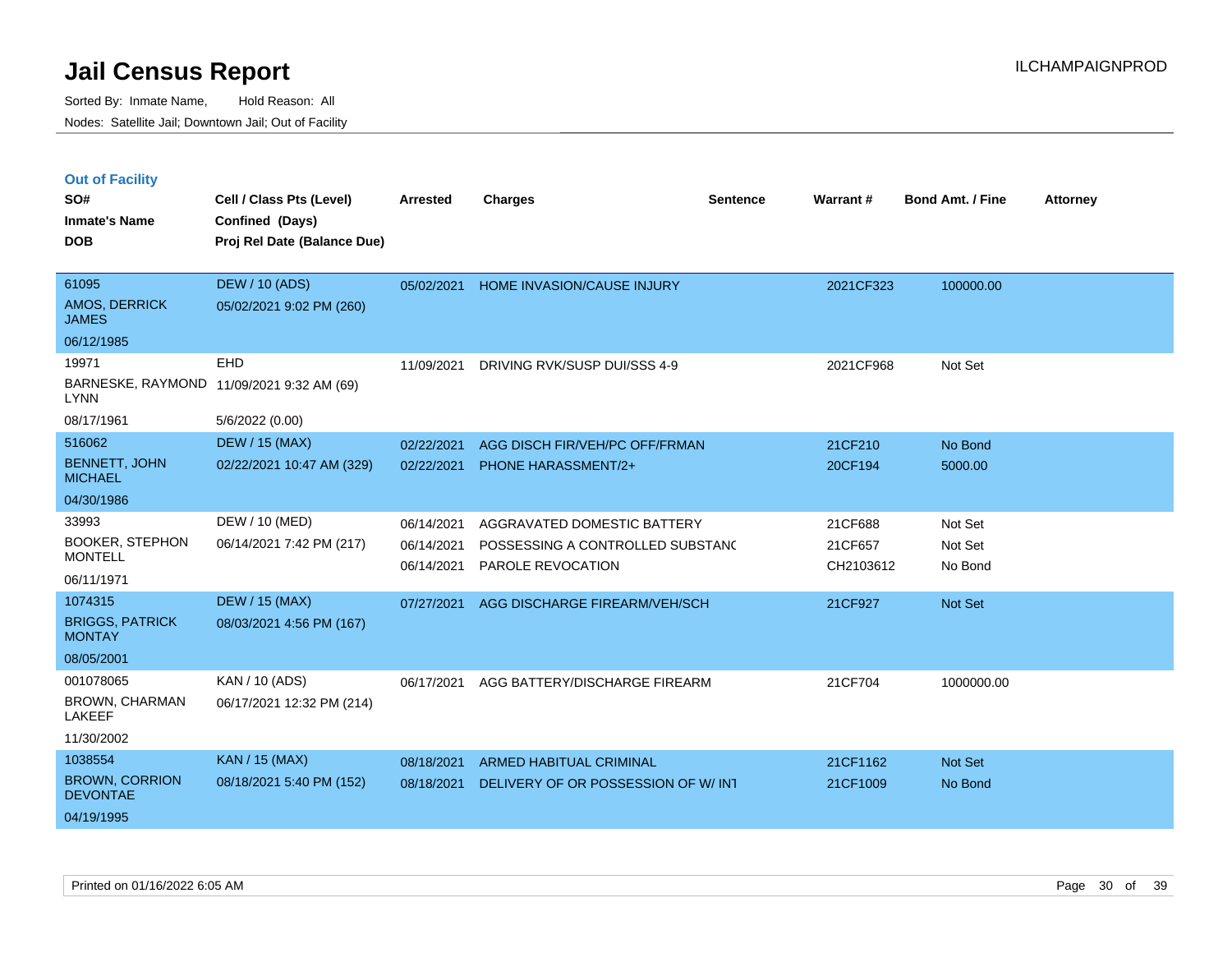| rouco. Calcillo Jali, Downtown Jali, Out of Facility |                             |                 |                                          |                 |            |                         |                 |
|------------------------------------------------------|-----------------------------|-----------------|------------------------------------------|-----------------|------------|-------------------------|-----------------|
| SO#                                                  | Cell / Class Pts (Level)    | <b>Arrested</b> | <b>Charges</b>                           | <b>Sentence</b> | Warrant#   | <b>Bond Amt. / Fine</b> | <b>Attorney</b> |
| Inmate's Name                                        | Confined (Days)             |                 |                                          |                 |            |                         |                 |
| DOB                                                  | Proj Rel Date (Balance Due) |                 |                                          |                 |            |                         |                 |
|                                                      |                             |                 |                                          |                 |            |                         |                 |
| 1038579                                              | <b>KAN / 15 (MAX)</b>       |                 | 08/18/2021 FELON POSS/USE WEAPON/FIREARM |                 | 21CF1010   | <b>Not Set</b>          |                 |
| BROWN, MARKEL<br>rikki                               | 08/18/2021 2:05 PM (152)    |                 |                                          |                 |            |                         |                 |
| 01/06/1995                                           |                             |                 |                                          |                 |            |                         |                 |
| 1003006                                              | KAN / 15 (MAX)              | 08/19/2021      | FELON POSS/USE MACHINE GUN               |                 | 21CF1011   | No Bond                 |                 |
| <b>BROWN, ROCKEITH</b><br>JAVONTE                    | 08/19/2021 12:55 AM (151)   |                 |                                          |                 |            |                         |                 |
| 07/23/1991                                           |                             |                 |                                          |                 |            |                         |                 |
| 987334                                               | <b>DEW / 15 (MAX)</b>       |                 | 03/10/2021 ATTEMPT (FIRST DEGREE MURDER) |                 | 19CF689    | <b>Not Set</b>          |                 |
| CAIN, ISAIAH<br><b>DEPRIEST</b>                      | 03/10/2021 2:22 PM (313)    |                 |                                          |                 |            |                         |                 |
| 12/23/1990                                           |                             |                 |                                          |                 |            |                         |                 |
| 001078638                                            | <b>EHD</b>                  | 12/15/2021      | DRIVING ON SUSPENDED LICENSE             |                 | 2021TR1120 | Not Set                 |                 |
| CAMPBELL, CARLA<br><b>GISSELLE</b>                   | 12/15/2021 11:03 AM (33)    |                 |                                          |                 |            |                         |                 |
| 08/12/1980                                           | 2/12/2022 (0.00)            |                 |                                          |                 |            |                         |                 |
| 992962                                               | <b>DEW / 15 (ADS)</b>       | 05/25/2021      | MURDER/INTENT TO KILL/INJURE             |                 | 2018CF1045 | 1000000.00              |                 |
| <b>CAMPBELL, KEITH</b><br>KNAQEEB                    | 05/25/2021 1:19 PM (237)    |                 |                                          |                 |            |                         |                 |
| 07/22/1991                                           |                             |                 |                                          |                 |            |                         |                 |
| 001078576                                            | KAN / 15 (MAX)              | 11/09/2021      | UNLAWFUL USE OF A WEAPON                 |                 | 21CF1383   | Not Set                 |                 |
| CARTER, DEMONDRE<br>DAVON                            | 11/09/2021 6:01 PM (69)     |                 |                                          |                 |            |                         |                 |
| 05/27/2001                                           |                             |                 |                                          |                 |            |                         |                 |
| 1064992                                              | <b>KAN / 15 (MAX)</b>       | 09/20/2021      | ARMED VIOLENCE/CATEGORY I                |                 | 21CF1137   | <b>Not Set</b>          |                 |
| CARTER, KEJUAN<br>JAVONTE                            | 09/20/2021 11:42 PM (119)   |                 |                                          |                 |            |                         |                 |
| 06/27/1998                                           |                             |                 |                                          |                 |            |                         |                 |
| 001078461                                            | KAN / 10 (MED)              | 10/07/2021      | AGG UNLAWFUL USE WEAPON/PERSON           |                 | 2021CF1209 | No Bond                 |                 |
| COLE, ERIC JOSE                                      | 10/08/2021 12:25 AM (101)   | 10/07/2021      | AGG DOMESTIC BATTERY/STRANGLE            |                 | 2021CF1208 | Not Set                 |                 |
| 01/24/2002                                           |                             | 10/08/2021      | HARASS WITNESS/FAMILY MBR/REP            |                 | 21CF1218   | Not Set                 |                 |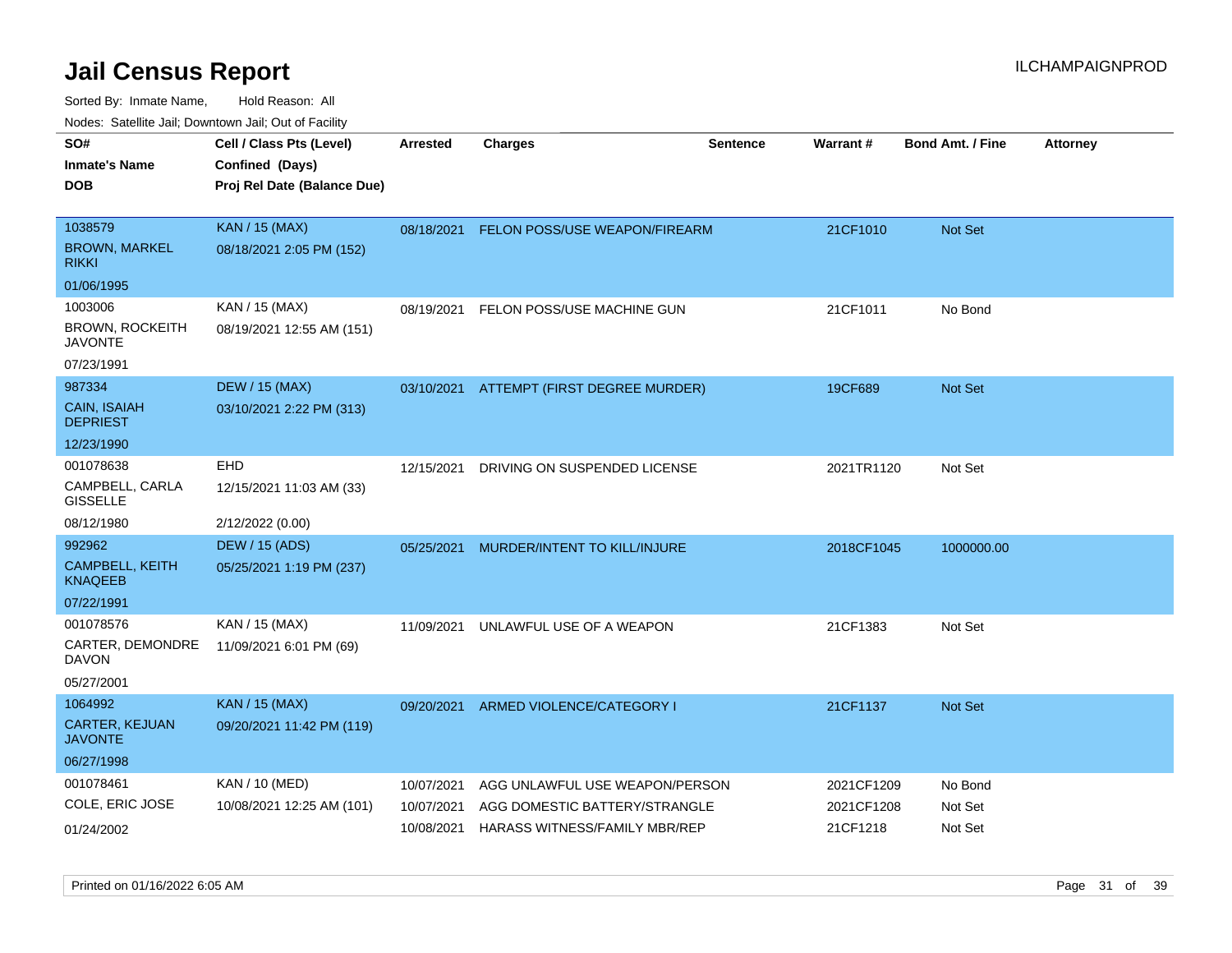| rouce. Calcinic Jan, Downtown Jan, Out or Facility |                                              |                 |                                         |                 |            |                         |                 |
|----------------------------------------------------|----------------------------------------------|-----------------|-----------------------------------------|-----------------|------------|-------------------------|-----------------|
| SO#                                                | Cell / Class Pts (Level)                     | <b>Arrested</b> | <b>Charges</b>                          | <b>Sentence</b> | Warrant#   | <b>Bond Amt. / Fine</b> | <b>Attorney</b> |
| <b>Inmate's Name</b>                               | Confined (Days)                              |                 |                                         |                 |            |                         |                 |
| <b>DOB</b>                                         | Proj Rel Date (Balance Due)                  |                 |                                         |                 |            |                         |                 |
|                                                    |                                              |                 |                                         |                 |            |                         |                 |
| 57733                                              | <b>KAN / 15 (SPH)</b>                        | 02/25/2020      | <b>HOMICIDE</b>                         |                 | 2020-CF250 | 2000000.00              |                 |
| <b>CRAIG, ANTOINE</b><br><b>DARRELL</b>            | 02/25/2020 4:08 PM (692)                     | 02/25/2020      | <b>FELON POSS/USE WEAPON/FIREARM</b>    |                 | 19CF-1827  | 80000.00                |                 |
| 10/09/1982                                         |                                              |                 |                                         |                 |            |                         |                 |
| 001077939                                          | DEW / 10 (MED)                               | 05/10/2021      | FIREARM/FOID INVALID/NOT ELIG           |                 | 21CF526    | No Bond                 |                 |
| <b>CROSS, PATRICK</b><br><b>DONTRELLE</b>          | 05/10/2021 7:31 PM (252)                     | 06/02/2021      | POSS STOLEN VEHICLE > \$25,000          |                 | 21CF612    | Not Set                 |                 |
| 11/07/2001                                         |                                              |                 |                                         |                 |            |                         |                 |
| 001077558                                          | <b>EHD</b>                                   |                 | 01/04/2022 DRIVING RVK/SUSP DUI/SSS 2ND |                 | 2021CF301  | Not Set                 |                 |
| DAVIS, RICHARD LEE                                 | 01/04/2022 9:17 AM (13)                      |                 |                                         |                 |            |                         |                 |
| 08/20/1984                                         | 2/2/2022 (0.00)                              |                 |                                         |                 |            |                         |                 |
| 1061304                                            | DEW / 15 (MAX)                               | 10/11/2021      | ARMED HABITUAL CRIMINAL                 |                 | 21CF1226   | No Bond                 |                 |
| DORRIS, KEMION                                     | 10/11/2021 7:30 PM (98)                      | 10/11/2021      | ARMED HABITUAL CRIMINAL                 |                 | 21CF1227   | No Bond                 |                 |
| <b>DAETOCE</b>                                     |                                              | 10/11/2021      | HOME INVASION/FIREARM                   |                 | 21CF1228   | No Bond                 |                 |
| 11/19/1997                                         |                                              |                 |                                         |                 |            |                         |                 |
| 1048528                                            | <b>EHD</b>                                   |                 | 01/11/2022 DRIVING RVK/SUSP DUI/SSS 3RD |                 | 2021CF828  | Not Set                 |                 |
| FREEMAN, TAMISHA<br><b>NICOLE</b>                  | 01/11/2022 9:20 AM (6)                       |                 |                                         |                 |            |                         |                 |
| 04/24/1985                                         | 2/9/2022 (0.00)                              |                 |                                         |                 |            |                         |                 |
| 60154                                              | <b>EHD</b>                                   | 10/20/2021      | AGG DUI/LIC SUSP OR REVOKED             |                 | 2021cf261  | Not Set                 |                 |
| GARCIA-MEZA,<br>CARLOS                             | 10/20/2021 9:23 AM (89)                      |                 |                                         |                 |            |                         |                 |
| 03/06/1983                                         | 1/16/2022 (0.00)                             |                 |                                         |                 |            |                         |                 |
| 001077363                                          | <b>KAN / 25 (SPH)</b>                        | 10/30/2020      | <b>HOME INVASION/FIREARM</b>            |                 | 20CF1202   | 500000.00               |                 |
| <b>GARY, DAKOTA</b><br><b>TREVON</b>               | 10/30/2020 10:41 AM (444)                    |                 |                                         |                 |            |                         |                 |
| 12/31/2001                                         |                                              |                 |                                         |                 |            |                         |                 |
| 1013012                                            | KAN / 15 (MAX)                               | 07/08/2021      | FELON POSS/USE FIREARM PRIOR            |                 | 21CF798    | Not Set                 |                 |
|                                                    | GARY, XAVIER LAMAR  07/08/2021 9:24 AM (193) | 07/08/2021      | ATTEMPT (FIRST DEGREE MURDER)           |                 | 2021CF790  | 1000000.00              |                 |
|                                                    |                                              | 07/08/2021      | FELON POSS/USE FIREARM PRIOR            |                 | 2020CF650  | 25000.00                |                 |
| 12/14/1991                                         |                                              |                 |                                         |                 |            |                         |                 |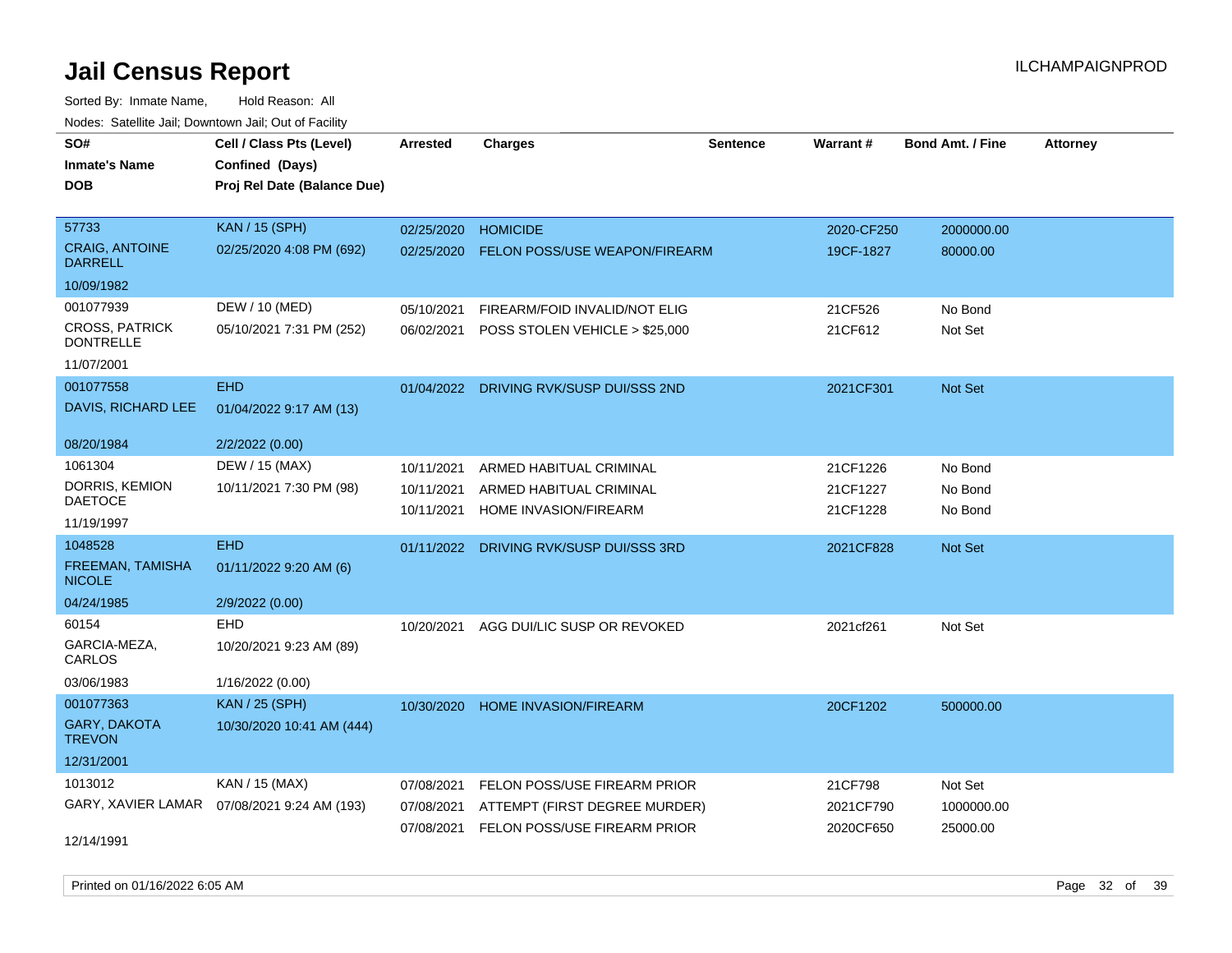Sorted By: Inmate Name, Hold Reason: All Nodes: Satellite Jail; Downtown Jail; Out of Facility

| rouce. Calcinic Jan, Downtown Jan, Out or Facility                  |                                                                            |                                                      |                                                                                                                               |                 |                                          |                                             |                 |
|---------------------------------------------------------------------|----------------------------------------------------------------------------|------------------------------------------------------|-------------------------------------------------------------------------------------------------------------------------------|-----------------|------------------------------------------|---------------------------------------------|-----------------|
| SO#<br>Inmate's Name<br><b>DOB</b>                                  | Cell / Class Pts (Level)<br>Confined (Days)<br>Proj Rel Date (Balance Due) | <b>Arrested</b>                                      | <b>Charges</b>                                                                                                                | <b>Sentence</b> | Warrant#                                 | <b>Bond Amt. / Fine</b>                     | <b>Attorney</b> |
| 1065946<br><b>GODBOLT, DESMOND</b><br><b>DEVONTAE</b><br>11/15/1997 | <b>KAN / 10 (MED)</b><br>09/04/2021 1:17 AM (135)                          | 09/04/2021<br>09/04/2021                             | AGG BATTERY/DISCHARGE FIREARM<br>RESIST/OBSTRUCTING A PEACE OFFICEF                                                           |                 | 21CF1057<br>21CM407                      | 750000.00<br>Not Set                        |                 |
| 1070118<br>GRAHAM, CORTEZ<br>LAMON<br>03/31/1976                    | KAN / 15 (MAX)<br>08/31/2021 9:32 PM (139)                                 | 08/31/2021<br>09/02/2021                             | AGGRAVATED DOMESTIC BATTERY<br>PROBATION VIOLATION                                                                            |                 | 21CF1049<br>21CF55                       | No Bond<br>Not Set                          |                 |
| 1000641<br><b>GRANT, CEDRIC</b><br><b>DYSHAWN</b><br>01/03/1991     | <b>KAN / 10 (MED)</b><br>09/14/2021 6:32 PM (125)                          | 09/14/2021                                           | ARMED HABITUAL CRIMINAL                                                                                                       |                 | 21CF1116                                 | No Bond                                     |                 |
| 1076506<br>06/21/2003                                               | KAN / 15 (MAX)<br>GRAY, JAMARH EMERE 09/17/2021 10:41 AM (122)             | 09/17/2021<br>09/20/2021                             | AGG UUW/PERSON/CM THREAT VIOL<br>DOMESTIC BATTERY                                                                             |                 | 21CF1131<br>21CM430                      | Not Set<br>Not Set                          |                 |
| 973845<br><b>GRIFFITH, PRESTON</b><br><b>JOEL</b><br>08/16/1982     | <b>EHD</b><br>12/21/2021 10:42 AM (27)<br>1/19/2022 (0.00)                 | 12/21/2021                                           | DRIVING ON SUSPENDED LICENSE                                                                                                  |                 | 2021TR647                                | <b>Not Set</b>                              |                 |
| 986315<br>HARPER, DEMARKO<br><b>DEVAIL</b><br>09/04/1989            | EHD<br>01/04/2022 10:13 AM (13)<br>2/2/2022 (0.00)                         | 01/04/2022                                           | DRIVING ON SUSPENDED LICENSE                                                                                                  |                 | 2020TR4725                               | Not Set                                     |                 |
| 001077887<br>HENRY, ROBERT<br><b>GORDON</b><br>12/16/1952           | <b>EHD</b><br>01/11/2022 11:02 AM (6)<br>2/7/2022 (0.00)                   |                                                      | 01/11/2022 AGG DUI/LIC SUSP OR REVOKED                                                                                        |                 | 2021CF466                                | <b>Not Set</b>                              |                 |
| 1045186<br>HOLBROOK, JOHNNIE<br><b>MATHIS</b><br>07/19/1996         | DEW / 15 (MAX)<br>08/16/2021 11:07 AM (154)                                | 08/16/2021<br>08/16/2021<br>08/16/2021<br>08/16/2021 | ARMED VIOLENCE/CATEGORY I<br>FELON POSS/USE WEAPON/FIREARM<br>AGG FLEEING POLICE/21 MPH OVER<br>FELON POSS/USE WEAPON/FIREARM |                 | 21CF934<br>19CF968<br>21CF988<br>21CF989 | 1000000.00<br>Not Set<br>Not Set<br>Not Set |                 |

Printed on 01/16/2022 6:05 AM **Page 33** of 39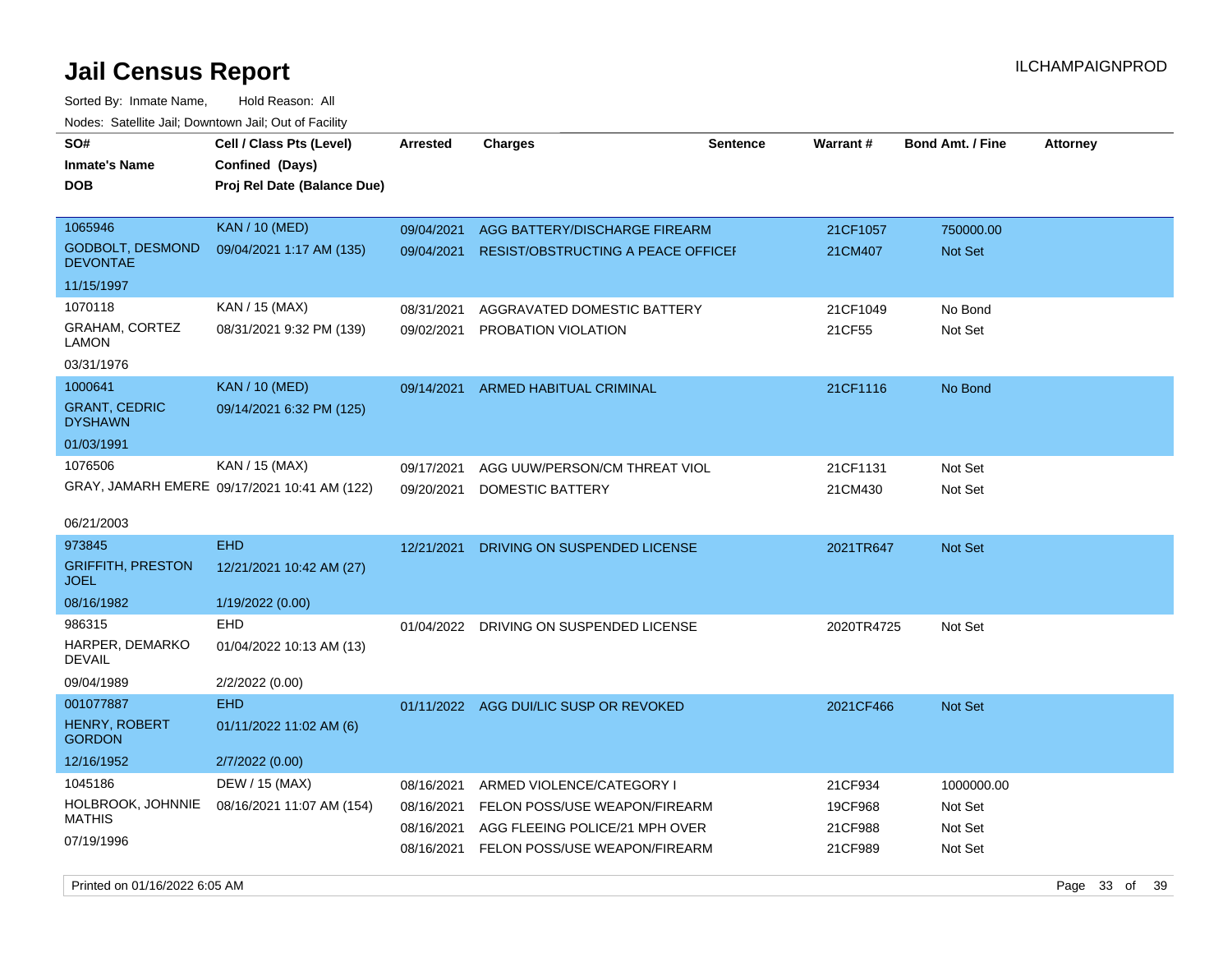| SO#<br><b>Inmate's Name</b><br><b>DOB</b> | Cell / Class Pts (Level)<br>Confined (Days)<br>Proj Rel Date (Balance Due) | Arrested                 | <b>Charges</b>                                                | <b>Sentence</b> | <b>Warrant#</b>         | <b>Bond Amt. / Fine</b> | <b>Attorney</b> |
|-------------------------------------------|----------------------------------------------------------------------------|--------------------------|---------------------------------------------------------------|-----------------|-------------------------|-------------------------|-----------------|
| 001078146                                 | <b>DEW / 15 (MAX)</b>                                                      | 07/09/2021               | AGG BATTERY/DISCHARGE FIREARM                                 |                 | 21CF795                 | 1000000.00              |                 |
| HUNT, TEIGAN<br><b>JAZAIREO</b>           | 07/09/2021 12:41 PM (192)                                                  | 07/09/2021               | ARMED ROBBERY/ARMED W/FIREARM                                 |                 | 21CF806                 | <b>Not Set</b>          |                 |
| 05/14/2003                                |                                                                            |                          |                                                               |                 |                         |                         |                 |
| 989743                                    | DEW / 15 (ADS)                                                             | 04/13/2021               | AGG DISCHARGE FIREARM/VEH/SCH                                 |                 | 21CF400                 | Not Set                 |                 |
| JACKSON, STEVE<br>ALLEN                   | 04/13/2021 2:45 AM (279)                                                   | 04/13/2021               | AGGRAVATED DOMESTIC BATTERY                                   |                 | 21CF399                 | Not Set                 |                 |
| 06/04/1991                                |                                                                            |                          |                                                               |                 |                         |                         |                 |
| 50495                                     | <b>EHD</b>                                                                 | 08/10/2021               | DRIVING RVK/SUSP DUI/SSS 10-14                                |                 | 2020CF997               | <b>Not Set</b>          |                 |
| <b>JENKINS, ARNOLD</b><br><b>FARRIS</b>   | 08/10/2021 9:08 AM (160)                                                   | 08/10/2021               | DRIVING RVK/SUSP DUI/SSS 10-14                                |                 | 2019CF1363              | <b>Not Set</b>          |                 |
| 04/19/1962                                | 2/4/2022 (0.00)                                                            |                          |                                                               |                 |                         |                         |                 |
| 1076450                                   | DEW / 15 (MAX)                                                             | 06/25/2020               | AGG DISCHARGE OF A FIREARM                                    |                 | 6y/0m/0d (DOI 2020CF703 | Not Set                 |                 |
| JONES, CARLOS<br><b>ANTONIO</b>           | 06/25/2020 2:13 PM (571)                                                   | 11/02/2020               | HOME INVASION/FIREARM                                         | 11y (DOC)       | 20CF1204                | No Bond                 |                 |
| 11/18/2001                                |                                                                            |                          |                                                               |                 |                         |                         |                 |
| 001078401                                 | <b>DEW / 10 (ADS)</b>                                                      | 09/19/2021               | UNLAWFUL VEHICULAR INVASION                                   |                 | 21CF1134                | Not Set                 |                 |
| <b>KNIGHT, ERIC</b>                       | 09/19/2021 7:32 PM (120)                                                   | 09/19/2021               | HRSMT/THREATEN PERSON/KILL                                    |                 | 2021CF561               | 50000.00                |                 |
| 07/11/1991                                |                                                                            | 09/21/2021               | <b>BURGLARY</b>                                               |                 | 21CF1139                | Not Set                 |                 |
| 1002591                                   | <b>EHD</b>                                                                 | 01/11/2022               | AGG DUI/LIC SUSP OR REVOKED                                   |                 | 2020CF1399              | Not Set                 |                 |
| <b>KRAUS, MARY</b><br><b>KATHERINE</b>    | 01/11/2022 11:54 AM (6)                                                    |                          |                                                               |                 |                         |                         |                 |
| 04/13/1959                                | 2/22/2022 (0.00)                                                           |                          |                                                               |                 |                         |                         |                 |
| 1064445                                   | <b>DEW / 15 (MAX)</b>                                                      | 04/23/2021               | AGG DISCHARGE FIREARM/OCC VEH                                 |                 | 2021CF295               | 500000.00               |                 |
| LARUE, TERENCE<br><b>TRAMEL</b>           | 04/23/2021 11:18 AM (269)                                                  | 04/23/2021<br>04/23/2021 | POSSESS 15<100 GRAMS COCAINE<br>FELON POSS/USE FIREARM/PAROLE |                 | 19CF1052<br>21CF899     | 10000.00<br>Not Set     |                 |
| 12/23/1998                                |                                                                            |                          |                                                               |                 |                         |                         |                 |
| 001078237                                 | KAN / 15 (ADS)                                                             | 08/03/2021               | AGG DISCHARGE FIREARM/OCC VEH                                 |                 | 21CF928                 | No Bond                 |                 |
| LAWS, TERON<br><b>RAMONTE</b>             | 08/03/2021 6:29 PM (167)                                                   |                          |                                                               |                 |                         |                         |                 |
| 04/03/2001                                |                                                                            |                          |                                                               |                 |                         |                         |                 |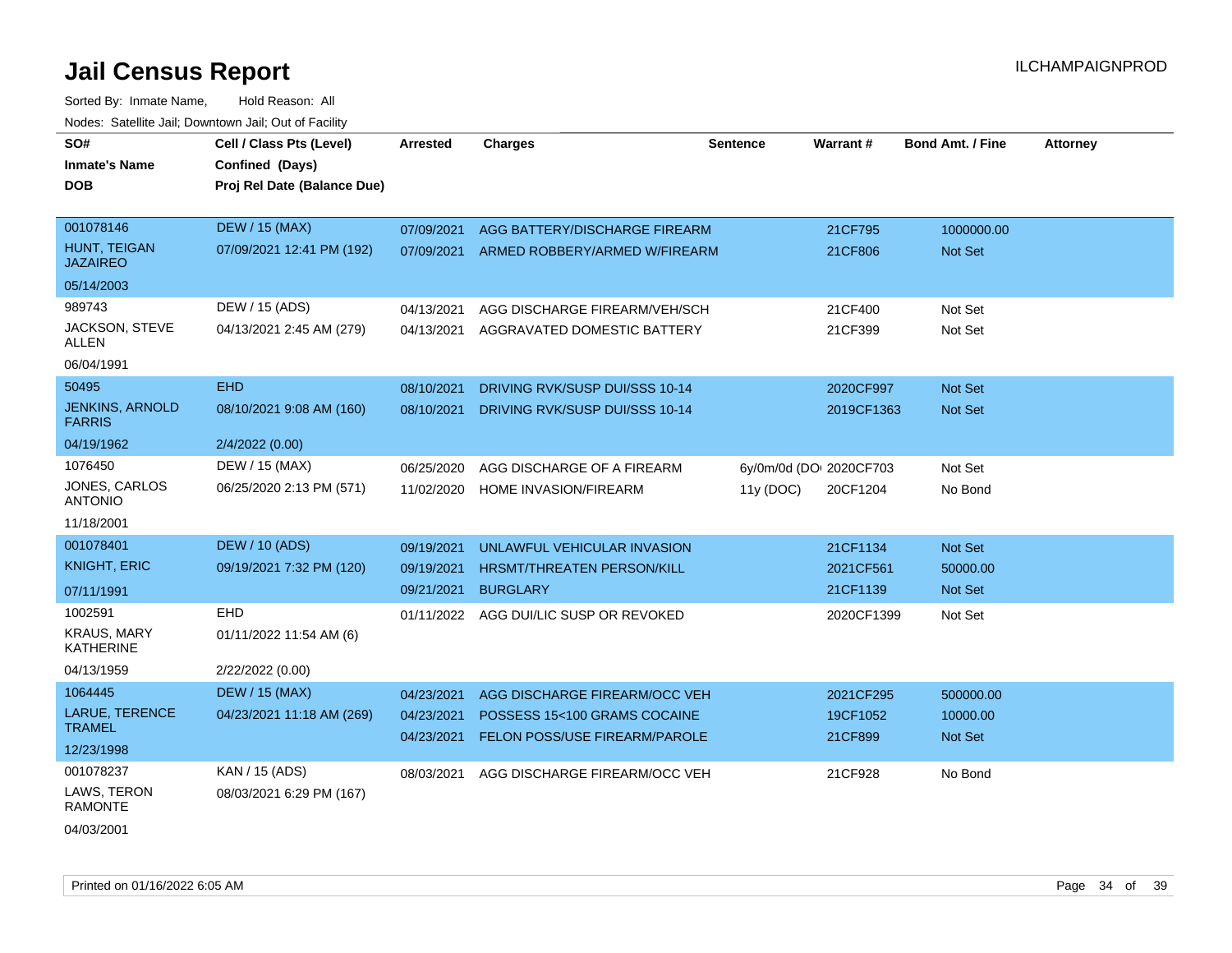Sorted By: Inmate Name, Hold Reason: All Nodes: Satellite Jail; Downtown Jail; Out of Facility

| SO#                                             | Cell / Class Pts (Level)                     | Arrested   | <b>Charges</b>                           | <b>Sentence</b> | Warrant#    | <b>Bond Amt. / Fine</b> | <b>Attorney</b> |
|-------------------------------------------------|----------------------------------------------|------------|------------------------------------------|-----------------|-------------|-------------------------|-----------------|
| <b>Inmate's Name</b>                            | Confined (Days)                              |            |                                          |                 |             |                         |                 |
| <b>DOB</b>                                      | Proj Rel Date (Balance Due)                  |            |                                          |                 |             |                         |                 |
|                                                 |                                              |            |                                          |                 |             |                         |                 |
| 001078470                                       | <b>DEW / 15 (MAX)</b>                        | 10/10/2021 | MURDER/INTENT TO KILL/INJURE             |                 | 21CF1221    | <b>Not Set</b>          |                 |
| LEE, AMAHRION<br><b>JA'MERE</b>                 | 10/10/2021 1:23 PM (99)                      |            |                                          |                 |             |                         |                 |
| 11/05/2002                                      |                                              |            |                                          |                 |             |                         |                 |
| 56792                                           | DEW / 10 (MED)                               | 02/02/2021 | ARMED HABITUAL CRIMINAL                  |                 | 2021CF141   | 500000.00               |                 |
| LILLARD, LAWRENCE<br><b>TYRONE</b>              | 02/02/2021 2:11 PM (349)                     | 02/22/2021 | DRIVING ON REVOKED LICENSE               |                 | 21TR426     | 5000.00                 |                 |
| 10/20/1982                                      |                                              |            |                                          |                 |             |                         |                 |
| 001078754                                       | <b>EHD</b>                                   | 01/11/2022 | DRIVING ON SUSPENDED LICENSE             |                 | 2021TR6180  | Not Set                 |                 |
| LOPEZ, REINA<br><b>GABERILLA</b>                | 01/11/2022 8:47 AM (6)                       |            |                                          |                 |             |                         |                 |
| 10/05/1997                                      | 1/20/2022 (0.00)                             |            |                                          |                 |             |                         |                 |
| 001078575                                       | <b>KAN / 10 (MED)</b>                        | 11/09/2021 | <b>GUNRUNNING</b>                        |                 | 21CF1330    | 750000.00               |                 |
| <b>MCLAURIN, KEYON A</b>                        | 11/09/2021 12:41 PM (69)                     |            |                                          |                 |             |                         |                 |
| 11/19/2002                                      |                                              |            |                                          |                 |             |                         |                 |
| 1011046                                         | <b>KAN / 15 (ADS)</b>                        |            | 04/10/2021 ATTEMPT (FIRST DEGREE MURDER) |                 | 21CF392     | Not Set                 |                 |
| <b>MILES, DARRION</b><br><b>ANTONIO KEVONTA</b> | 04/11/2021 12:46 AM (281)                    |            |                                          |                 |             |                         |                 |
| 03/18/1990                                      |                                              |            |                                          |                 |             |                         |                 |
| 001077278                                       | DEW / 15 (MAX)                               | 10/06/2020 | MURDER/INTENT TO KILL/INJURE             |                 | 2020CF146   | 2000000.00              |                 |
| MILLER, D'ANDRE                                 | 10/06/2020 12:49 PM (468)                    | 10/06/2020 | AGG FLEEING POLICE/21 MPH OVER           |                 | 2019CF1171  | 50000.00                |                 |
| 09/08/1986                                      |                                              |            |                                          |                 |             |                         |                 |
| 1026477                                         | <b>KAN / 15 (ADS)</b>                        | 09/21/2021 | AGG DISCHARGE FIREARM/OCC VEH            |                 | 21CF1138    | <b>Not Set</b>          |                 |
| NEWBILL, DEVONTRE<br><b>LAMONT</b>              | 09/21/2021 2:27 AM (118)                     | 09/22/2021 | <b>PROBATION VIOLATION</b>               |                 | 20CF577     | Not Set                 |                 |
| 11/22/1993                                      |                                              |            |                                          |                 |             |                         |                 |
| 1072907                                         | <b>KAN</b>                                   | 07/14/2021 | ATTEMPT (FIRST DEGREE MURDER)            |                 | 2021-CF-832 | 2000000.00              |                 |
|                                                 | NIKOLAEV, YEVGENIY 07/14/2021 10:10 PM (187) | 07/14/2021 | CRIMINAL DAMAGE <\$500/SCHOOL            |                 | 2021CF840   | 5000.00                 |                 |

10/06/1983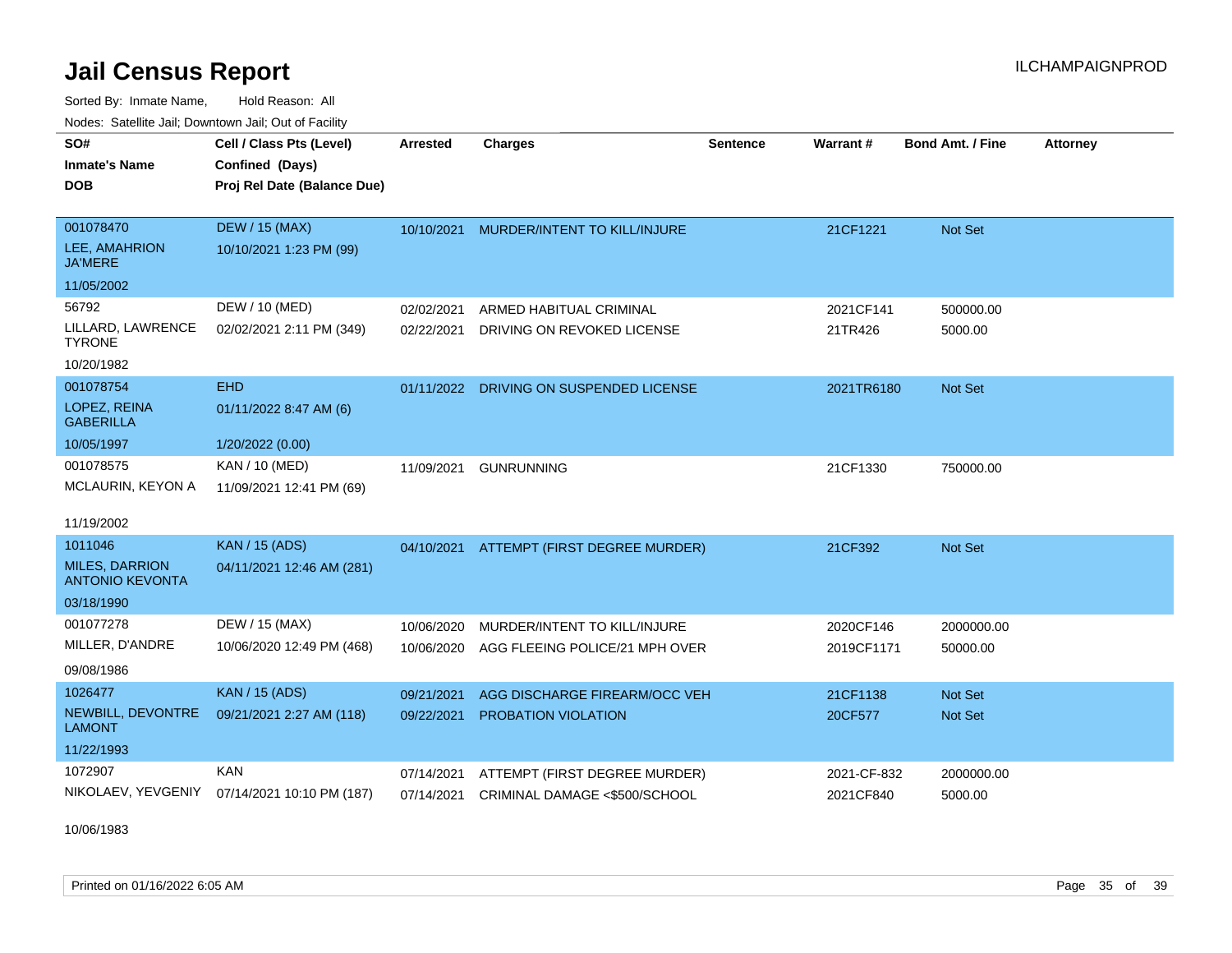| vodos. Catolino can, Downtown can, Out of Fability |                                               |                 |                                       |                 |             |                         |                 |
|----------------------------------------------------|-----------------------------------------------|-----------------|---------------------------------------|-----------------|-------------|-------------------------|-----------------|
| SO#                                                | Cell / Class Pts (Level)                      | <b>Arrested</b> | <b>Charges</b>                        | <b>Sentence</b> | Warrant#    | <b>Bond Amt. / Fine</b> | <b>Attorney</b> |
| <b>Inmate's Name</b>                               | Confined (Days)                               |                 |                                       |                 |             |                         |                 |
| <b>DOB</b>                                         | Proj Rel Date (Balance Due)                   |                 |                                       |                 |             |                         |                 |
|                                                    |                                               |                 |                                       |                 |             |                         |                 |
| 001078558                                          | <b>DEW / 10 (MED)</b>                         | 11/03/2021      | UNLAWFUL USE OF A WEAPON              |                 | 21CF1352    | Not Set                 |                 |
| PARRISH, DOMINIC<br><b>WALTER</b>                  | 11/03/2021 1:25 PM (75)                       |                 |                                       |                 |             |                         |                 |
| 08/23/2001                                         |                                               |                 |                                       |                 |             |                         |                 |
| 001078063                                          | DEW / 15 (MAX)                                | 06/15/2021      | AGG CRIM SEX ASSAULT/WEAPON           |                 | 2021CF678   | 1000000.00              |                 |
|                                                    | PERRY, ROBERT Junior 06/15/2021 4:37 PM (216) | 06/15/2021      | <b>ROBBERY</b>                        |                 | 2021CF159   | 25000.00                |                 |
|                                                    |                                               |                 |                                       |                 |             |                         |                 |
| 12/21/1990                                         |                                               |                 |                                       |                 |             |                         |                 |
| 37559                                              | <b>EHD</b>                                    |                 | 01/12/2022 DRIVING ON REVOKED LICENSE |                 | 2021TR2685  | Not Set                 |                 |
| PICKENS, DAVID<br><b>EUGENE</b>                    | 01/12/2022 10:16 AM (5)                       |                 |                                       |                 |             |                         |                 |
| 02/01/1973                                         | 3/12/2022 (0.00)                              |                 |                                       |                 |             |                         |                 |
| 001077614                                          | KAN / 15 (MAX)                                | 01/17/2021      | ATTEMPT (FIRST DEGREE MURDER)         |                 | 21CF66      | Not Set                 |                 |
| <b>DEVON</b>                                       | ROBINSON, DONTRELL 01/17/2021 3:08 PM (365)   |                 |                                       |                 |             |                         |                 |
| 09/22/2002                                         |                                               |                 |                                       |                 |             |                         |                 |
| 1061216                                            | <b>KAN / 10 (MED)</b>                         | 06/22/2021      | HOME INVASION/FIREARM                 |                 | 21CF727     | Not Set                 |                 |
| <b>RUNGE, ANDRE</b><br><b>MARSEAN</b>              | 06/22/2021 4:42 PM (209)                      |                 |                                       |                 |             |                         |                 |
| 12/05/1997                                         |                                               |                 |                                       |                 |             |                         |                 |
| 650295                                             | <b>PIA / 50 (MAX)</b>                         | 04/22/2020      | CRIMINAL SEXUAL ASSAULT               |                 | 2020-CF407  | 750000.00               |                 |
| SANDAGE, JERALD                                    | 04/22/2020 6:30 AM (635)                      | 04/22/2020      | <b>CRIMINAL SEXUAL ASSAULT</b>        |                 | 2020-CF408  | 750000.00               |                 |
| <b>EUGENE</b>                                      |                                               | 04/22/2020      | <b>CRIMINAL SEXUAL ABUSE</b>          |                 | 2020-CF409  | 750000.00               |                 |
| 06/07/1971                                         |                                               | 04/22/2020      | <b>CRIMINAL SEXUAL ASSAULT</b>        |                 | 2020-CF410  | 750000.00               |                 |
|                                                    |                                               | 04/22/2020      | OFFICIAL MISCONDUCT                   |                 | 2019-CF1811 | 25000.00                |                 |
| 1062194                                            | <b>DEW / 15 (MAX)</b>                         | 02/27/2020      | MURDER/OTHER FORCIBLE FELONY          |                 | 20CF-247    | 1000000.00              |                 |
| SIMMONS, MICHAEL<br><b>JAMAL</b>                   | 02/27/2020 1:11 PM (690)                      | 09/23/2020      | AGG BATTERY/DISCHARGE FIREARM         |                 | 20CF1061    | <b>Not Set</b>          |                 |
| 11/03/1997                                         |                                               |                 |                                       |                 |             |                         |                 |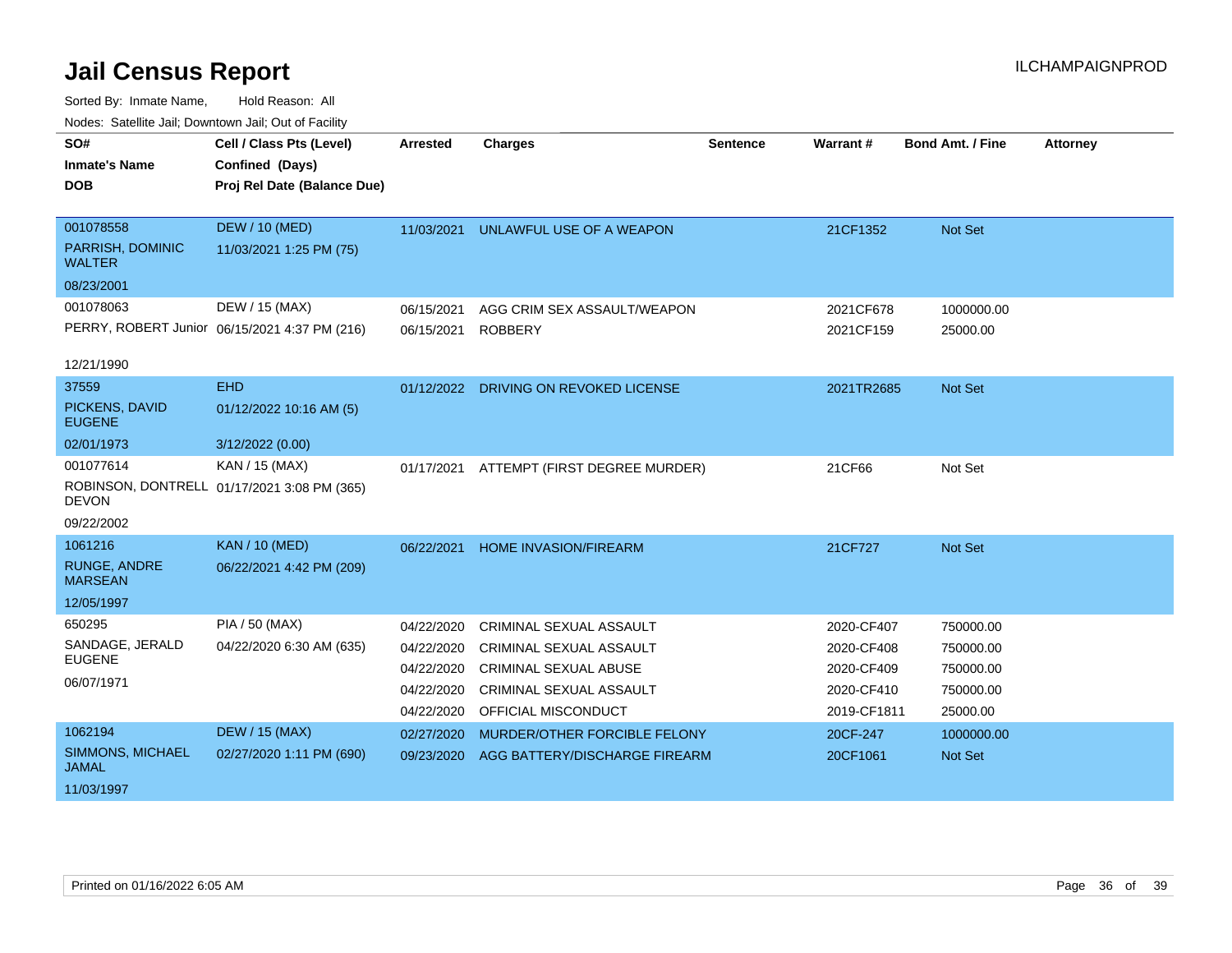| SO#<br><b>Inmate's Name</b><br><b>DOB</b> | Cell / Class Pts (Level)<br>Confined (Days)<br>Proj Rel Date (Balance Due) | <b>Arrested</b> | <b>Charges</b>                 | <b>Sentence</b>        | Warrant#   | <b>Bond Amt. / Fine</b> | <b>Attorney</b> |
|-------------------------------------------|----------------------------------------------------------------------------|-----------------|--------------------------------|------------------------|------------|-------------------------|-----------------|
| 001078115                                 | <b>KAN / 15 (MAX)</b>                                                      | 07/01/2021      | ARMED VIOLENCE/CATEGORY I      |                        | 21CF772    | Not Set                 |                 |
| <b>SMITH, JAMES</b><br>NASHAUN, Junior    | 07/01/2021 2:44 PM (200)                                                   | 07/30/2021      | DRIVING ON SUSPENDED LICENSE   |                        | 21TR5804   | 1500.00                 |                 |
| 09/18/2000                                |                                                                            |                 |                                |                        |            |                         |                 |
| 001077868                                 | DEW / 15 (MAX)                                                             | 04/21/2021      | ARMED ROBBERY/ARMED W/FIREARM  |                        | 21CF445    | Not Set                 |                 |
| SPEARMENT,<br><b>KENTRELL</b>             | 04/21/2021 9:48 PM (271)                                                   | 08/19/2021      | FLEEING/ATTEMPT ELUDE OFFICER  |                        | 2021TR1053 | 1000.00                 |                 |
| 01/21/2002                                |                                                                            |                 |                                |                        |            |                         |                 |
| 11979                                     | <b>EHD</b>                                                                 | 01/11/2022      | AGG FLEEING POLICE/21 MPH OVER |                        | 2021CF629  | Not Set                 |                 |
| <b>STARK, JACK LYNN</b>                   | 01/11/2022 10:13 AM (6)                                                    |                 |                                |                        |            |                         |                 |
| 12/31/1955                                | 4/9/2022 (0.00)                                                            |                 |                                |                        |            |                         |                 |
| 001077854                                 | <b>EHD</b>                                                                 | 09/15/2021      | DRIVING RVK/SUSP DUI/SSS 4-9   |                        | 2021CF306  | Not Set                 |                 |
| STUKINS, DANNY RAY                        | 09/15/2021 10:17 AM (124)                                                  |                 |                                |                        |            |                         |                 |
| 07/05/1985                                | 3/13/2022 (0.00)                                                           |                 |                                |                        |            |                         |                 |
| 1046632                                   | <b>KAN / 15 (MAX)</b>                                                      | 09/14/2021      | ARMED VIOLENCE/CATEGORY II     |                        | 21CF912    | 750000.00               |                 |
|                                           | TATE, JAVON MARQUIS 09/14/2021 12:10 PM (125)                              |                 |                                |                        |            |                         |                 |
| 08/10/1996                                |                                                                            |                 |                                |                        |            |                         |                 |
| 1033031                                   | KAN / 15 (MAX)                                                             | 08/19/2020      | *AGG BATTERY W/FIREARM/PERSON  |                        | 2020-CF923 | 500000.00               |                 |
| TOMS, ANDREW<br><b>CHUCKY</b>             | 08/19/2020 5:59 PM (516)                                                   |                 |                                |                        |            |                         |                 |
| 09/28/1978                                |                                                                            |                 |                                |                        |            |                         |                 |
| 27007                                     | KAN / 15 (MAX)                                                             | 09/19/2021      | DOMESTIC BATTERY/OTHER PRIOR   | 2y/0m/0d (DOI 21CF1133 |            | No Bond                 |                 |
| <b>TUELL, ROBERT</b><br><b>STEPHEN</b>    | 09/19/2021 9:51 AM (120)                                                   |                 |                                |                        |            |                         |                 |
| 09/25/1967                                |                                                                            |                 |                                |                        |            |                         |                 |
| 001078263                                 | KAN / 10 (ADS)                                                             | 08/11/2021      | AGG FLEEING POLICE/21 MPH OVER | 15m (DOC)              |            | 200000.00               |                 |
| TURK, BRANDON<br>LARSHAWN                 | 08/11/2021 6:23 PM (159)                                                   |                 |                                |                        |            |                         |                 |
| 10/18/1995                                |                                                                            |                 |                                |                        |            |                         |                 |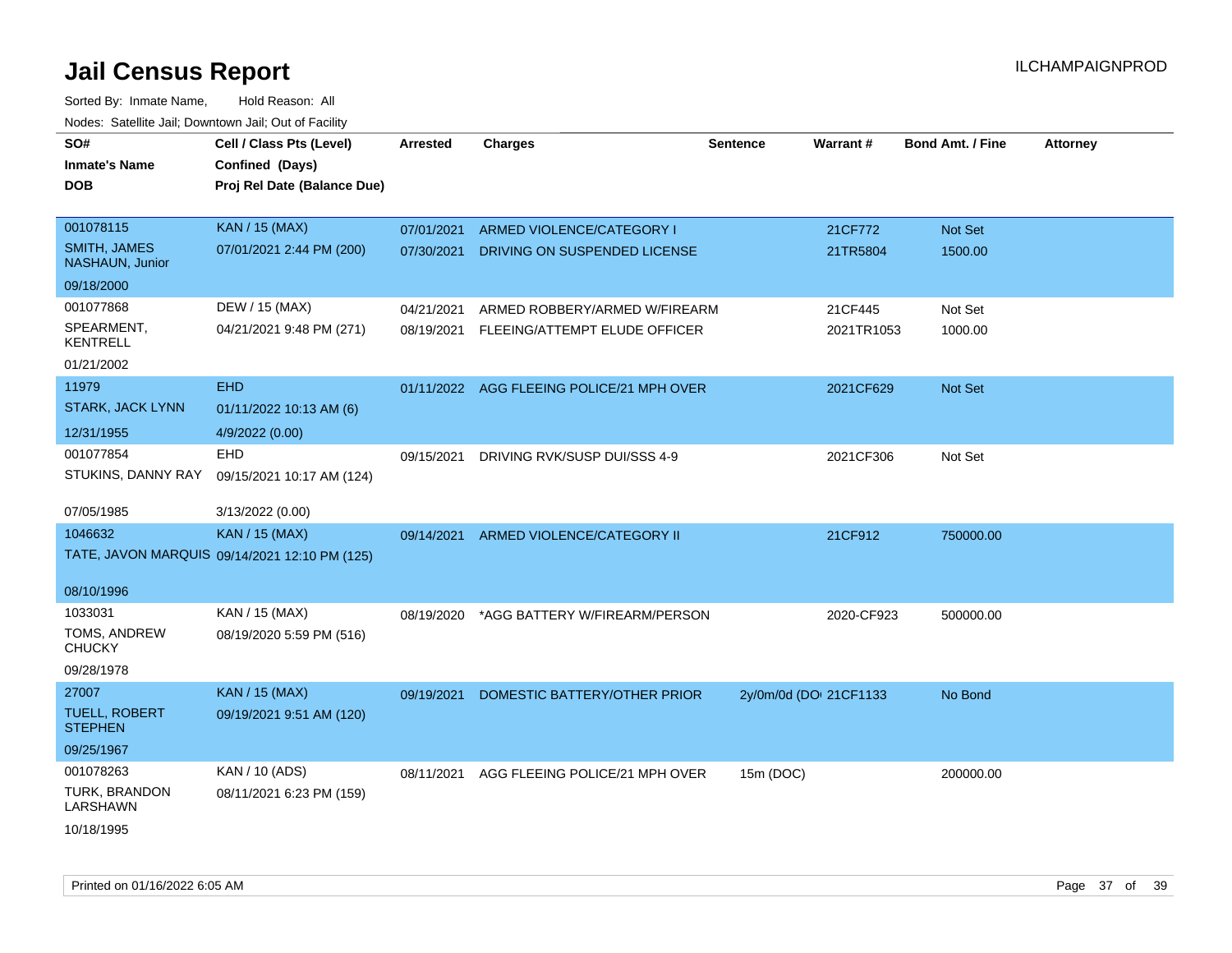| SO#<br><b>Inmate's Name</b>                    | Cell / Class Pts (Level)<br>Confined (Days) | <b>Arrested</b> | <b>Charges</b>                            | <b>Sentence</b> | Warrant#      | <b>Bond Amt. / Fine</b> | <b>Attorney</b> |
|------------------------------------------------|---------------------------------------------|-----------------|-------------------------------------------|-----------------|---------------|-------------------------|-----------------|
| <b>DOB</b>                                     | Proj Rel Date (Balance Due)                 |                 |                                           |                 |               |                         |                 |
| 001078386                                      | <b>KAN / 10 (MED)</b>                       |                 |                                           |                 |               |                         |                 |
| <b>TURNER, AMARIO</b>                          | 09/14/2021 11:42 PM (125)                   | 09/14/2021      | POSSESSION OF STOLEN FIREARM              |                 | 2021CF1099    | 250000.00               |                 |
| 09/23/2002                                     |                                             |                 |                                           |                 |               |                         |                 |
| 1011886                                        | EHD                                         |                 | 01/12/2022 AGG FLEEING/2+ CON DEVICES     |                 | 2021CF378     | Not Set                 |                 |
| TURNER, SHAWNTAY<br><b>EUGENE</b>              | 01/12/2022 9:25 AM (5)                      |                 |                                           |                 |               |                         |                 |
| 01/09/1992                                     | 3/11/2022 (0.00)                            |                 |                                           |                 |               |                         |                 |
| 1040925                                        | <b>KAN / 10 (MED)</b>                       | 10/05/2021      | AGG BATTERY/DISCHARGE FIREARM             |                 | 2021CF1105    | 1000000.00              |                 |
| <b>WEATHERALL,</b><br><b>JOHNNY EARL JAMES</b> | 10/05/2021 4:17 PM (104)                    |                 |                                           |                 |               |                         |                 |
| 04/29/1994                                     |                                             |                 |                                           |                 |               |                         |                 |
| 1062558                                        | DEW / 10 (MED)                              | 10/02/2021      | FELON POSS/USE WEAPON/FIREARM             |                 | 21CF1185      | Not Set                 |                 |
| <b>WELLS, JIAMANTE</b><br>AMORE                | 10/02/2021 8:29 PM (107)                    |                 |                                           |                 |               |                         |                 |
| 09/02/1995                                     |                                             |                 |                                           |                 |               |                         |                 |
| 1002033                                        | <b>KAN / 15 (MAX)</b>                       | 09/08/2021      | DRIVING ON SUSPENDED LICENSE              |                 | 2019-TR-11944 | 5000.00                 |                 |
| <b>WEST, ANTONIO</b>                           | 09/08/2021 11:01 PM (131)                   | 09/08/2021      | ARMED ROBBERY/ARMED W/FIREARM             |                 | 2020-CF-1406  | 500000.00               |                 |
| <b>DEONTA</b>                                  |                                             | 09/08/2021      | AGG UNLAWFUL USE OF WEAPON/VEH            |                 | 2021-CF-AWOW  | <b>Not Set</b>          |                 |
| 04/15/1992                                     |                                             | 09/08/2021      | OBSTRCT JUSTICE/LEAVE STATE               |                 | 2021-CF-AWOW  | <b>Not Set</b>          |                 |
|                                                |                                             | 09/08/2021      | ARMED VIOLENCE/CATEGORY I                 |                 | 2021-CF-AWOW  | Not Set                 |                 |
| 1022068                                        | DEW / 15 (ADS)                              | 10/10/2021      | FELON POSS/USE WEAPON/FIREARM             |                 | 21CF1212      | Not Set                 |                 |
| <b>WILKINS, MICHAEL</b><br>CARL                | 10/10/2021 5:07 AM (99)                     |                 |                                           |                 |               |                         |                 |
| 07/10/1992                                     |                                             |                 |                                           |                 |               |                         |                 |
| 001077508                                      | <b>DEW / 15 (ADS)</b>                       |                 | 12/10/2020 MURDER/STRONG PROB KILL/INJURE | 55y (DOC)       | 2020CF1293    | No Bond                 |                 |
| <b>WILLIAMS, CALVIN</b><br><b>TIMOTHY</b>      | 12/10/2020 8:55 PM (403)                    |                 |                                           |                 |               |                         |                 |
| 10/23/2002                                     |                                             |                 |                                           |                 |               |                         |                 |